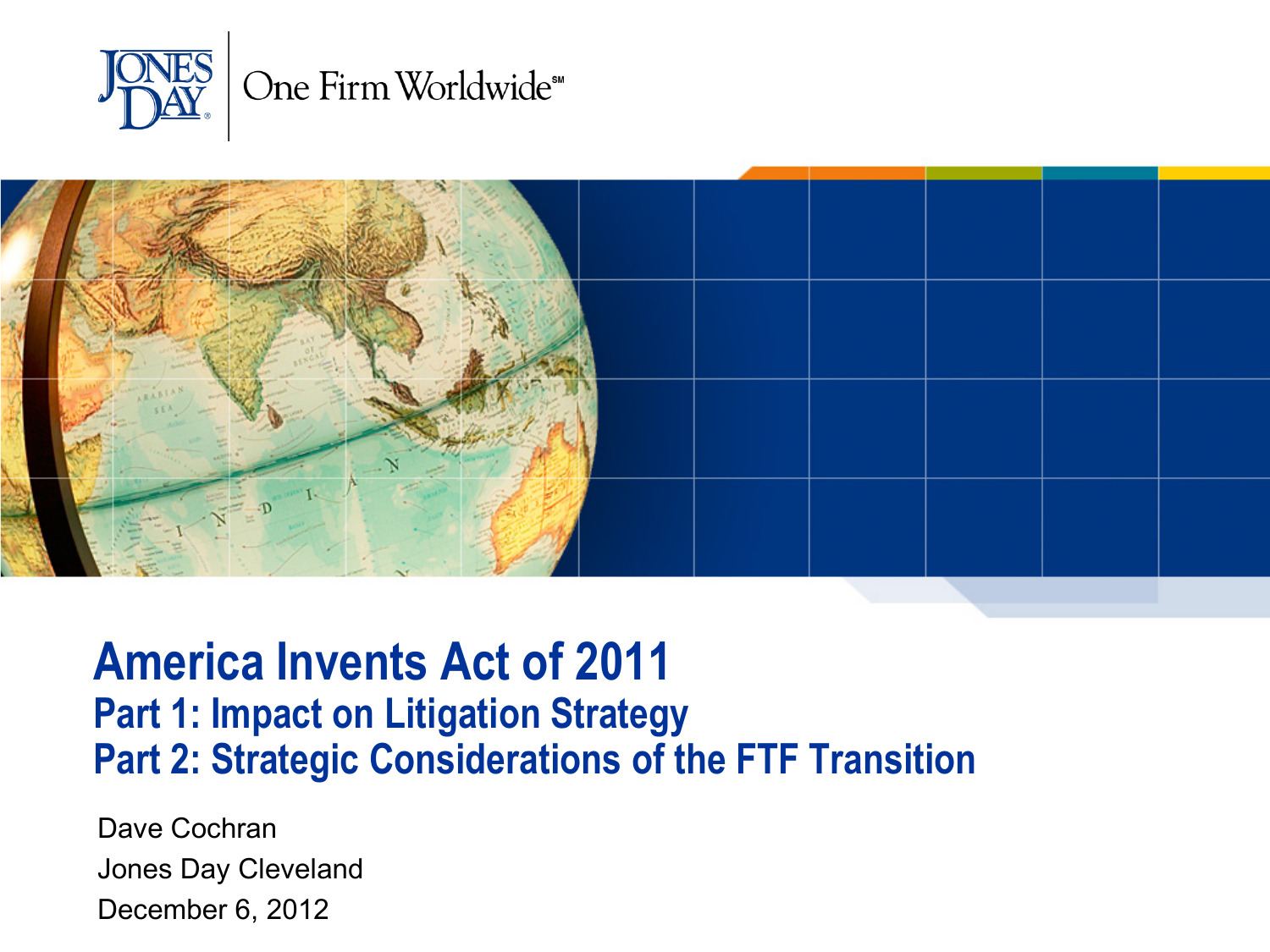## **Part 1: Impact on Litigation Strategy**

- Post grant review proceedings
- Prior art submissions
- Supplemental examination
- Joinder
- Expanded prior commercial use defense
- Best mode defense

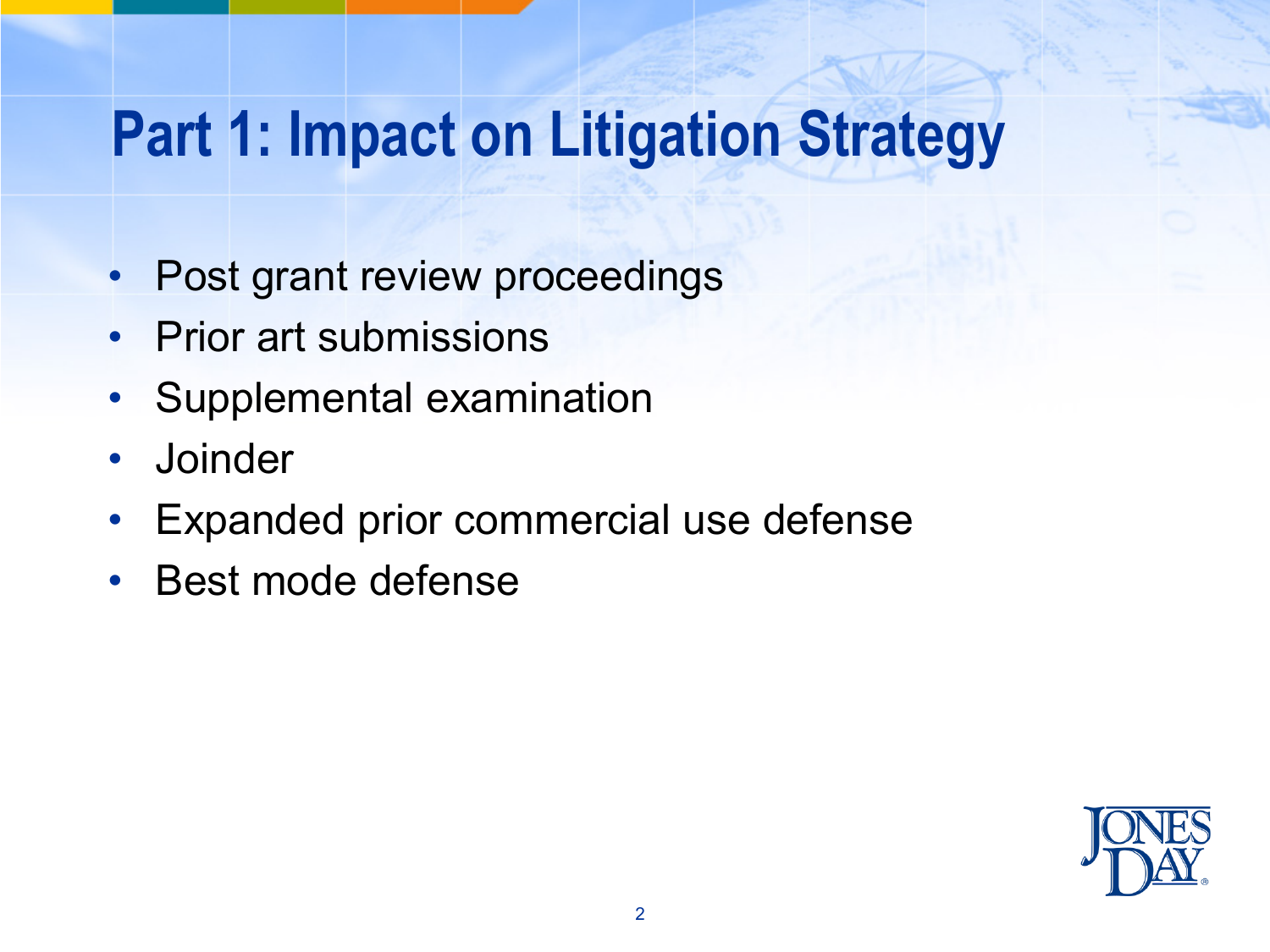### **Post Grant Review – Some History**

**Ex Parte Reexamination (1980) Quality Check Requester can't participate** **Inter Partes Reexamination (November, 1999) Allowed requester to participate…but still limited**

**Post Grant Procedures Take Effect (September, 2012)**

**1980s 1990s 2000s 2010s**

**Federal Circuit Court of Appeals (1982) Exclusive jurisdiction over patent** 

**appeals**

**America Invents Act (September, 2011) Change to First to File Added new post grant proceedings**

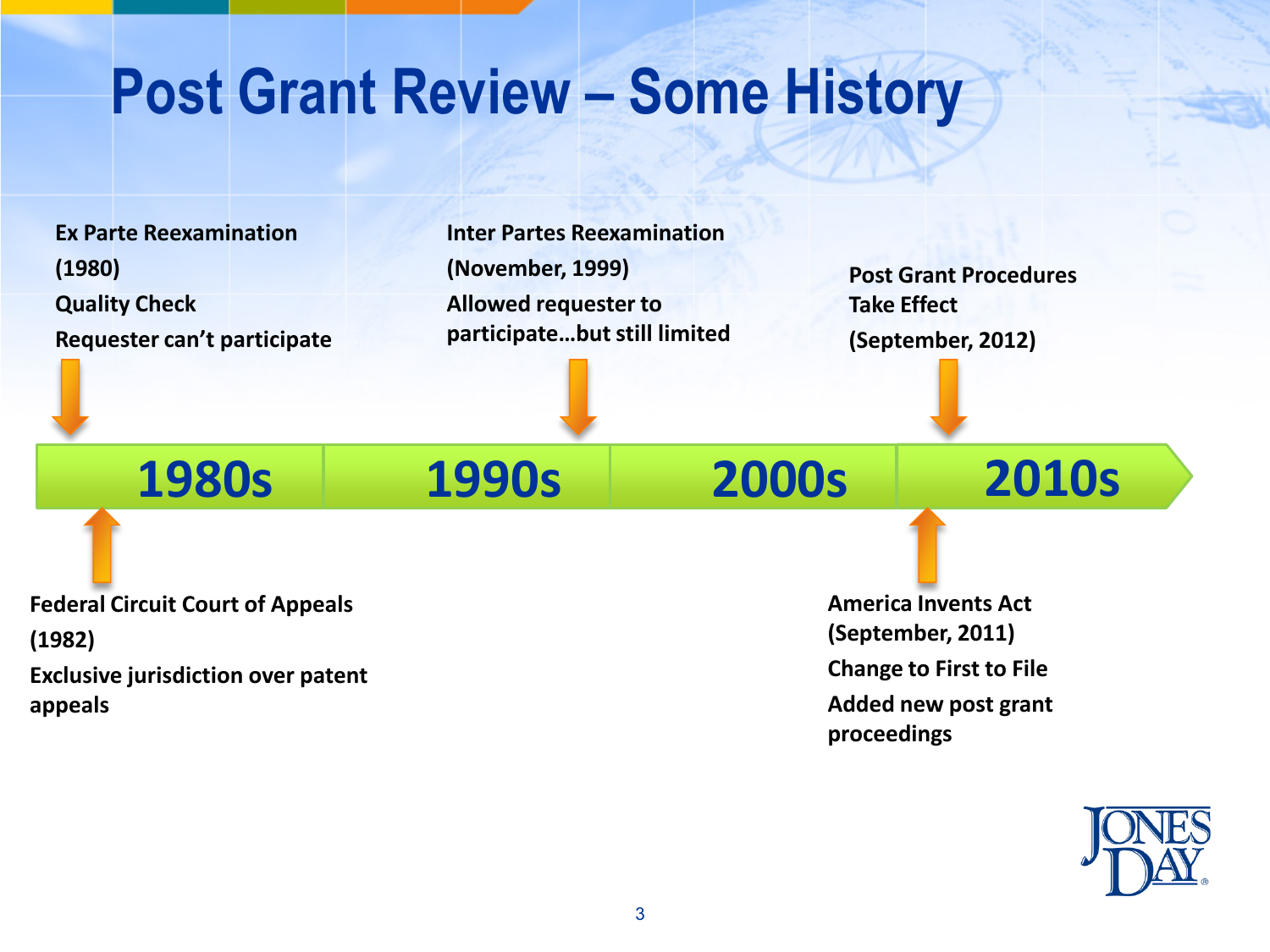### **What are the new procedures?**

#### • *Post Grant Review*

- Only during the first 9 months from grant
- Applies to first-to-file patents (March, 2013) and certain business methods
- Broad validity challenge
- *Inter Partes Review*
	- After the first 9 months from grant
	- Applies to all patents
	- Limited validity challenge

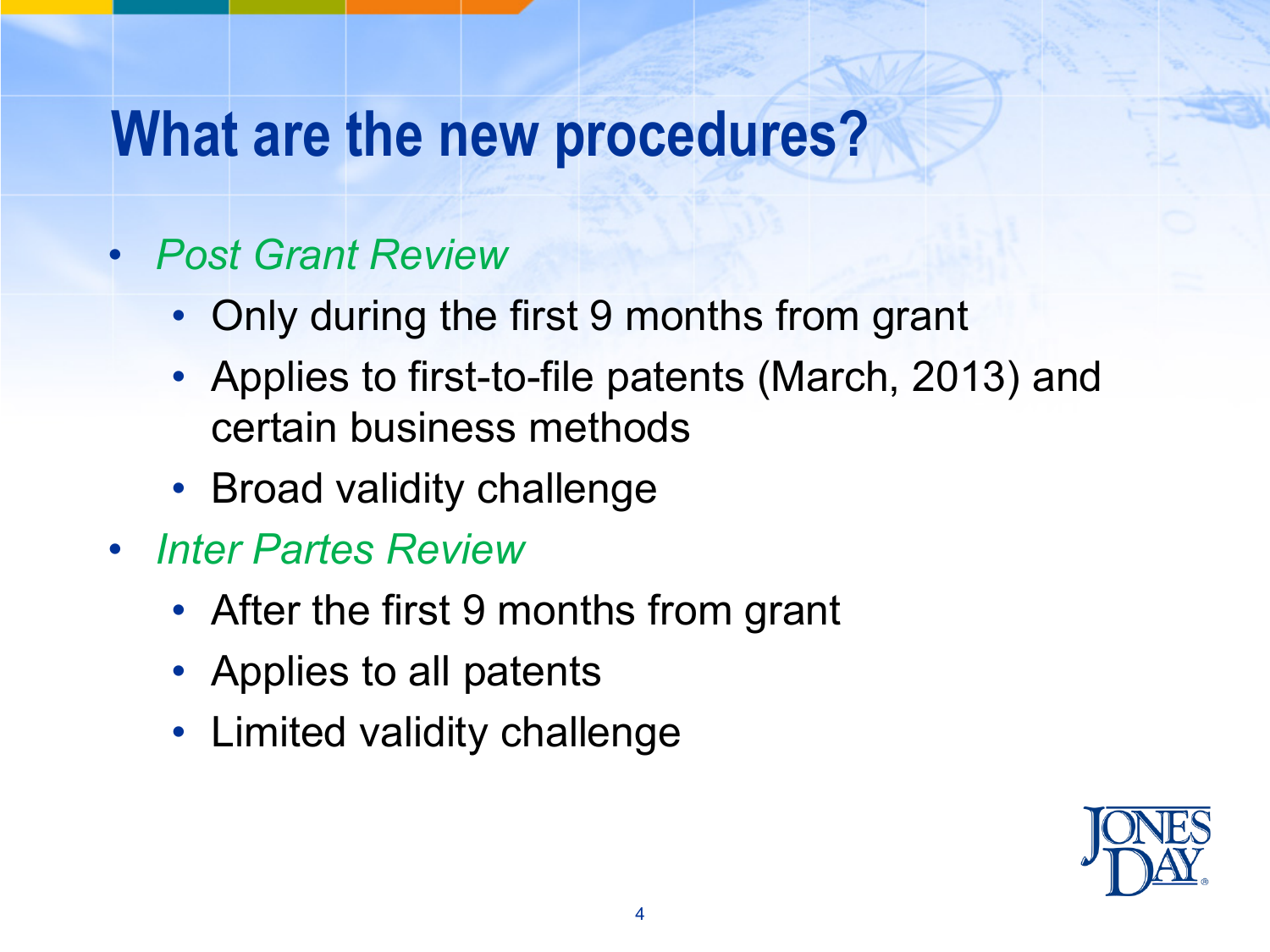### **What are the new procedures?**

- *Both Post Grant and Inter Partes Review*
	- Must identify the real party no anonymity
	- Estoppel raised or could have raised
	- Discovery permitted
	- Hearing before three Administrative Law Judges
	- 12-18 months to completion
	- Both parties appeal directly to CAFC

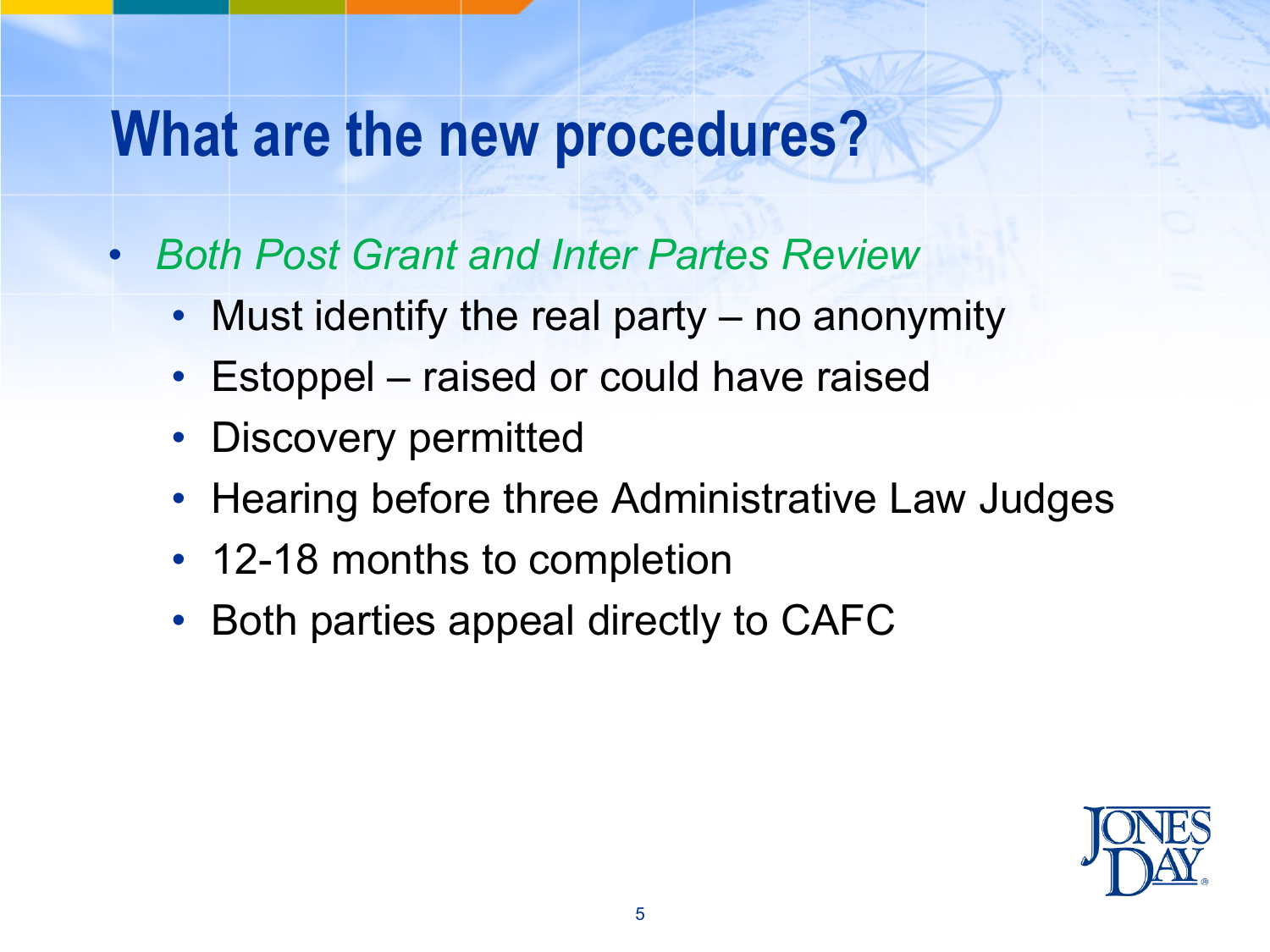## **Ex parte reexamination (problems)**

- Petitioner not involved after request; no appeal
- High percentage of claims allowed, at least in amended form (90%)
- Patent comes out stronger
- Cannot be settled
- Additional claims
- Examiner interviews

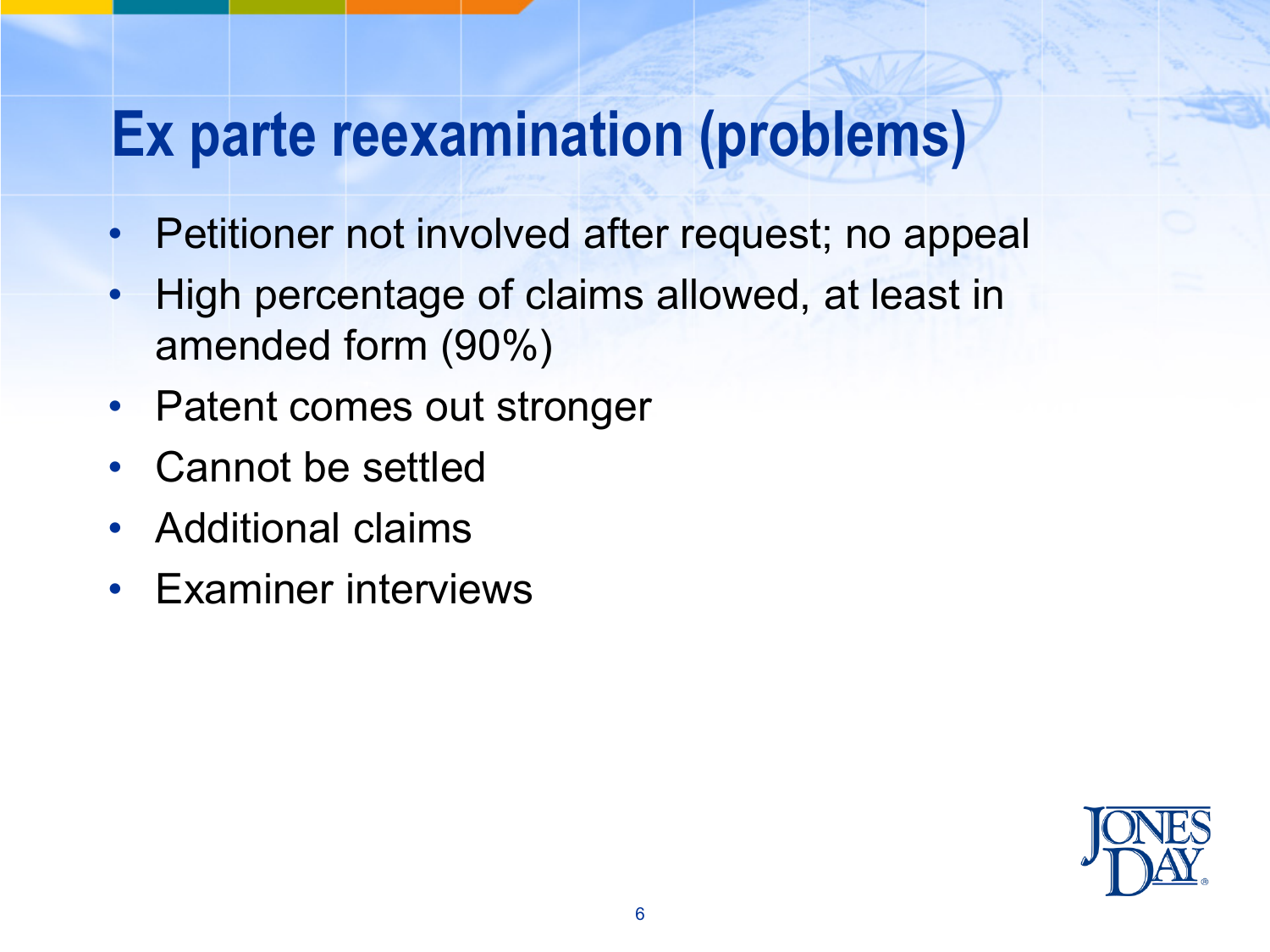### **Ex parte reexamination (benefits)**

- Can file anonymously
- May result in cancelation or amendment
- May result in stay of litigation

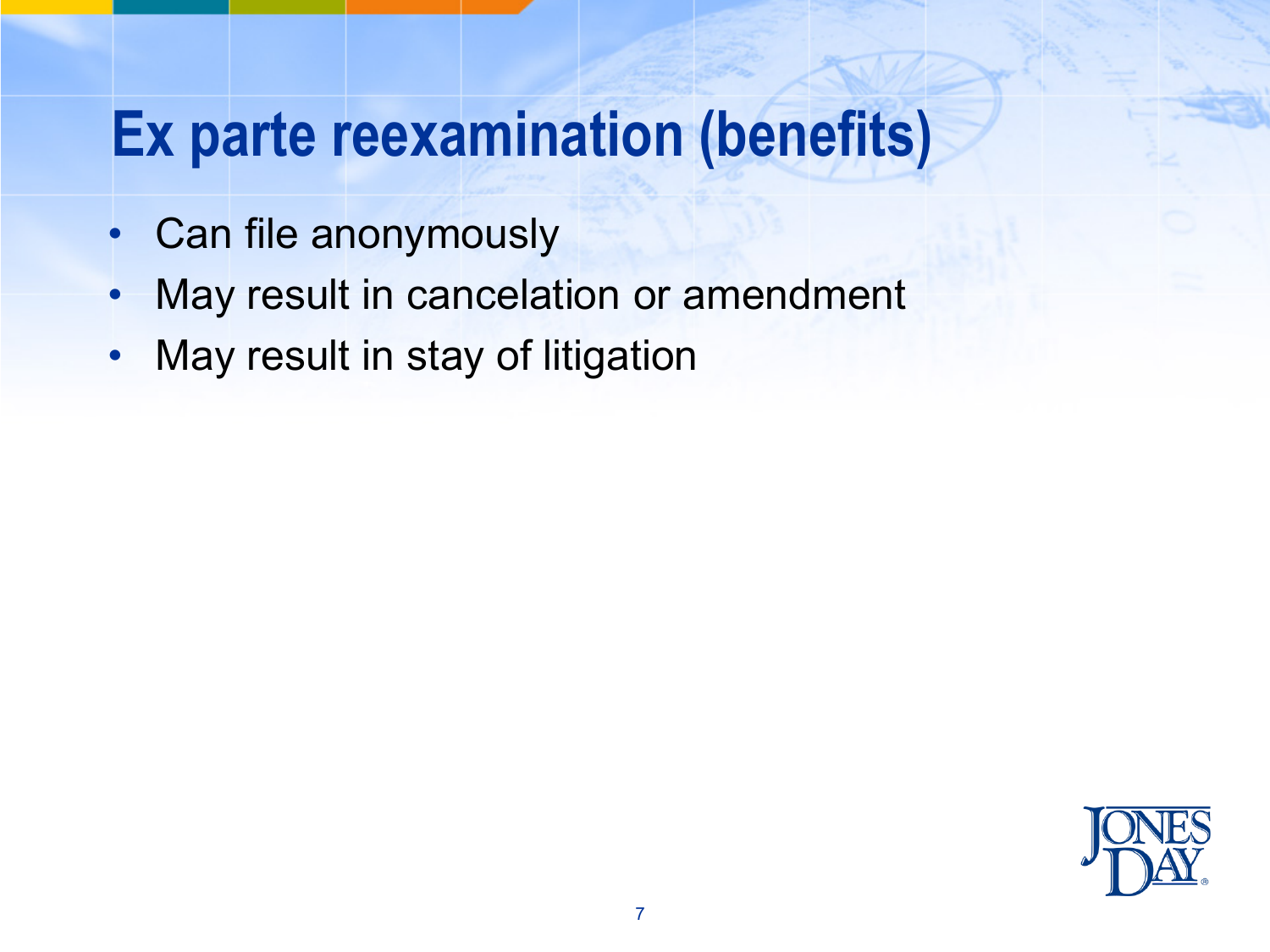### **Inter partes review**

- Similarities with inter partes reexamination:
	- Limited to 102/103 on patents or publications
	- Similar estoppel provision...but timing is different
	- Can't broaden claims
- Changes from inter partes reexamination:
	- Can't file until 9 months after grant or PGR done
		- Bill introduced to eliminate 9 month gap
	- Patent owner can file preliminary response
	- Applies to all issued patents

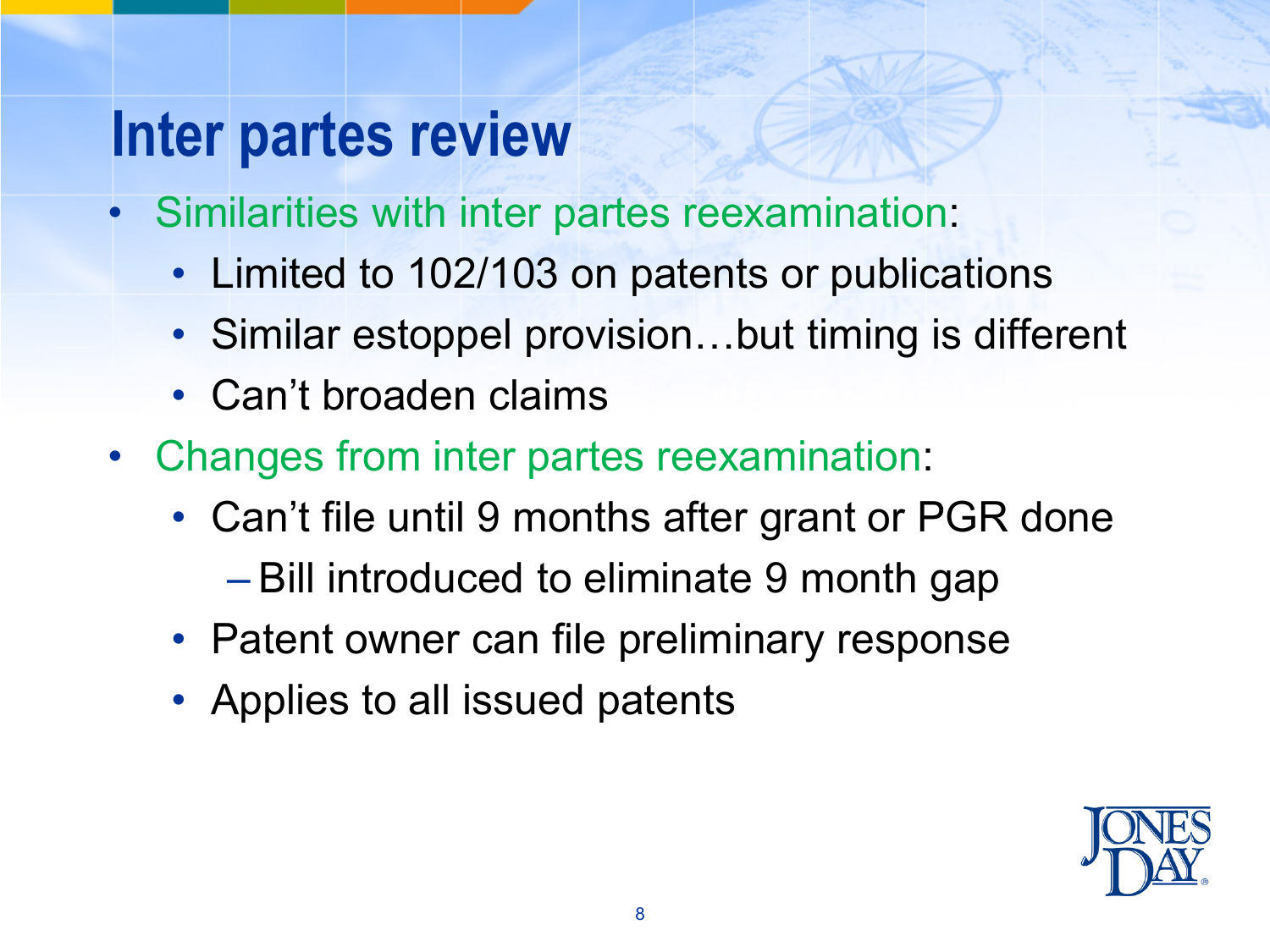Changes from inter partes reexamination (cont'd):

- Higher threshold: "reasonable likelihood that the petitioner would prevail" v. "substantial new question of patentability"
- No review if petitioner has filed a civil action challenging validity or if more than one year has passed since the petitioner was served with a complaint alleging infringement
- PTO has authority to stay, transfer, consolidate, or terminate a related interference, reissue, or ex parte reexamination

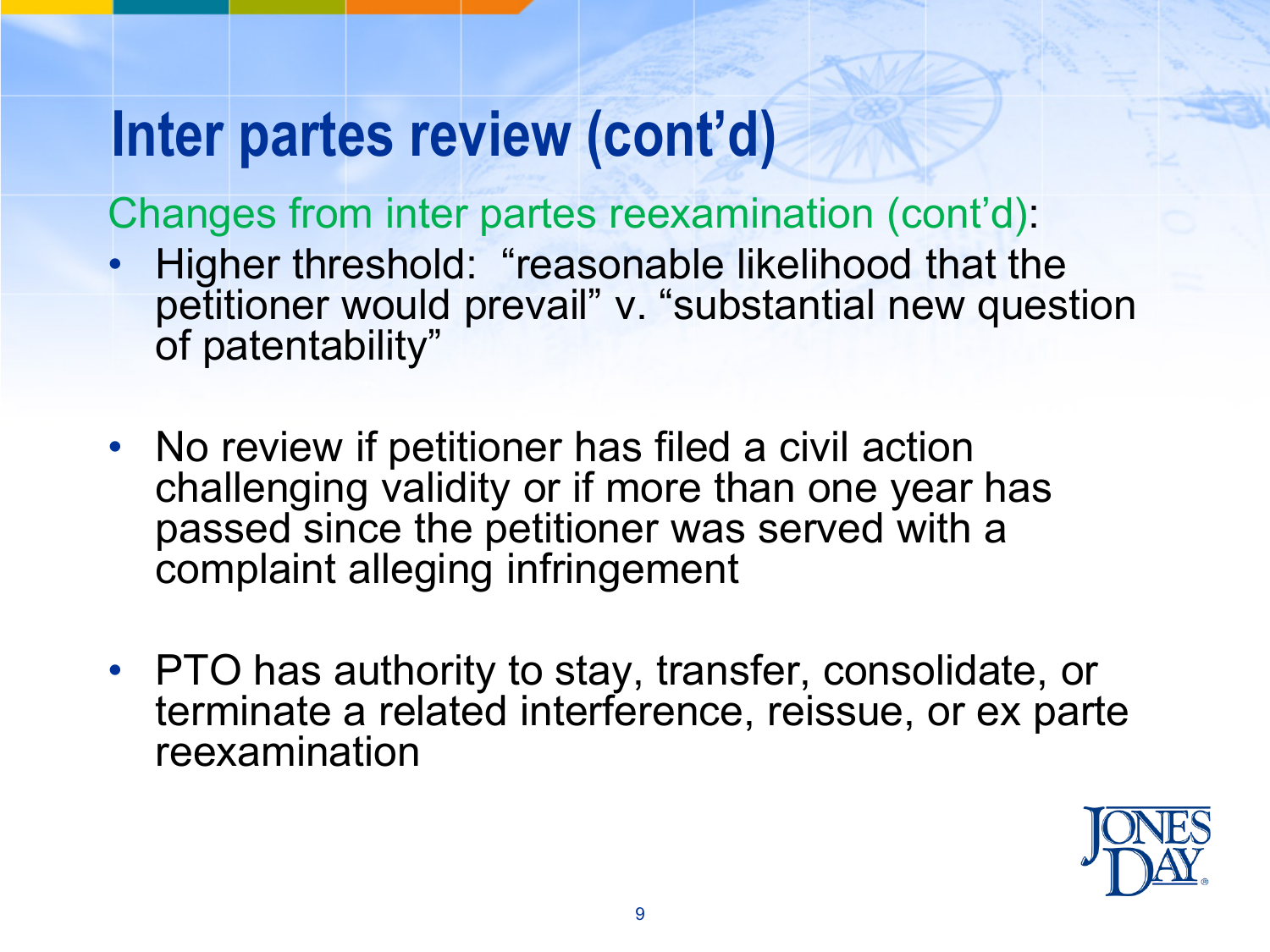Changes from inter partes reexamination (cont'd):

- Allows limited discovery: depositions of witnesses on their written testimony and what is otherwise necessary in interests of justice
- Gives new Patent Trial and Appeal Board (PTAB), not the Central Reexamination Unit, the authority to conduct inter partes reviews
- Parties can settle and terminate
- Supposed to be completed within 12 months from initiation (+6 months if needed)

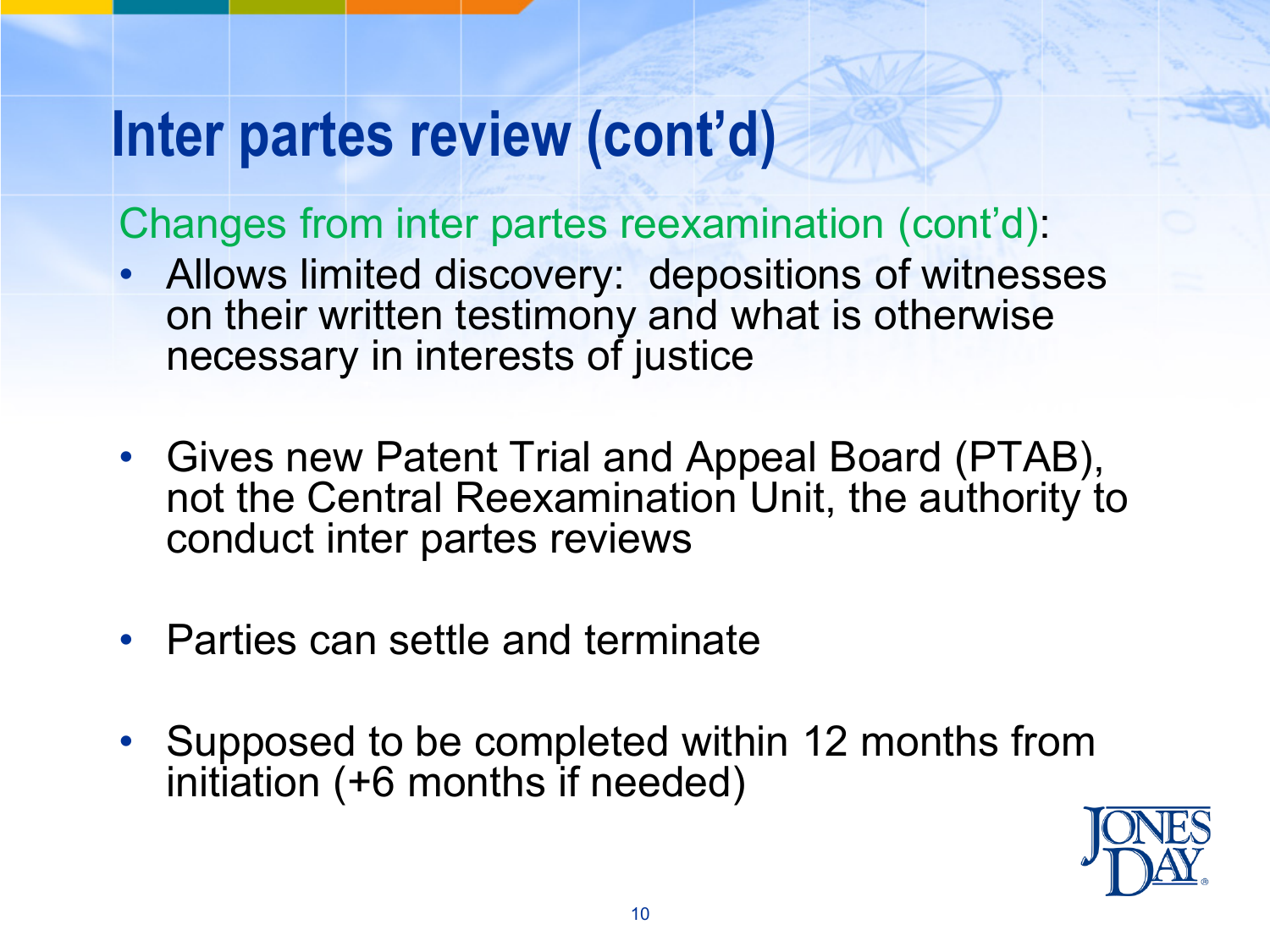Potential benefits to litigation strategy:

- Higher likelihood of stay pending review?
- Better forum for litigating validity defenses
	- But how good will the PTAB be?
- Lower burden of proof; broader claim construction
- Beware of one year deadline from complaint

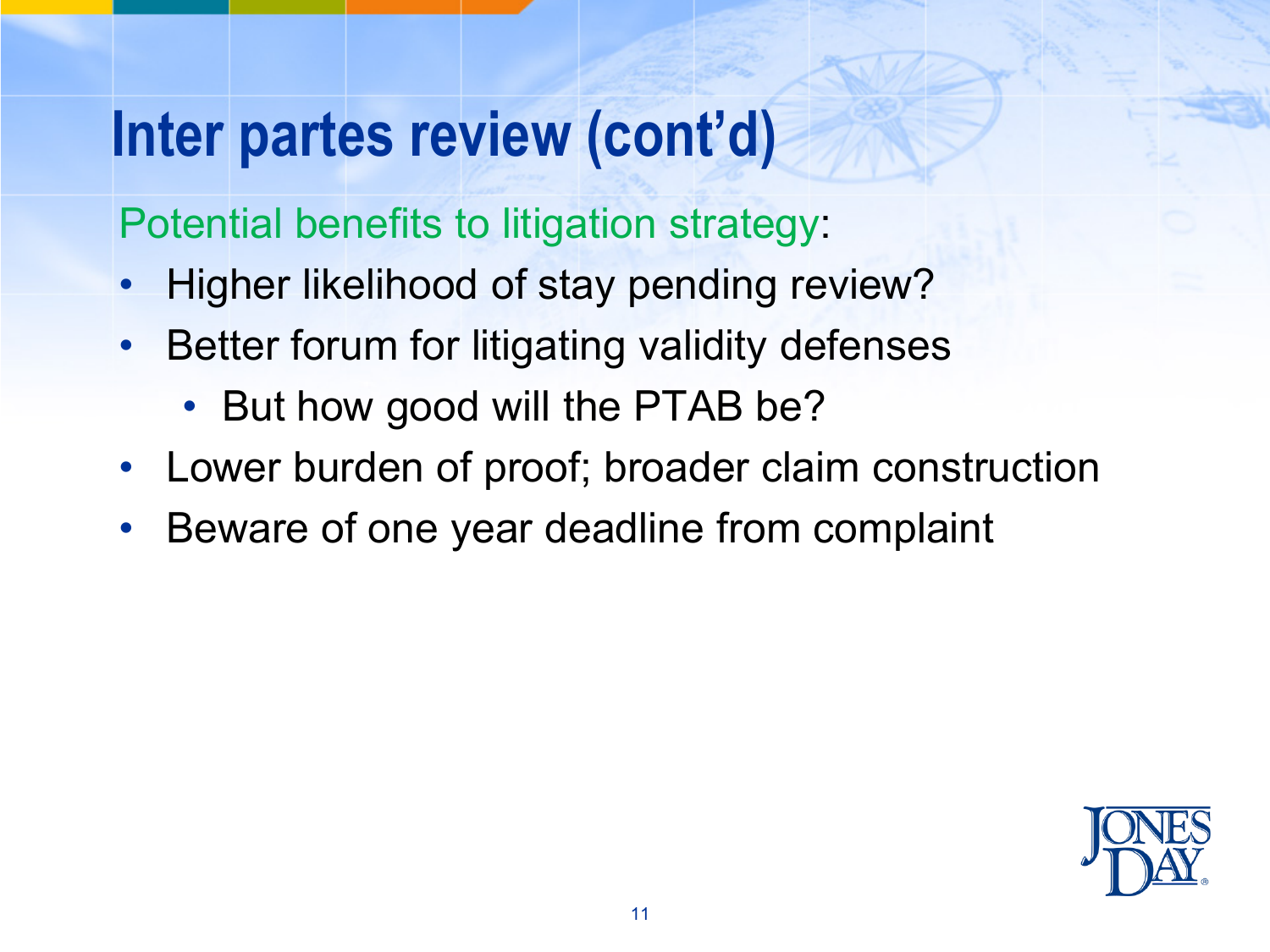Potential negatives to litigation strategy:

- Increased expense
- Estoppel effect particularly the timing issue
- May delay resolution of dispute
- Must identify the real party in interest
- Claims can be modified

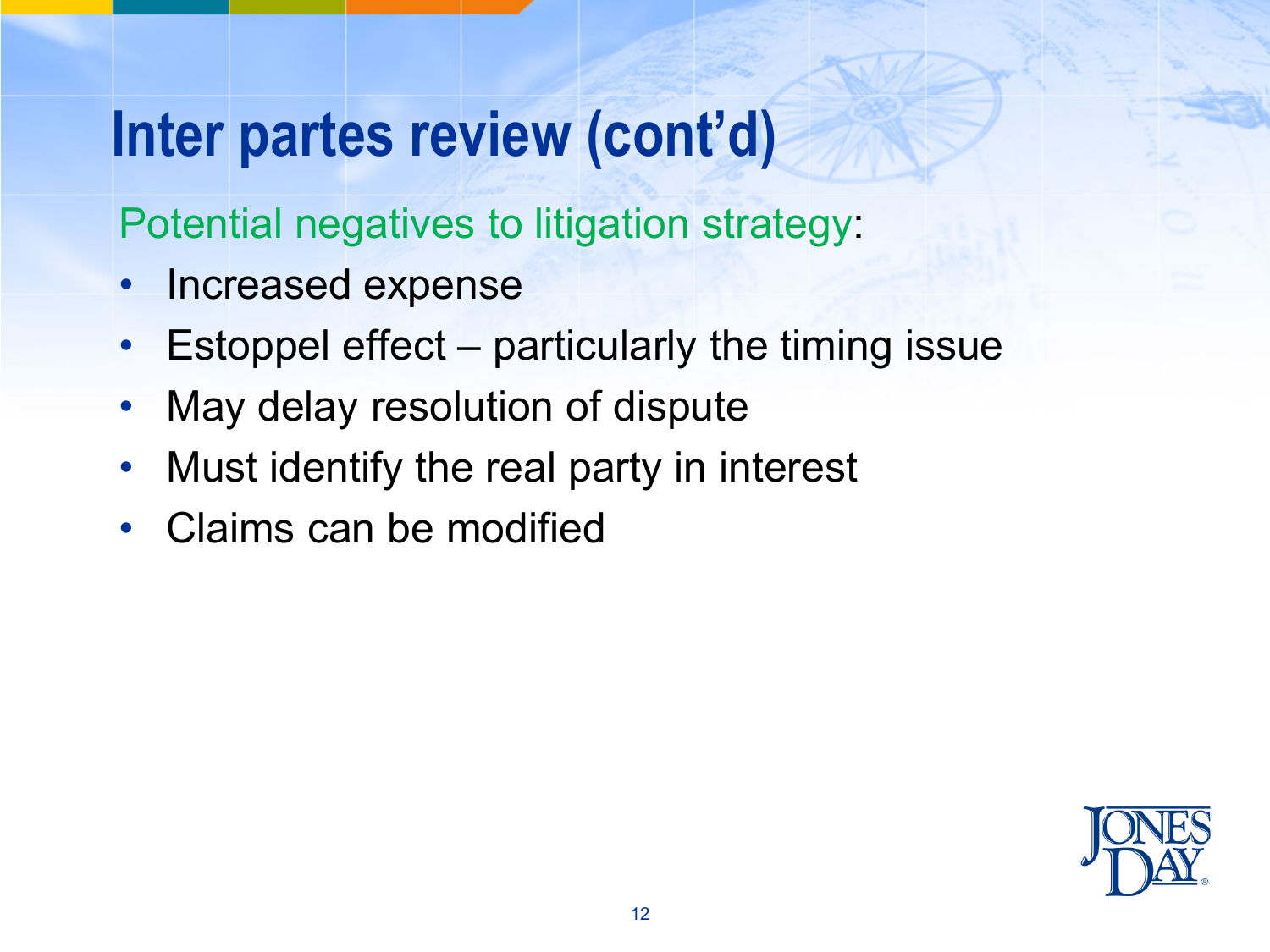## **Post-grant review**

Similarities with inter partes review:

- **Estoppel provision**
- Allows a preliminary response by the patent owner to explain why review should not go forward
- Cannot be instituted if the petitioner has filed a civil action challenging validity
- Handled by the PTAB with appeals to the CAFC
- May be settled

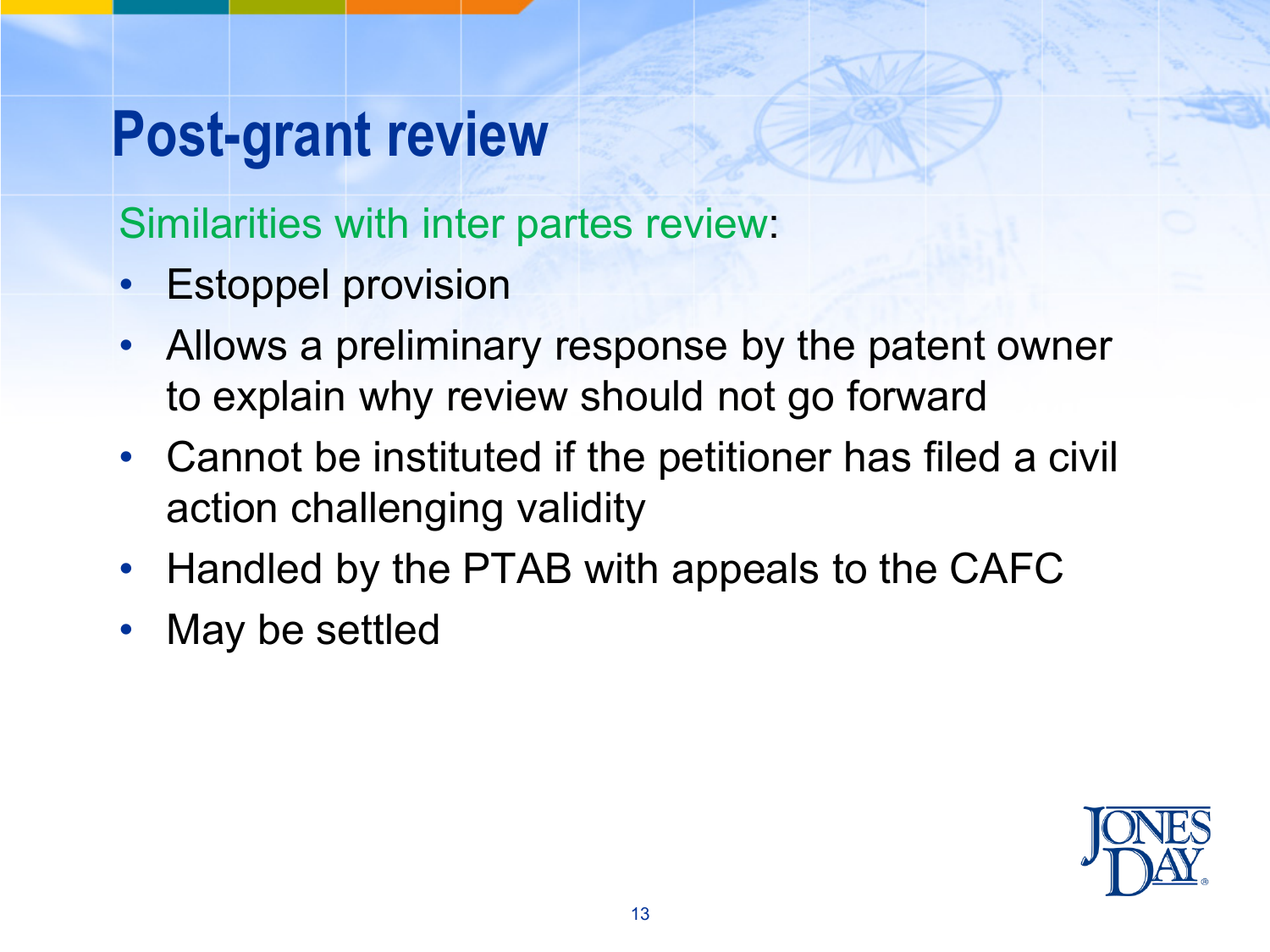## **Post-grant review (cont'd)**

Differences from inter partes review:

- Timing:
	- *Post-grant review:* Within 9 months of issuance
	- *Inter-partes review*: After 9 months or PGR done
- Available arguments:
	- *Post-grant review:* Any ground that can be raised under § 282(b)(2)-(3) (101, 102/103, 112)
	- *Inter-partes review:* Prior-art patents and printed publications

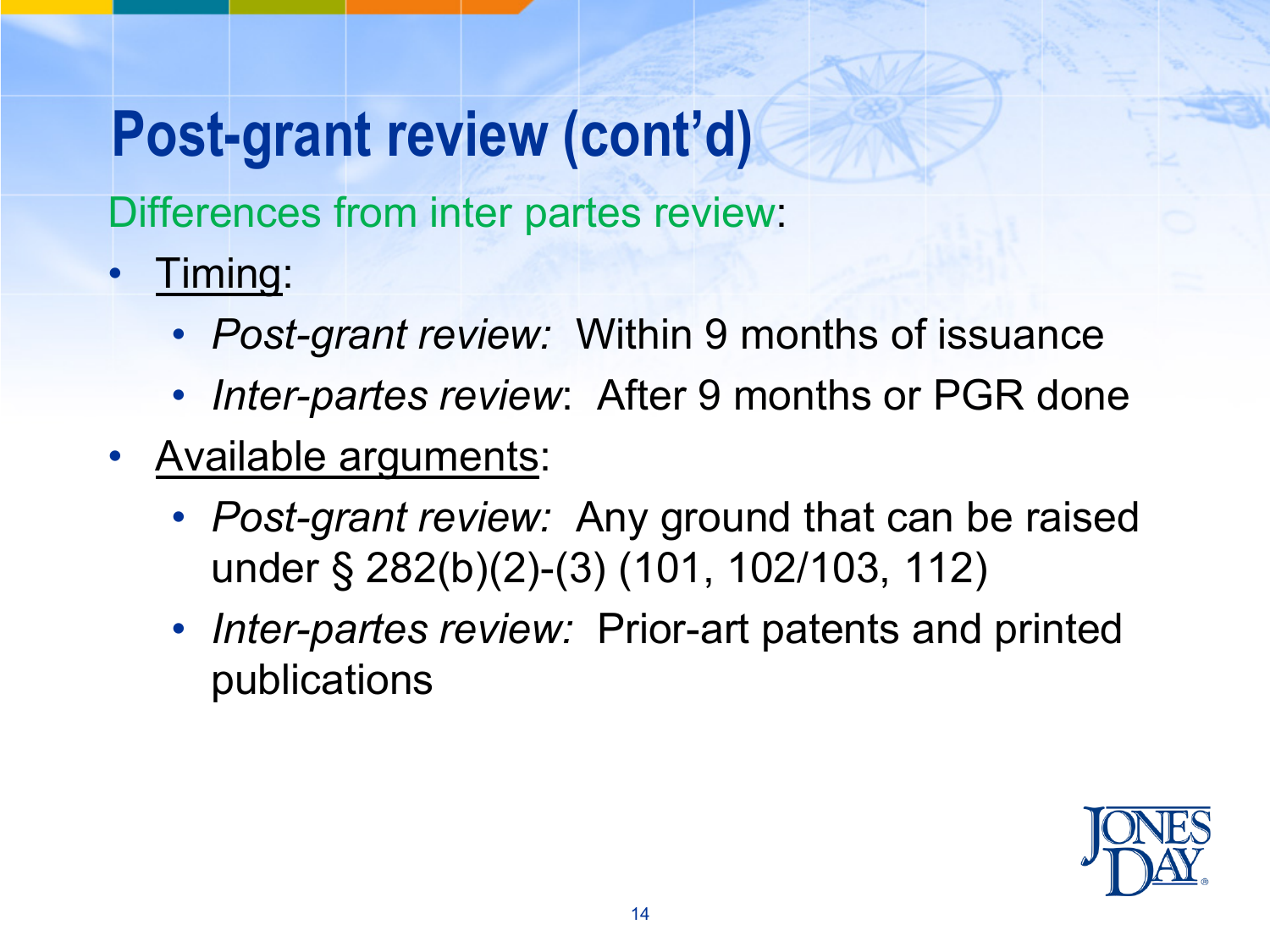# **Post-grant review (cont'd)**

Differences from inter partes review (cont'd):

- Threshold for institution
	- *Post-grant review:* "information presented in the petition, if not rebutted, would demonstrate that it is more likely than not that at least 1 of the claims challenged in the petition is unpatentable"
	- *Inter partes review:* "reasonable likelihood that the requester would prevail"
- Effective date: PGR only applies to FTF patents

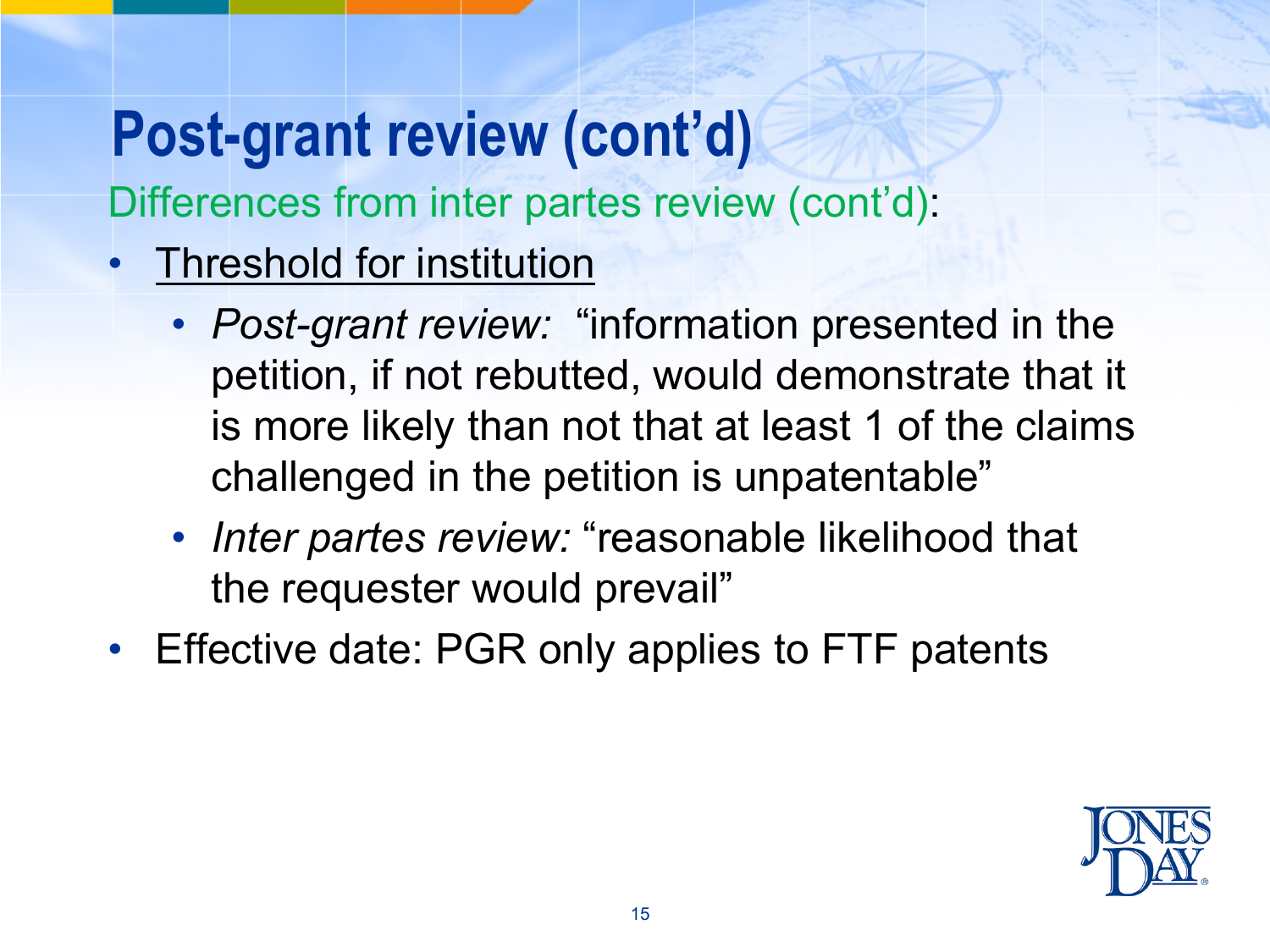### **Post-grant review (cont'd)**

- Less likely to be used after litigation is filed, because post-grant review must be requested within 9 months of patent issuance
- Will this become similar to EPO opposition practice?
	- Monitor competitor patents?

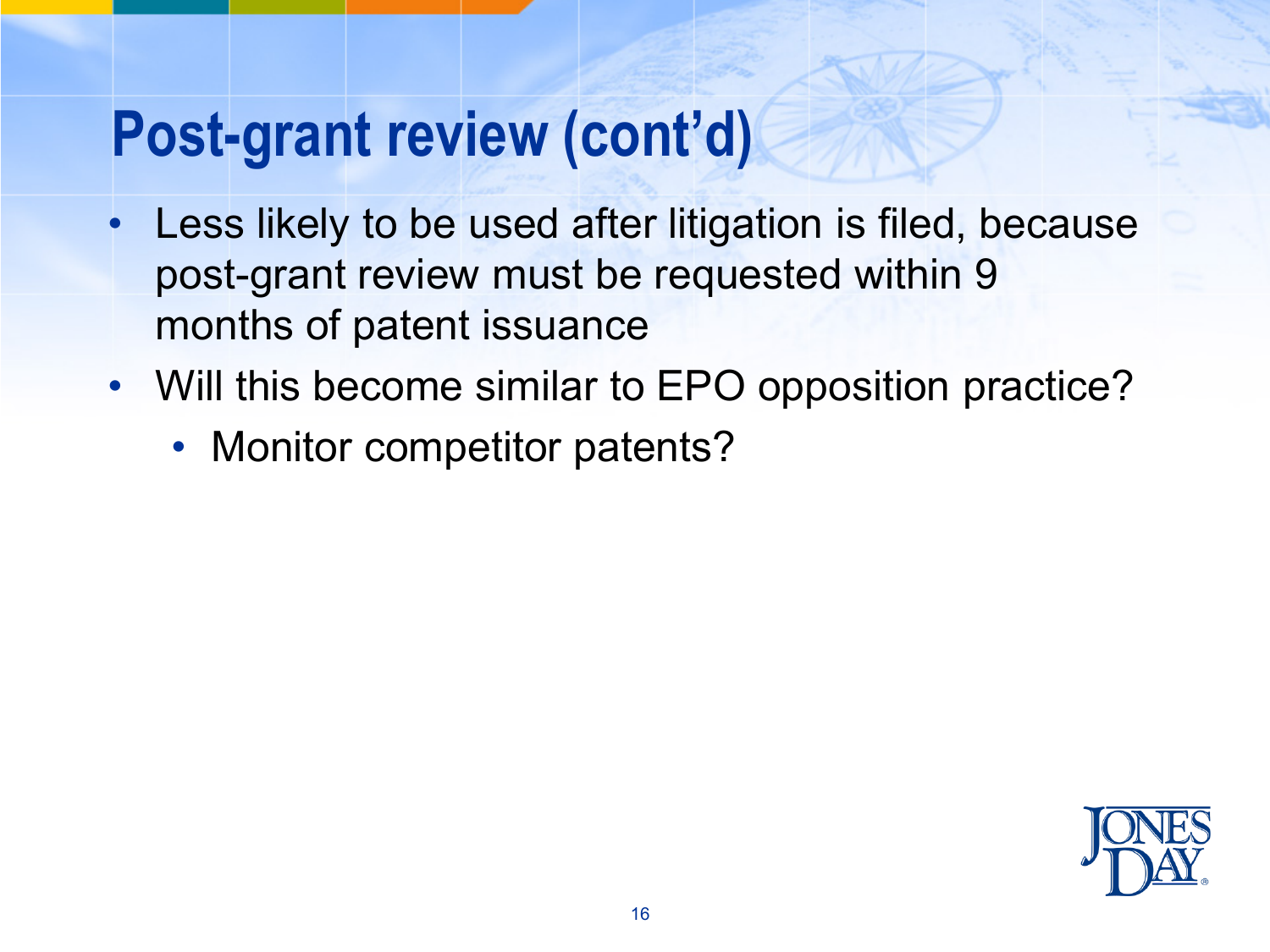#### **Special PGRs for CBMs – Section 18**

- A "*covered business method patent*" is a "patent that claims a method or corresponding apparatus for performing data processing operations or other operations utilized in the practice, administration or management of a financial product or service, *except that the term shall not include patents for technological inventions*"
- Same rules as PGR, but applies now to all CBMs
- But…petitioner must have been sued or charged with infringement
- Expires eight years after enactment

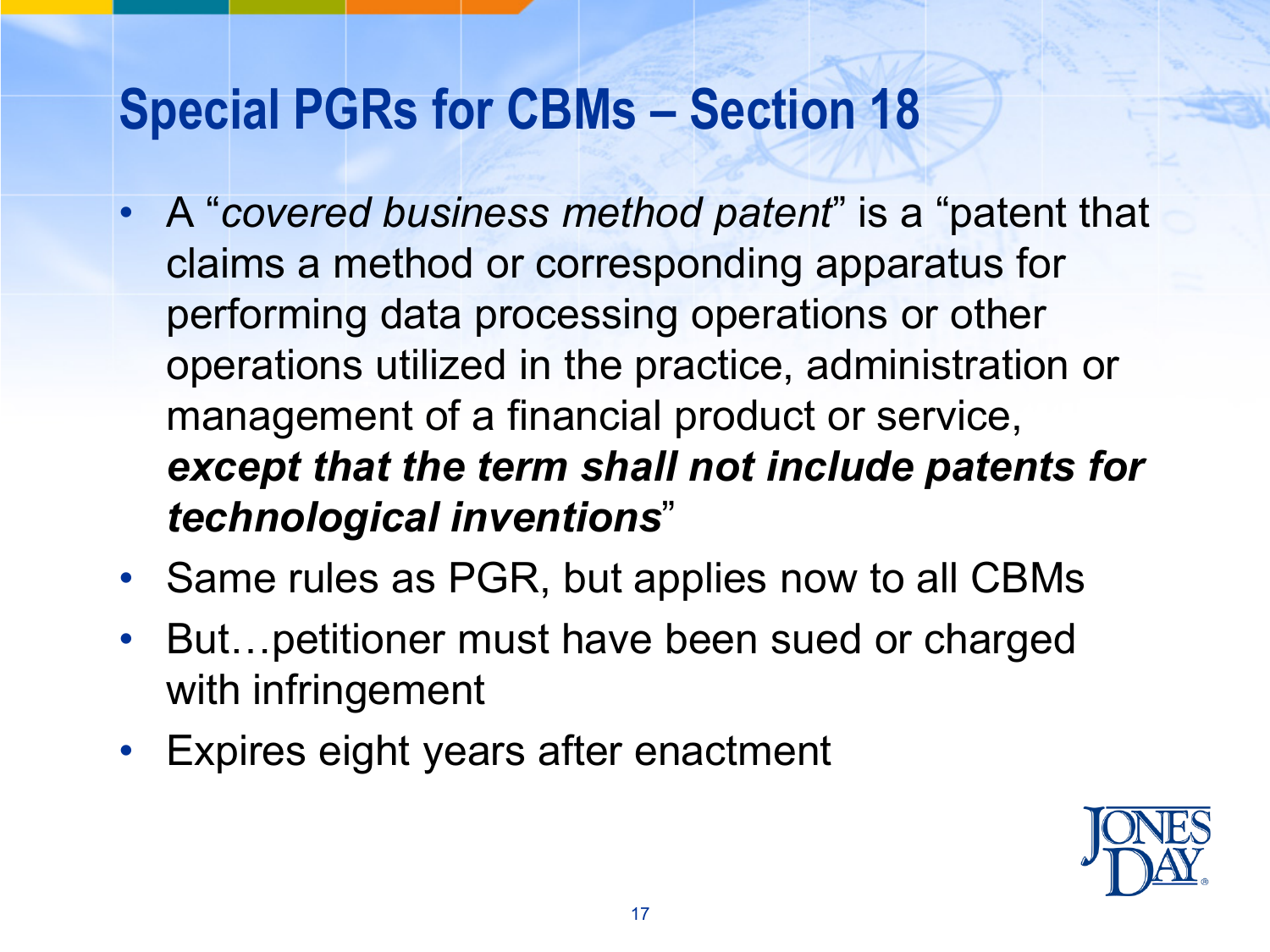## **Section 18 PGR – Restrictions**

#### What are "technological inventions"?

- Proposed rules (adopted in the final rules): this will be decided on a case-by-case basis
- Considerations:
	- Whether the claimed subject matter as a whole: (1) recites a technological feature that is novel and unobvious over the prior art; and (2) solves a technical problem using a technical solution
	- Class 705 are likely presumed to be CBMs

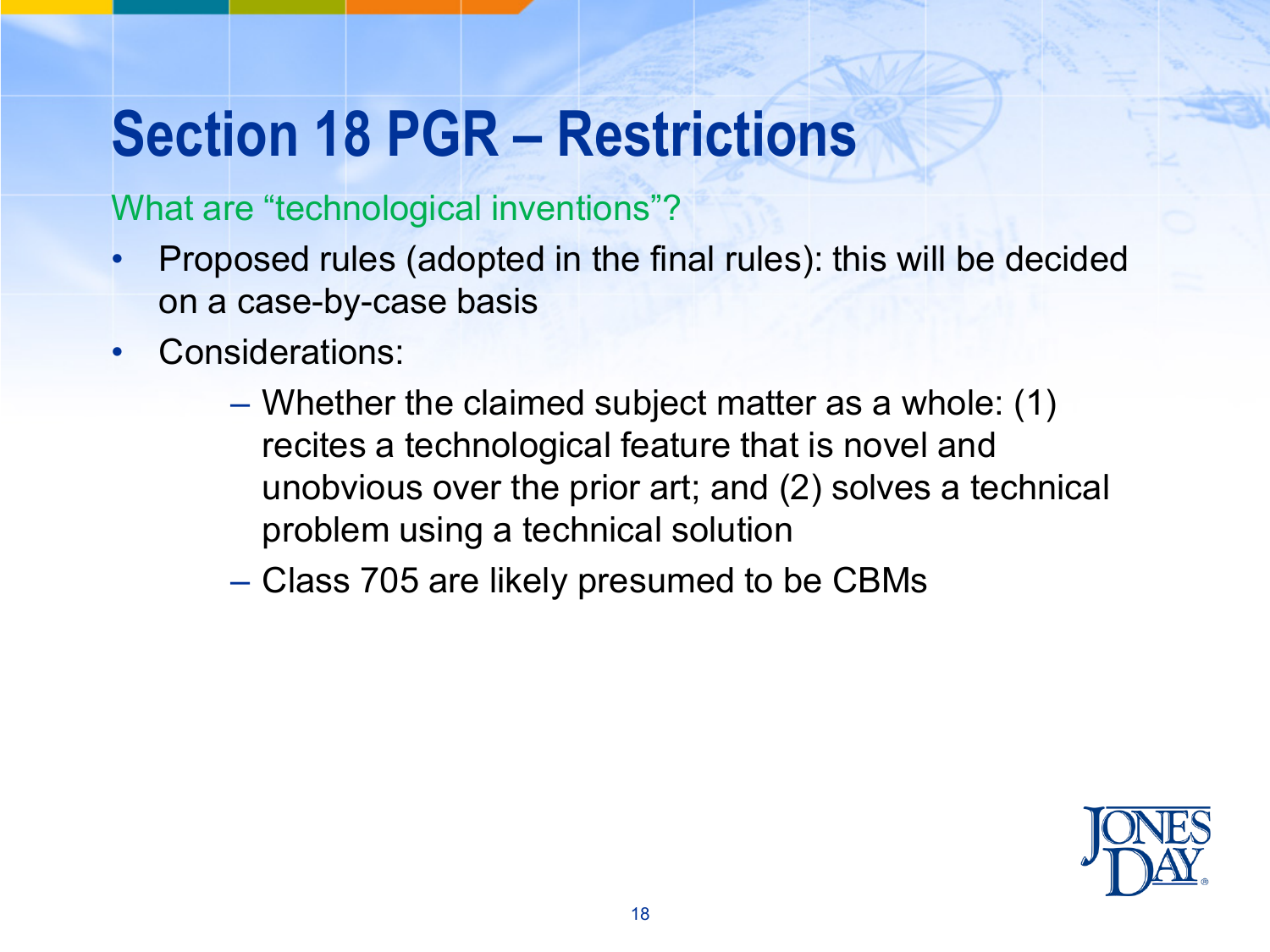## **Section 18 PGR - Practice Tips**

- If thinking about filing such a petition:
	- May want to wait to see how the first set of petitions are treated
		- How are they interpreting "Technological Inventions"?
		- Are they including all, some, or most e-commerce type patents?
- If you are on the receiving end:
	- See if can challenge standing (DJ standard) in the PO's preliminary response
	- Accordingly, if sending out a threat letter, word it without a threat of infringement (invitation to license)

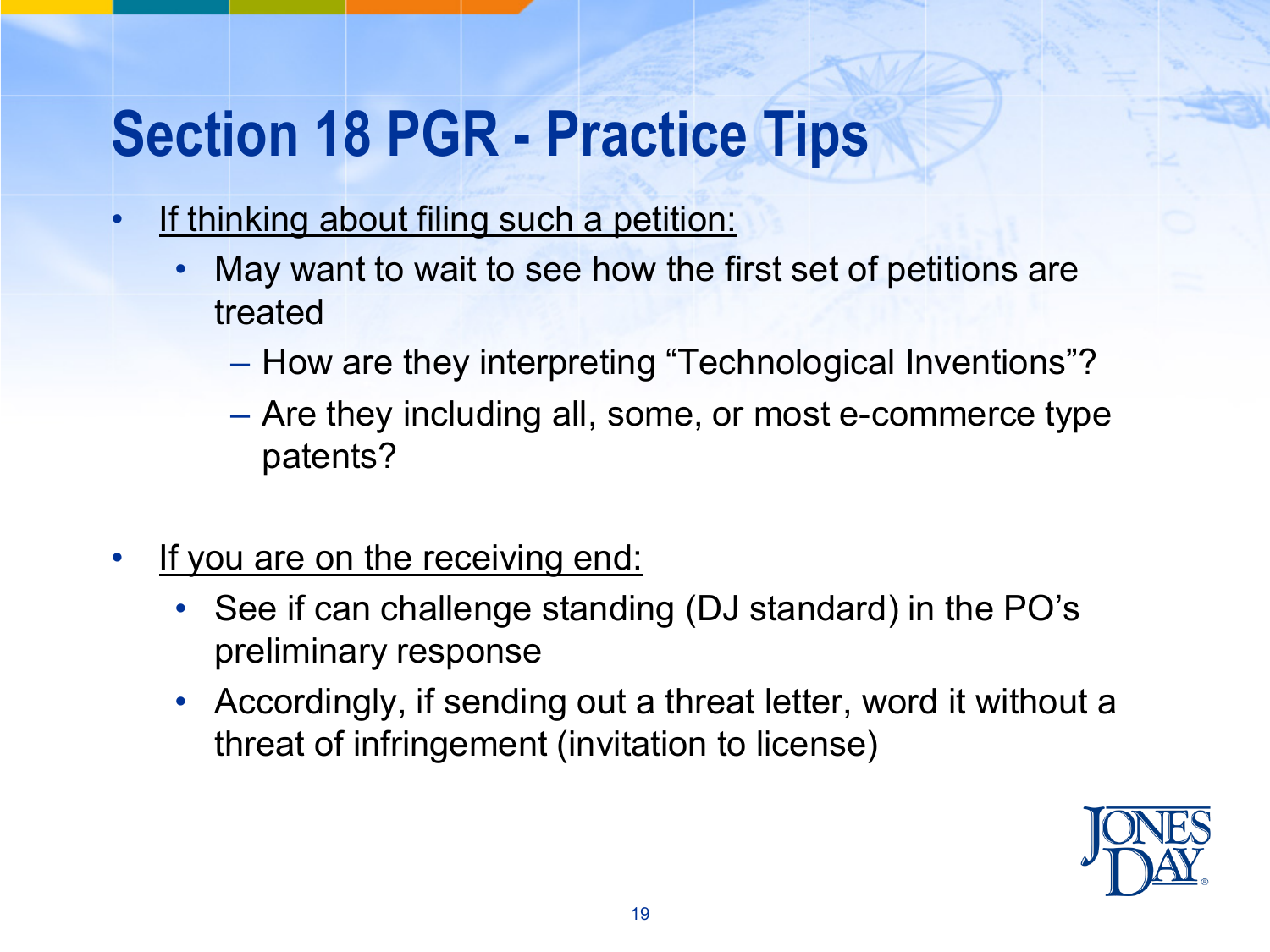## **Section 18 Practice Tips (continued)**

- When drafting Business Method type applications:
	- How does the spec characterize the invention
	- Place items in spec and claims to give arguments that this is not a Covered Business Method
		- Point to limitations in the claims that refer to a technological structure
		- Lowry claims (data structure claims)

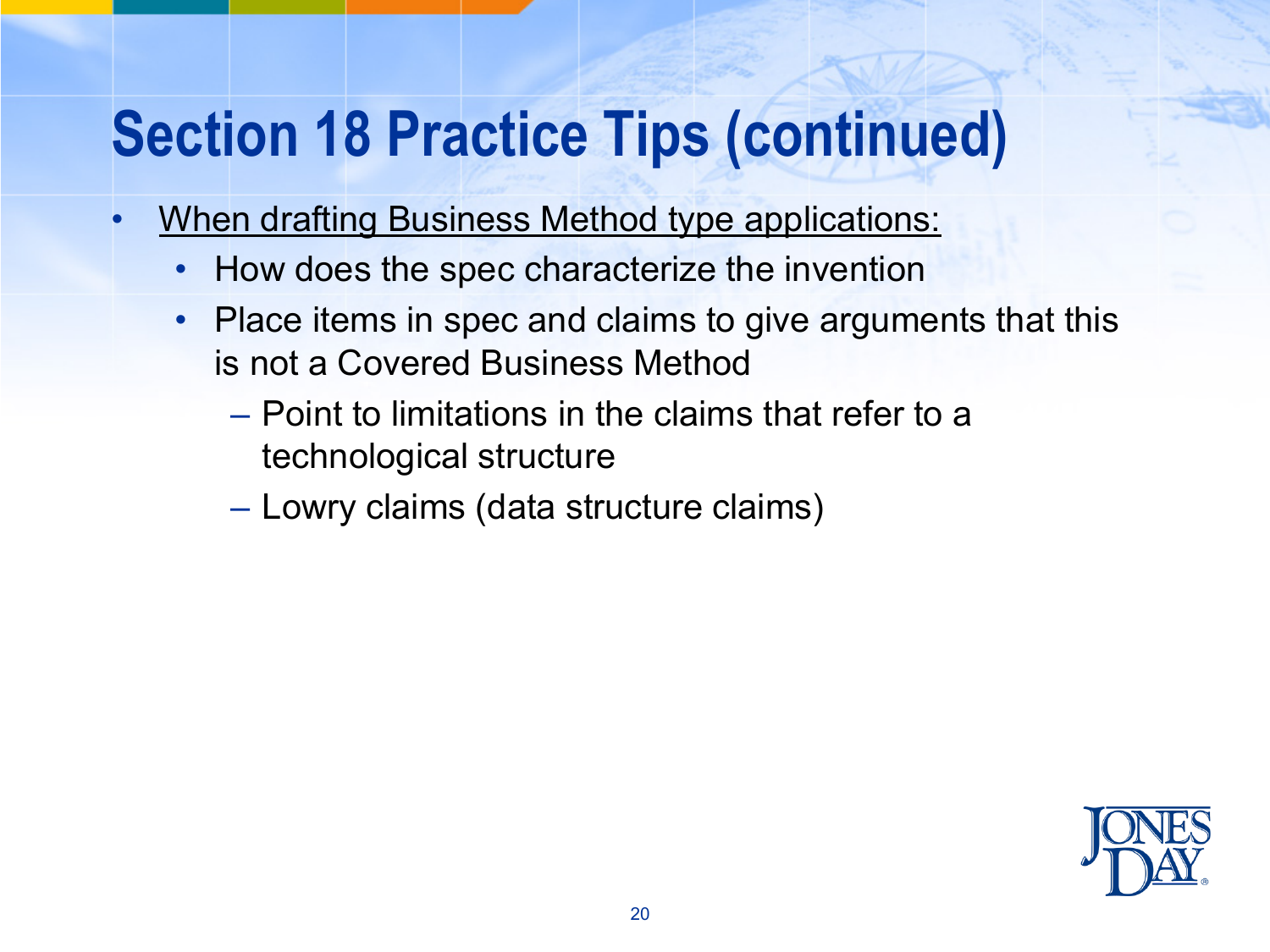#### **Section 18 PGR – Advantages over IPR**

- Review based on more statutory provisions
- Can request a stay of any corresponding litigation
- File an interlocutory appeal to the Federal Circuit if the district court denies the request for a stay
- **Estoppel is less restrictive**

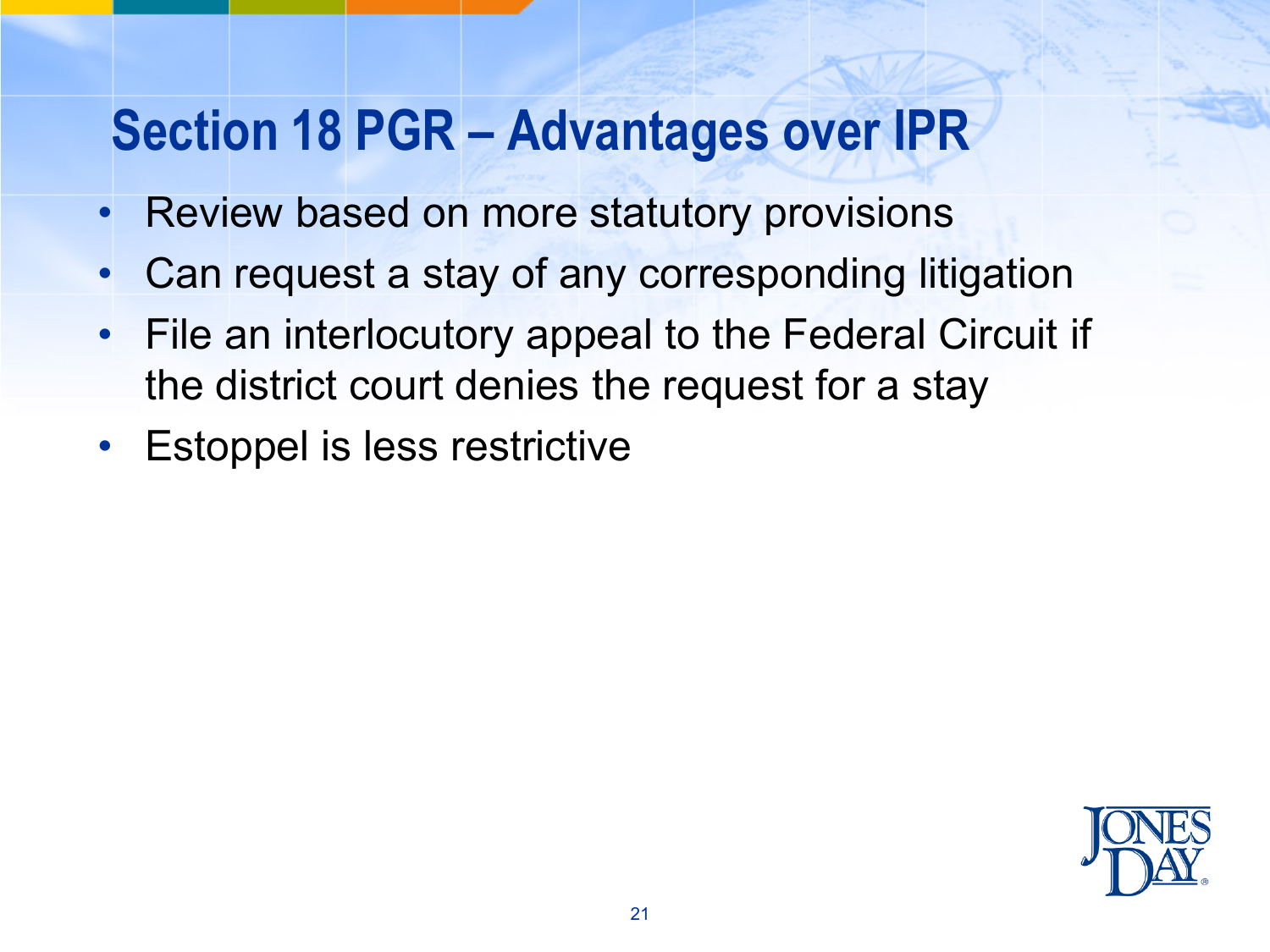### **Post Grant Review - Timeline**



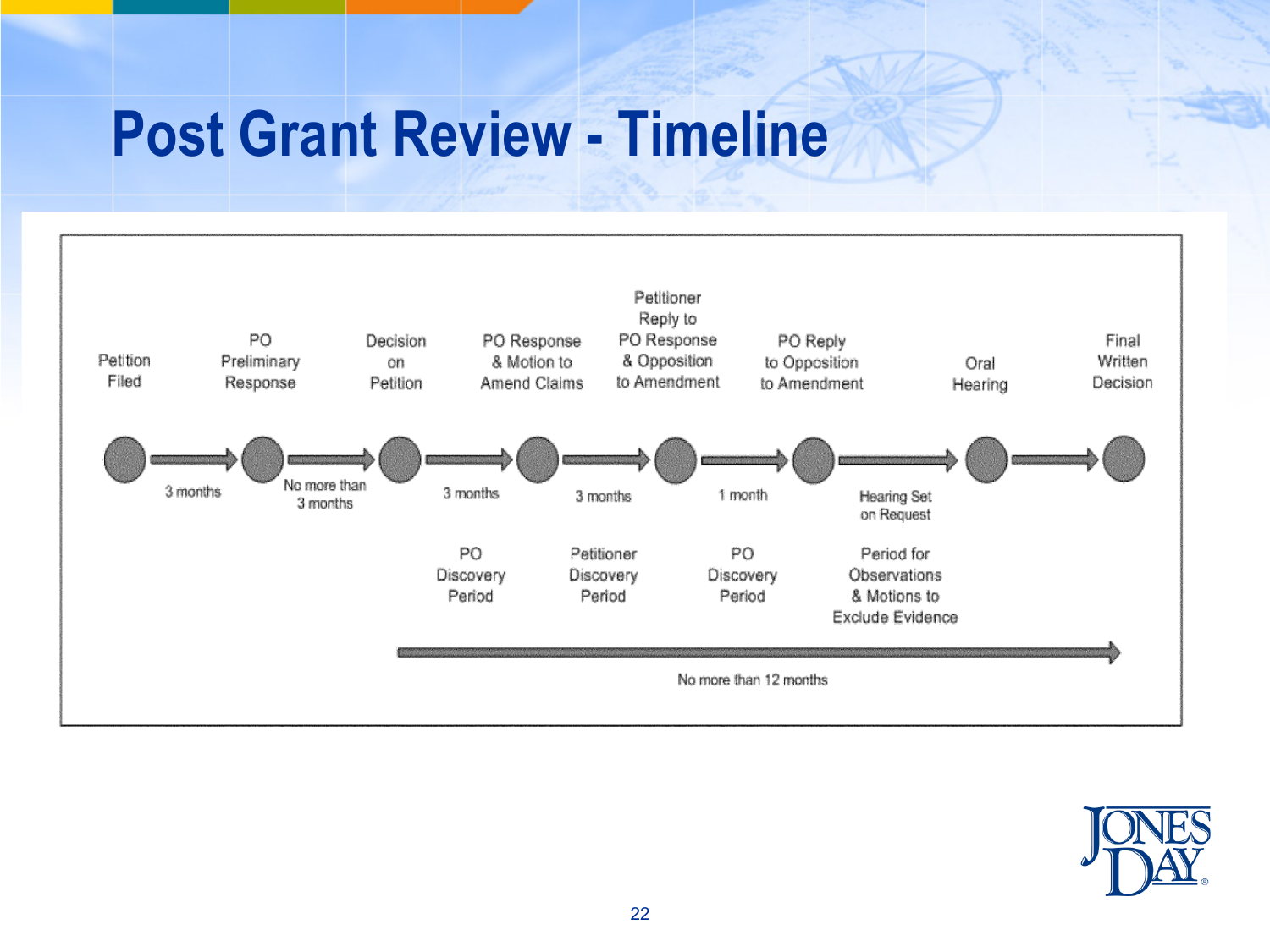## **Pre-Issuance Submissions**

- Applies to any application filed before or after 9/2012
	- Does not apply to issued patents, reissues or reexams
- Any third party can submit
- Limited to published documents
	- Patents, published applications, printed publications
	- Submitted documents need not qualify as prior art
- Considered with next office action
- Filed similar to an IDS and can use PTO/SB/429
	- Must include a concise summary of the art and relevance
		- Claim charts permitted, but not proposed rejections
	- Relevant portions of foreign language documents should include an English translation

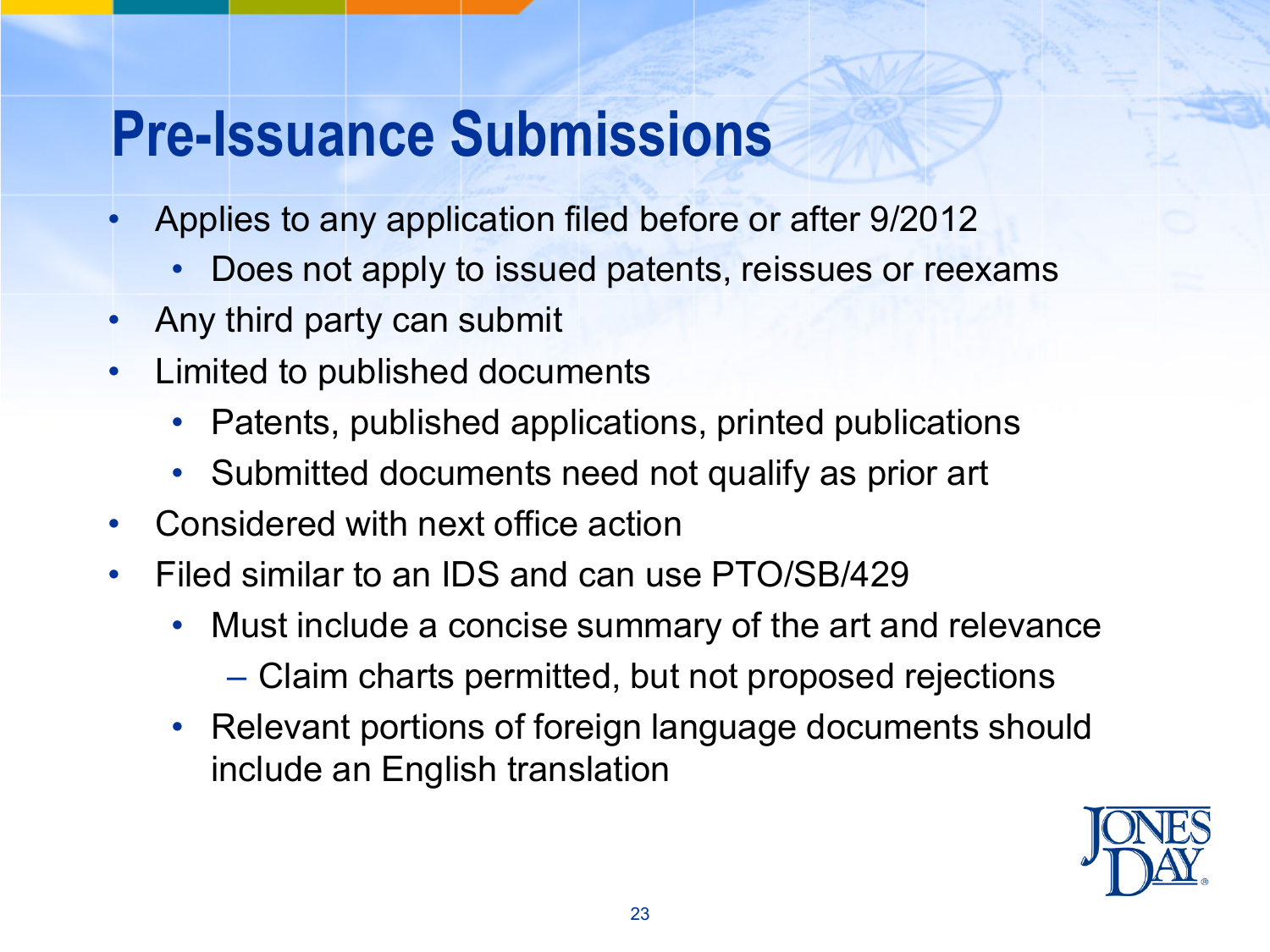## **Pre-Issuance Submissions - Deadlines**

- Must be submitted by the later of
	- Six months after the date of first publication
	- Or... date of the first rejection of any claim
	- And...before notice of allowance
- No extensions possible
	- Late submissions will not be entered or considered

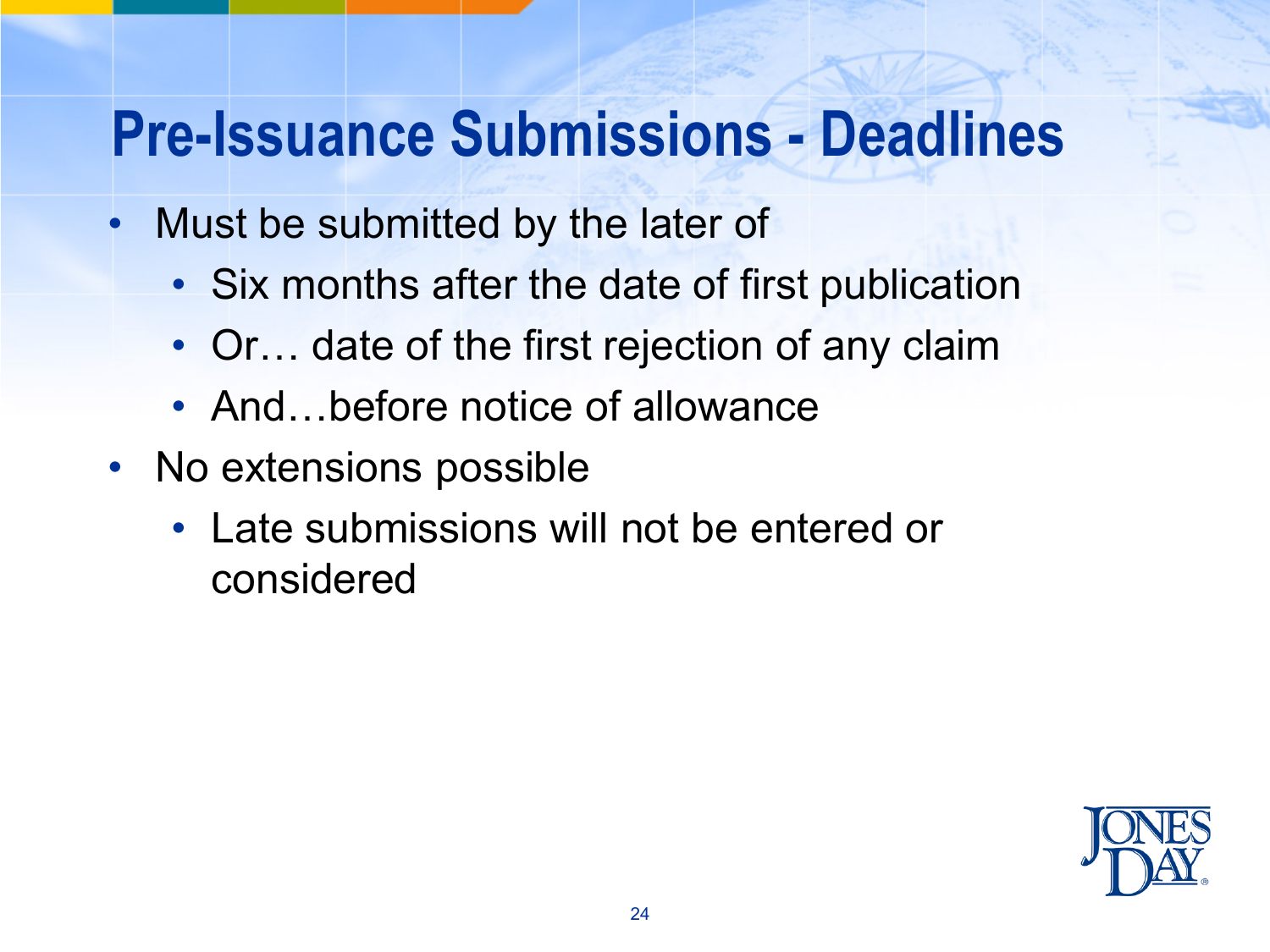## **Supplemental examination**

- A patent owner can request supplemental examination to consider, reconsider, or correct information believed to be relevant to the patent
- If the patent owner's request raises "a substantial new question of patentability," a reexamination similar to existing *ex parte*  reexamination is instituted
- Can raise any issues, not just 102/103 on patents/publications
- Can prevent a later inequitable conduct charge

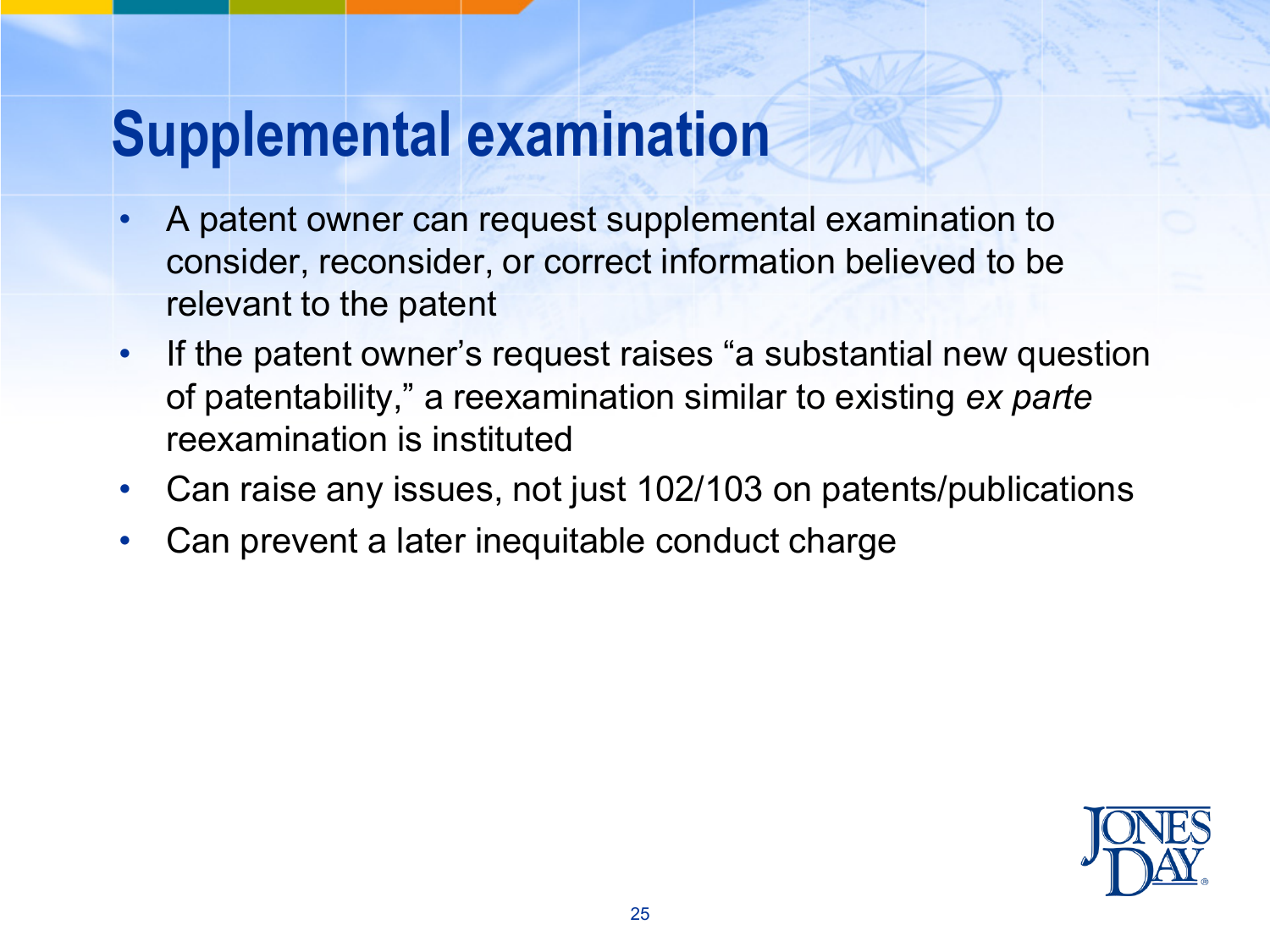#### **Expanded prior commercial use defense**

- "Prior user" defense under 35 U.S.C. § 273 is expanded to patents of any subject matter; previously limited to business method patents
- "University exception" included, preventing assertion of this defense against patents on inventions which, at the time the invention was "made," belonged to universities and technology transfer organizations
- Applies to patents issued on or after date of enactment of AIA

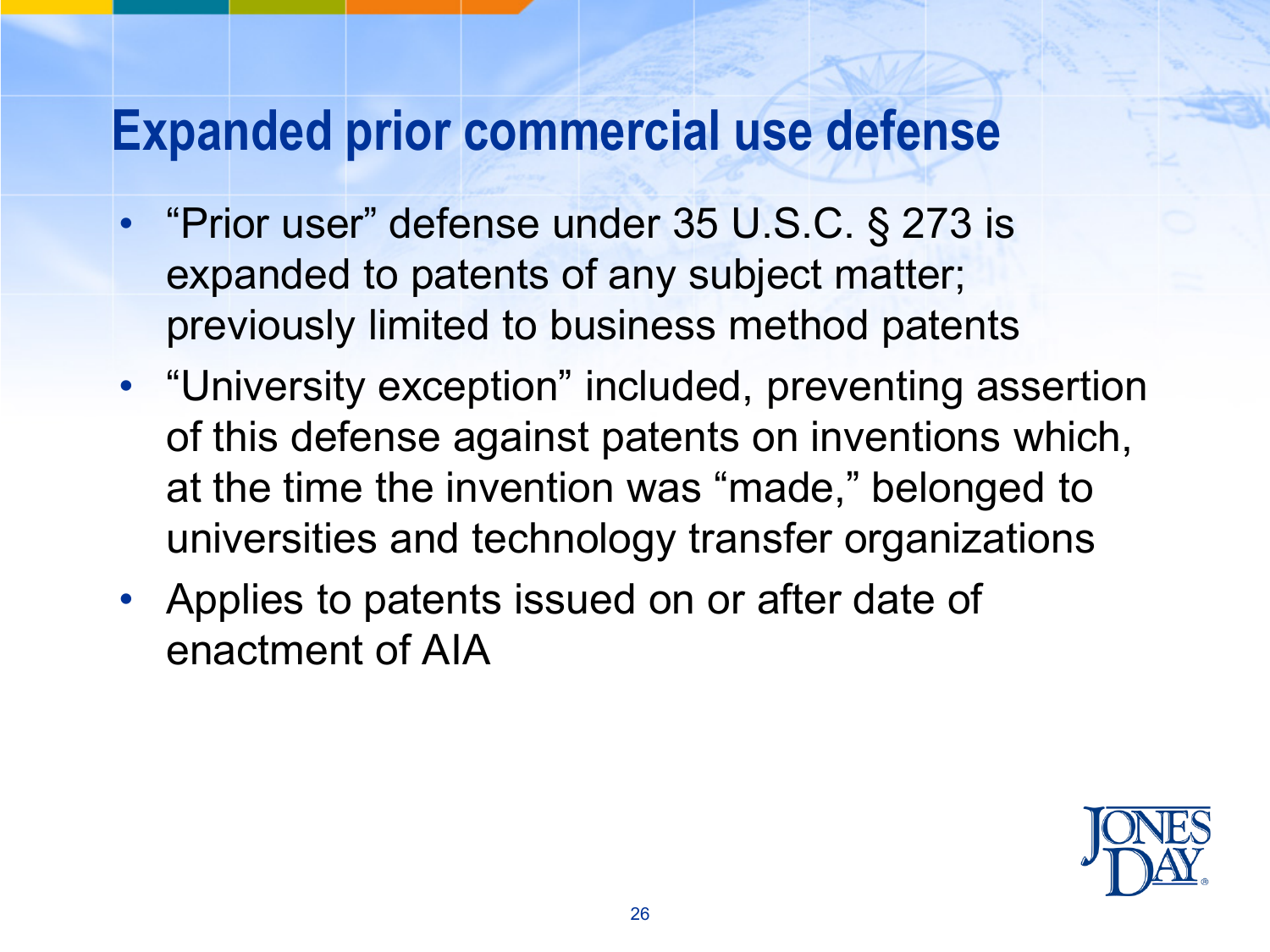## **Limitations on joinder of parties**

- New 35 U.S.C. § 299 modifies the requirements for joinder under Fed. R. Civ. P. 20(a)(2):
	- Plaintiff must show that questions of fact common to all defendants will arise in the action; common questions of law alone are insufficient;
	- An allegation that all defendants infringe the same patent is no longer sufficient to justify suit against multiple unrelated defendants
- Accused infringers may waive the requirement
- Joinder section is effective for civil actions commenced on or after September 16, 2011

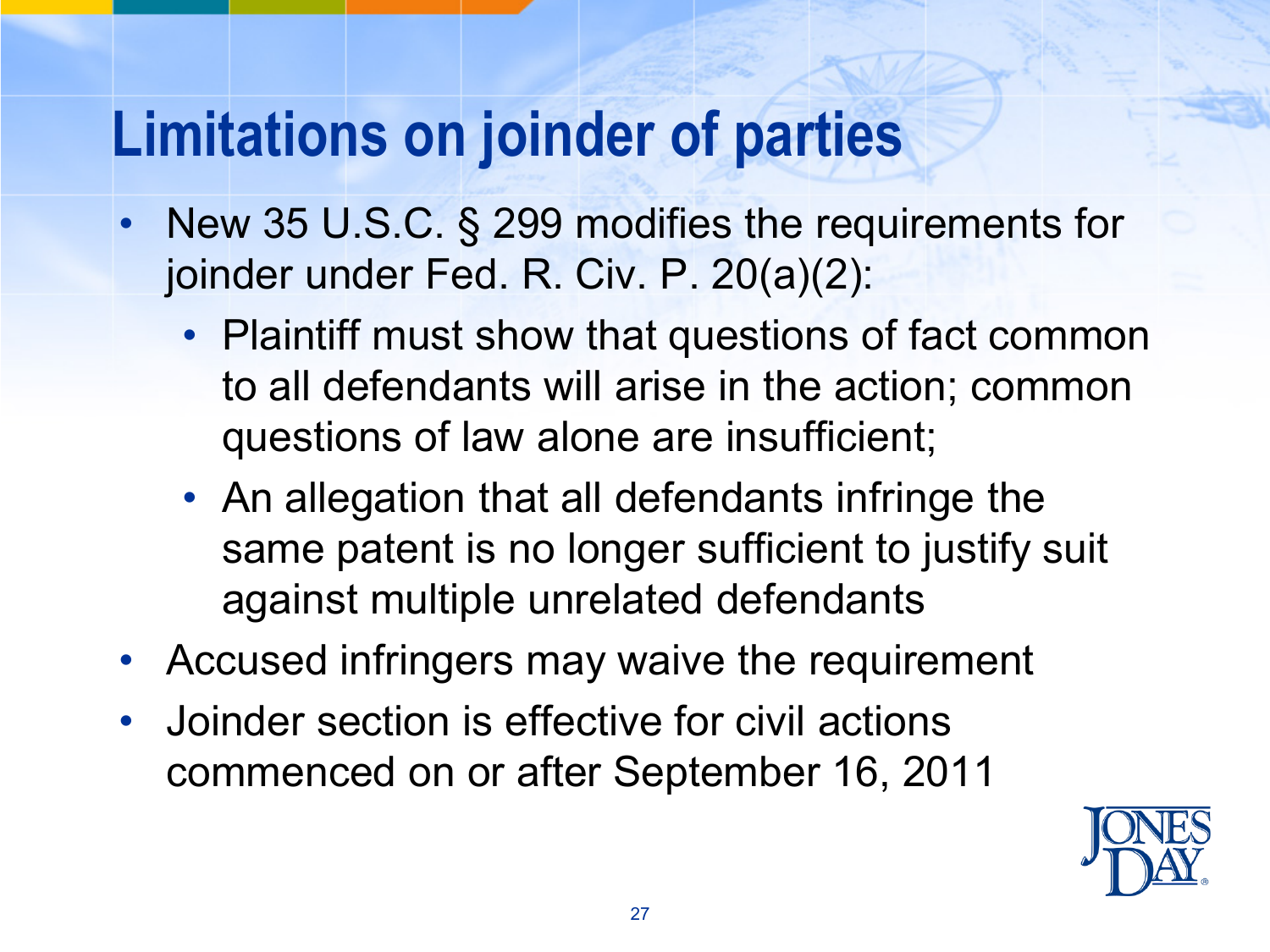#### **No invalidity for failure to disclose best mode**

- 35 U.S.C. § 282 is amended to carve out the failure to disclose the best mode from the other § 112 based litigation defenses
- The Act does not eliminate the best-mode requirement from § 112 for patent applications
- As a result, a patent applicant must disclose the best mode to get a patent but seemingly cannot be penalized for failing to do so once a patent is issued
- No best mode attack under PGR

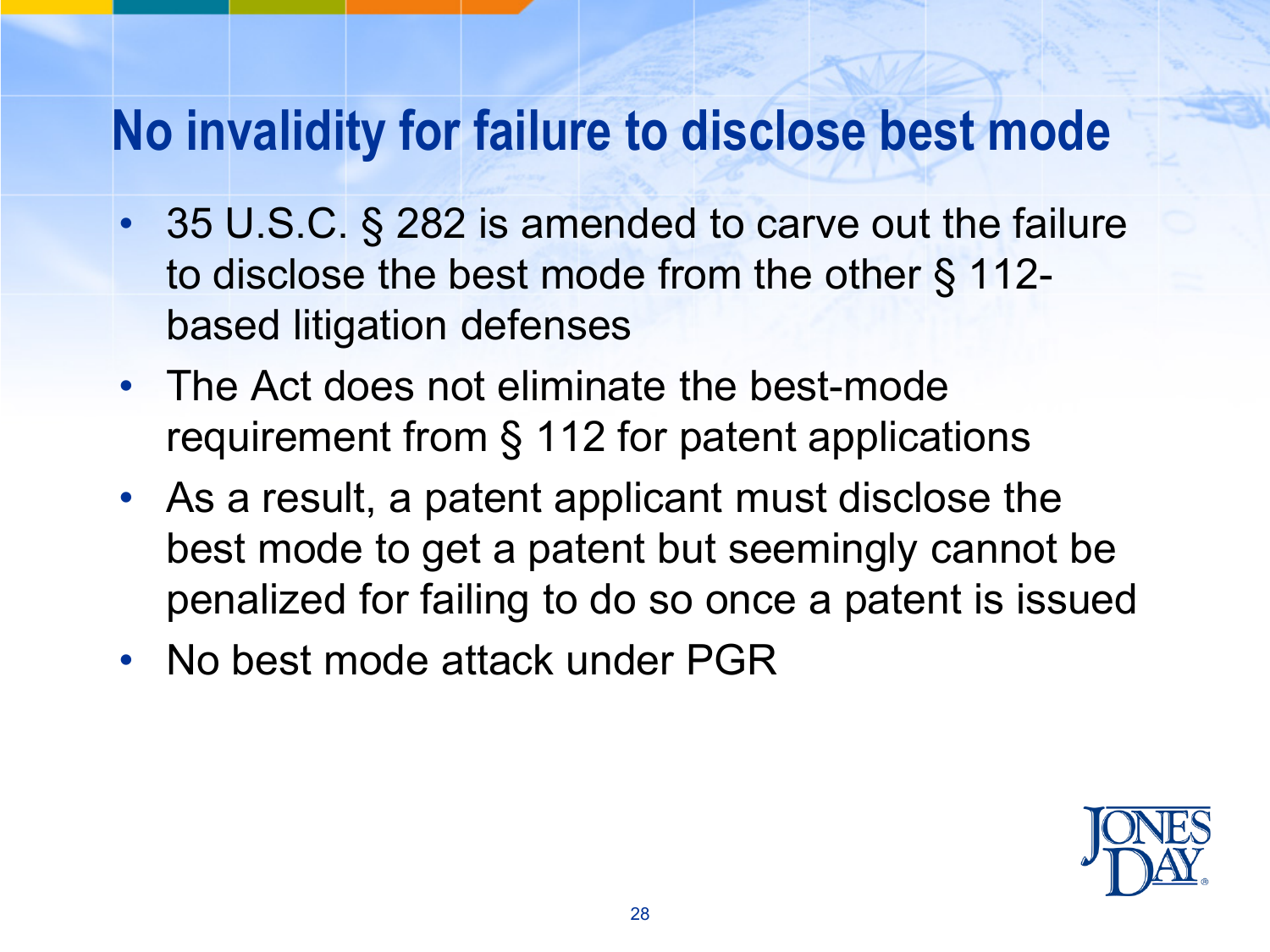## **End of Part 1**

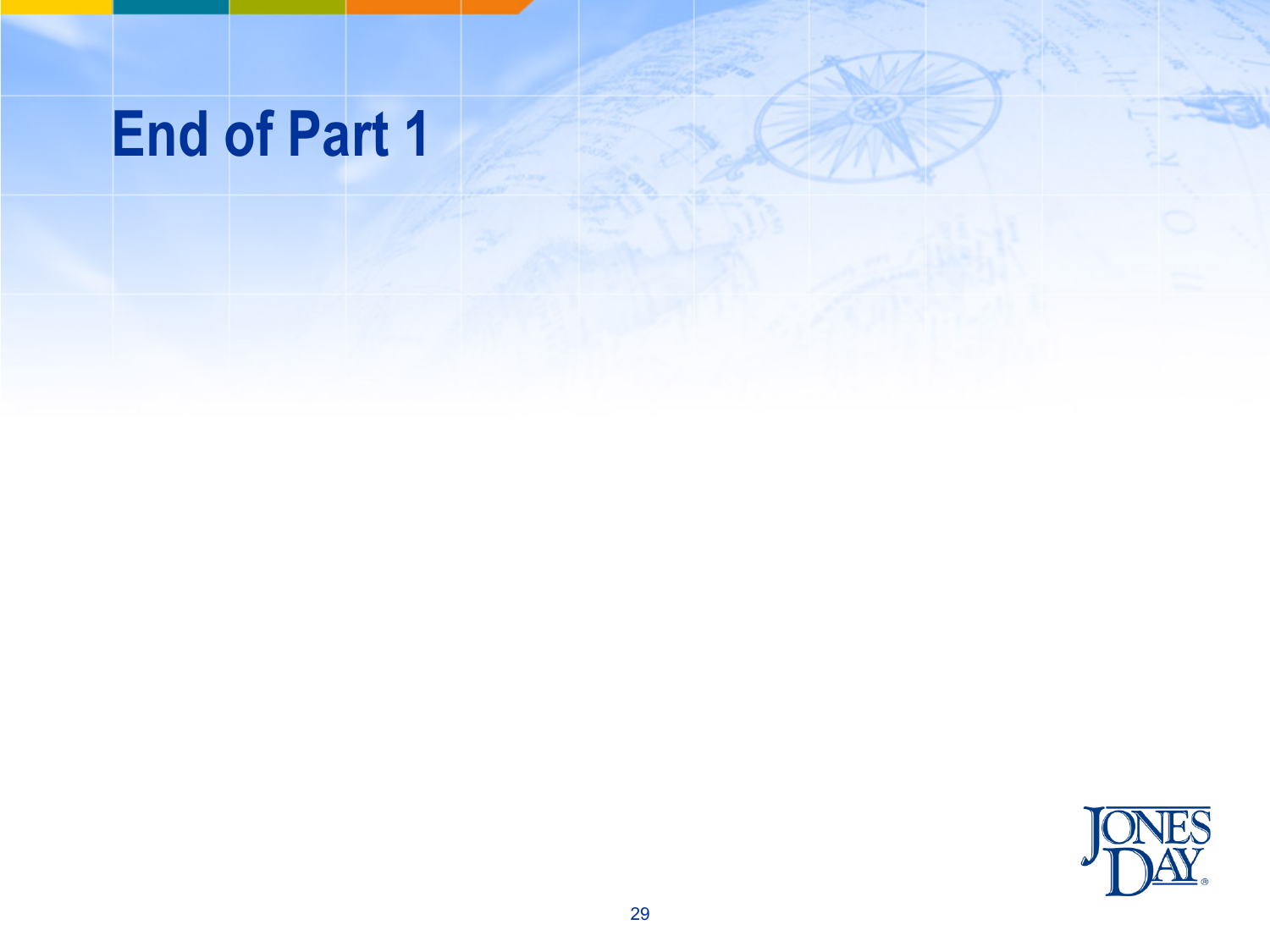## **Part 2: Transition to FTF System**

- The Move From FTI to FTF
- Historical Perspective the FTI System in the US
- Highlights of the New FTF System
- FTI or FTF Practice Tips

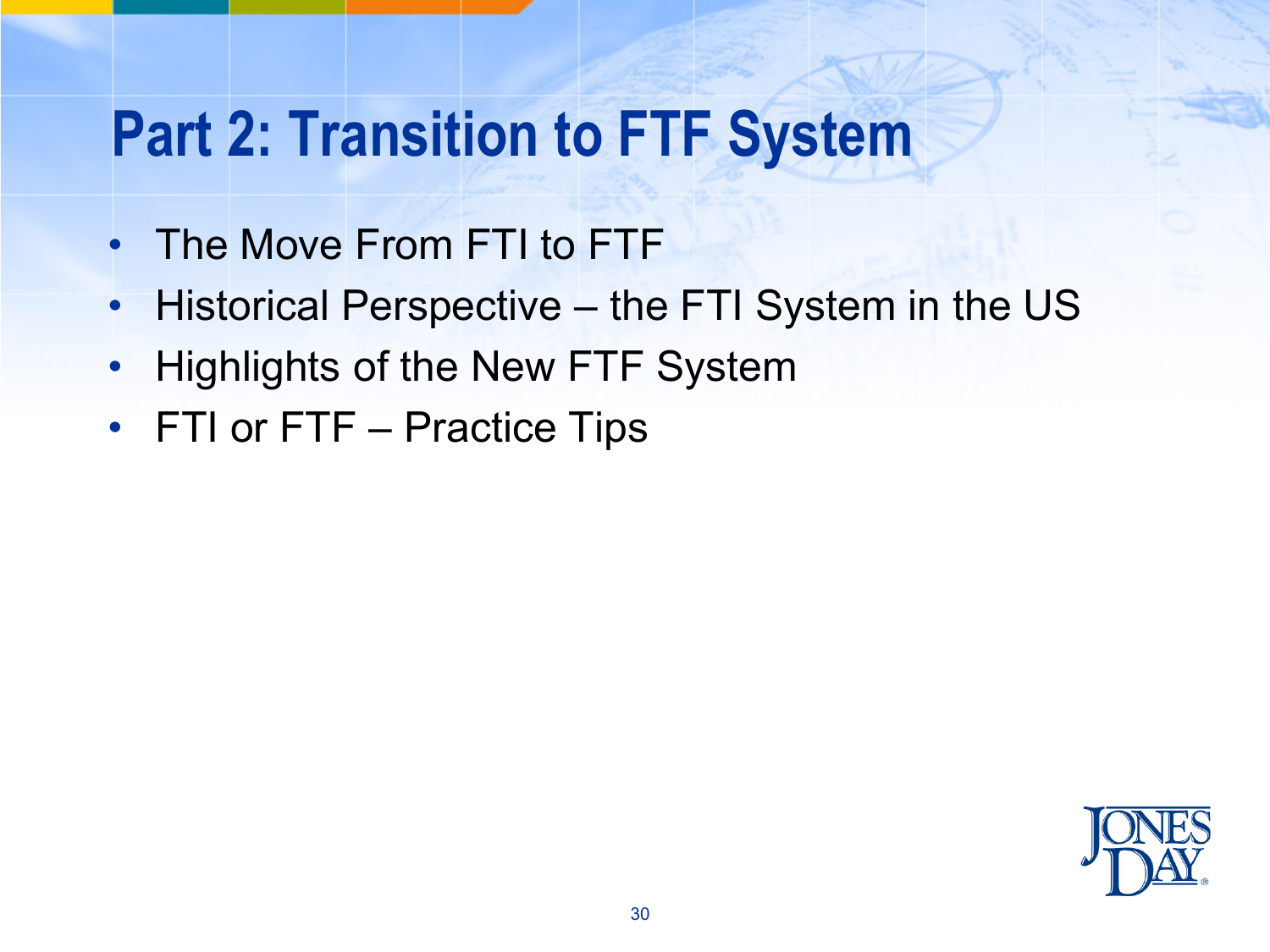#### **The Move From FTI to FTF System in the US**

#### **March 16, 2013**

#### **September 16, 2012**

#### **First-to-Invent**



**First-to-File**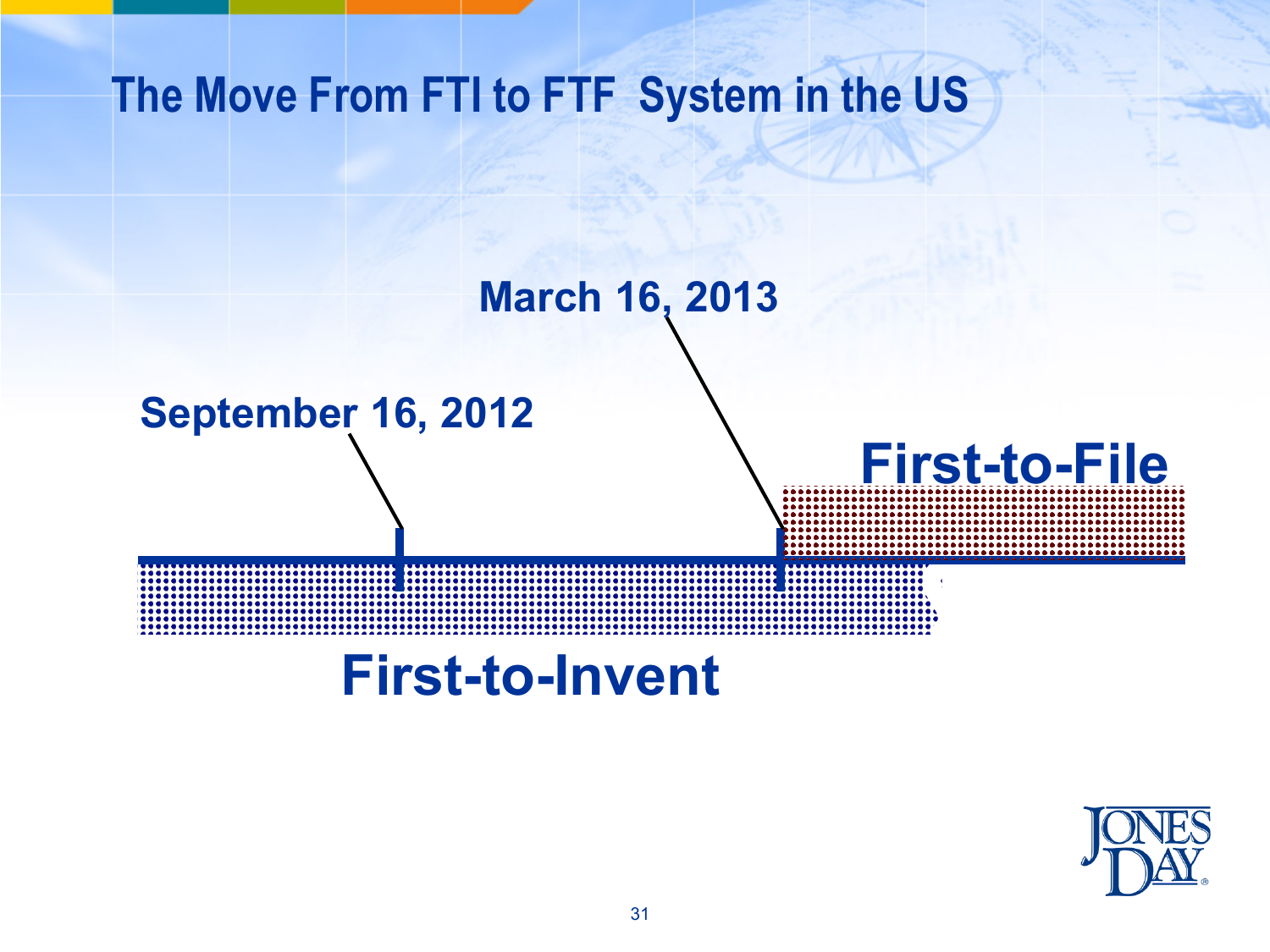## **Historical Perspective – the FTI System**

- First-to-Invent in the US means that an inventor is entitled to a patent if, subject to some conditions, he invented first:
	- filing date not material; but
	- applicant/patentee must prove invention date

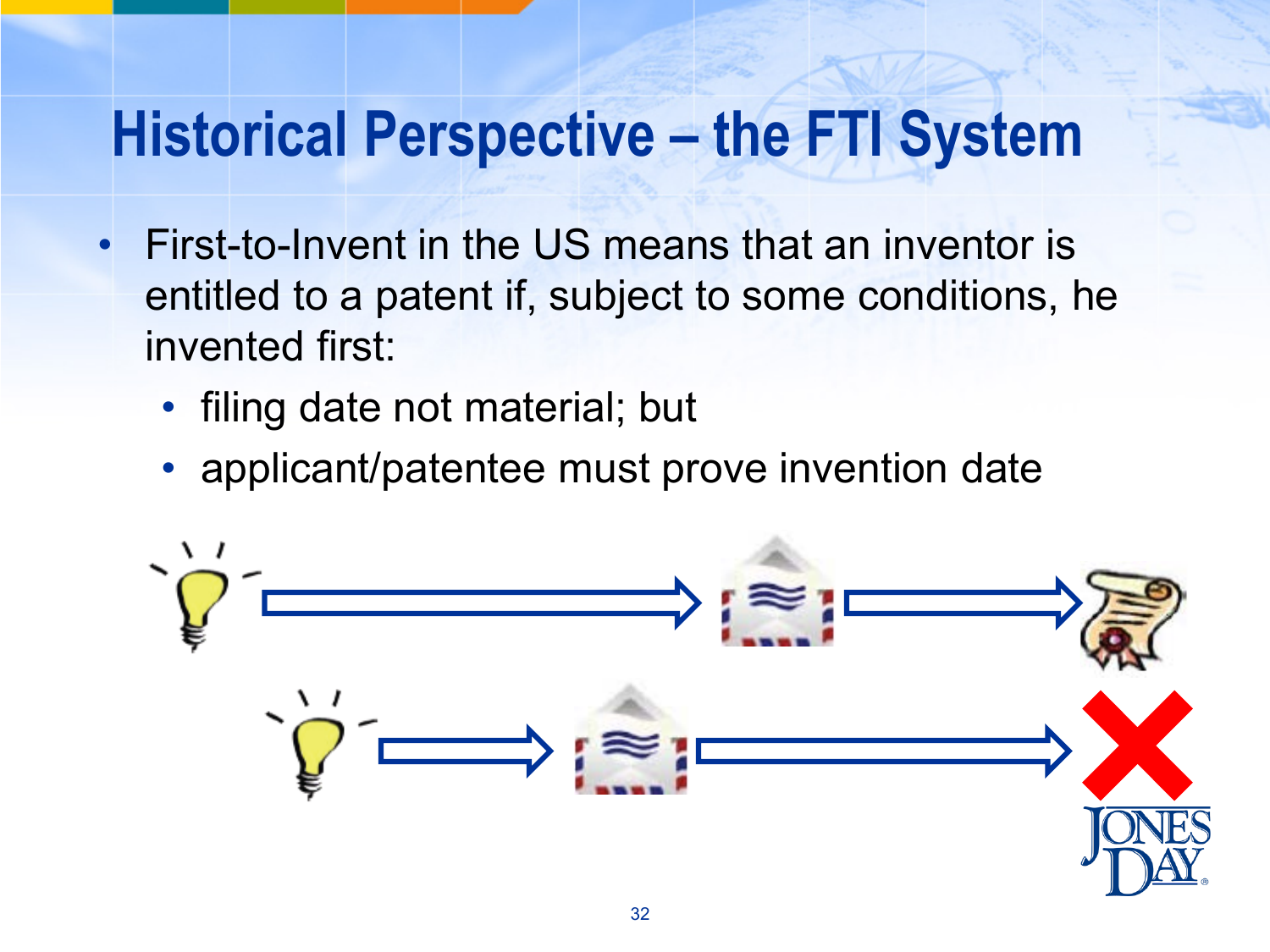## **Historical Perspective (cont'd)**

#### Distinguishing Characteristics of FTI

- many pertinent facts about a patent application confidential or not publicly known
- in *prosecution*, applicant could "swear behind" a reference to overcome it as prior art
- in *litigation*, a major part of nearly all US patent infringement actions included:
	- determining the invention date, which can be different from claim to claim in a patent
	- establishing what is prior art

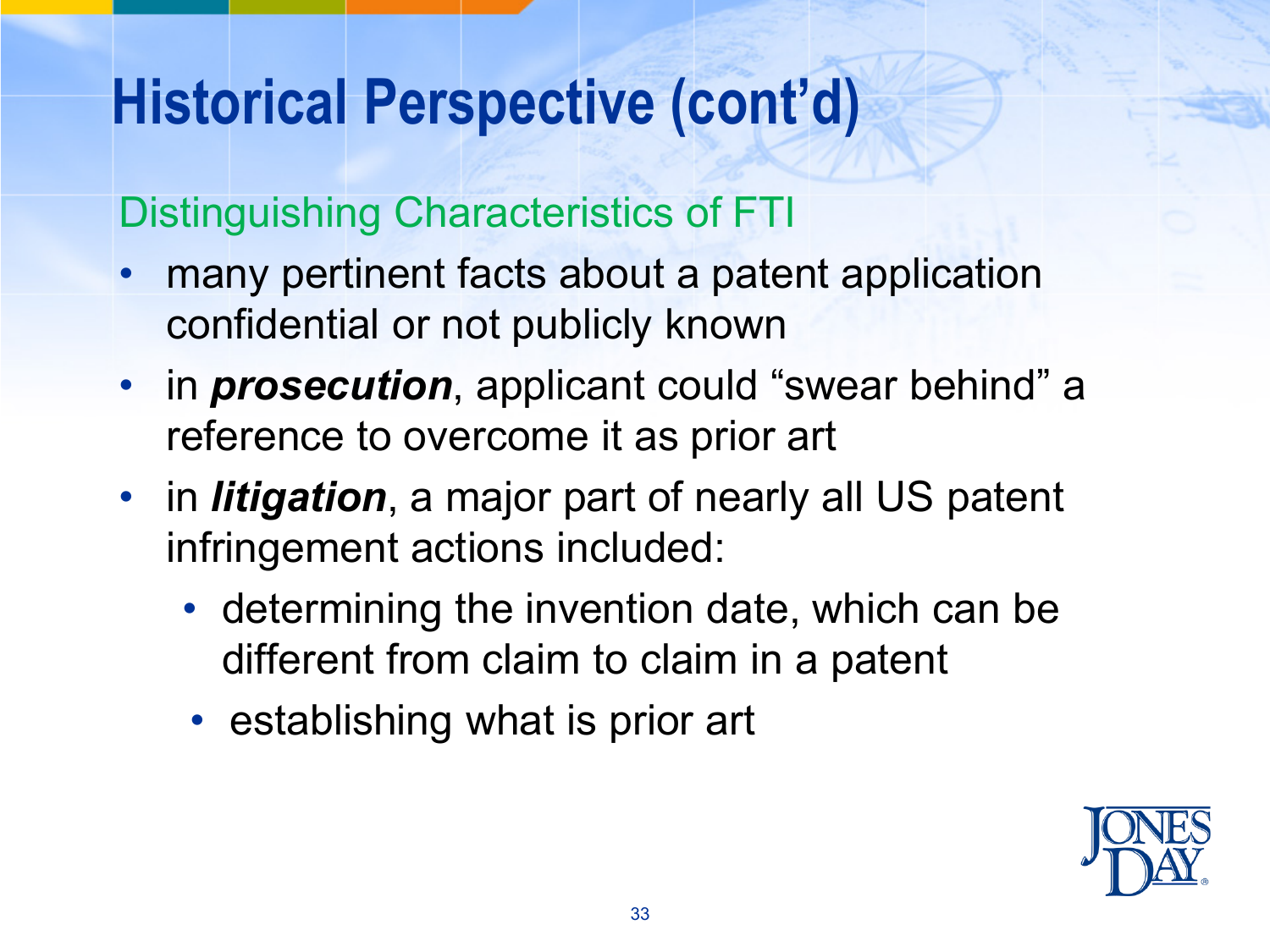#### **First-to-File: Purpose**

- (1) Converts the United States patent system from a ''first to invent'' system to a ''first inventor to file'' system;
- (2) Treats U.S. patents and U.S. patent application publications as prior art as of their earliest effective filing date, regardless of whether the earliest effective filing date is based upon an application filed in the U.S. or in another country; (so long *Hilmer*)
- (3) Eliminates the requirement that a prior public use or sale be ''in this country'' to be a prior art activity; and
- (4) Treats commonly owned or joint research agreement patents and patent application publications as being by the same inventive entity for purposes of 35 U.S.C. 102, as well as 35 U.S.C. 103.

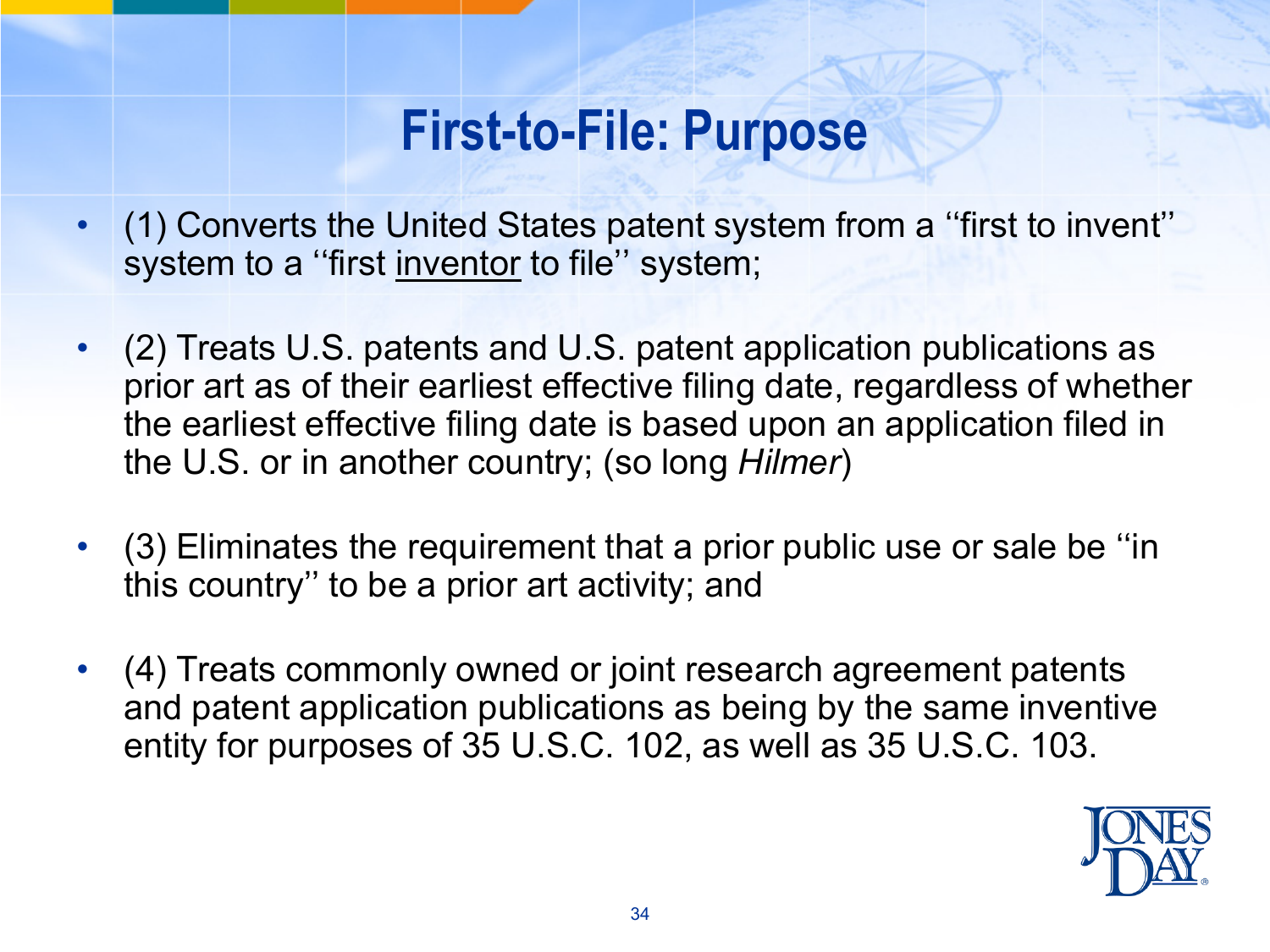#### **First-to-File: Timeline**

- First-Inventor-to-File Proposed Rules (77 Fed. Reg. 43742, July 26, 2012)
- First-Inventor-to-File Proposed Examination Guidelines (77 Fed. Reg. 43759, July 26, 2012)
- First-Inventor-to-File Roundtable at the U.S. Patent and Trademark Office (September 6, 2012)
- Comments Due: October 5, 2012
- Effective Date: March 16, 2013

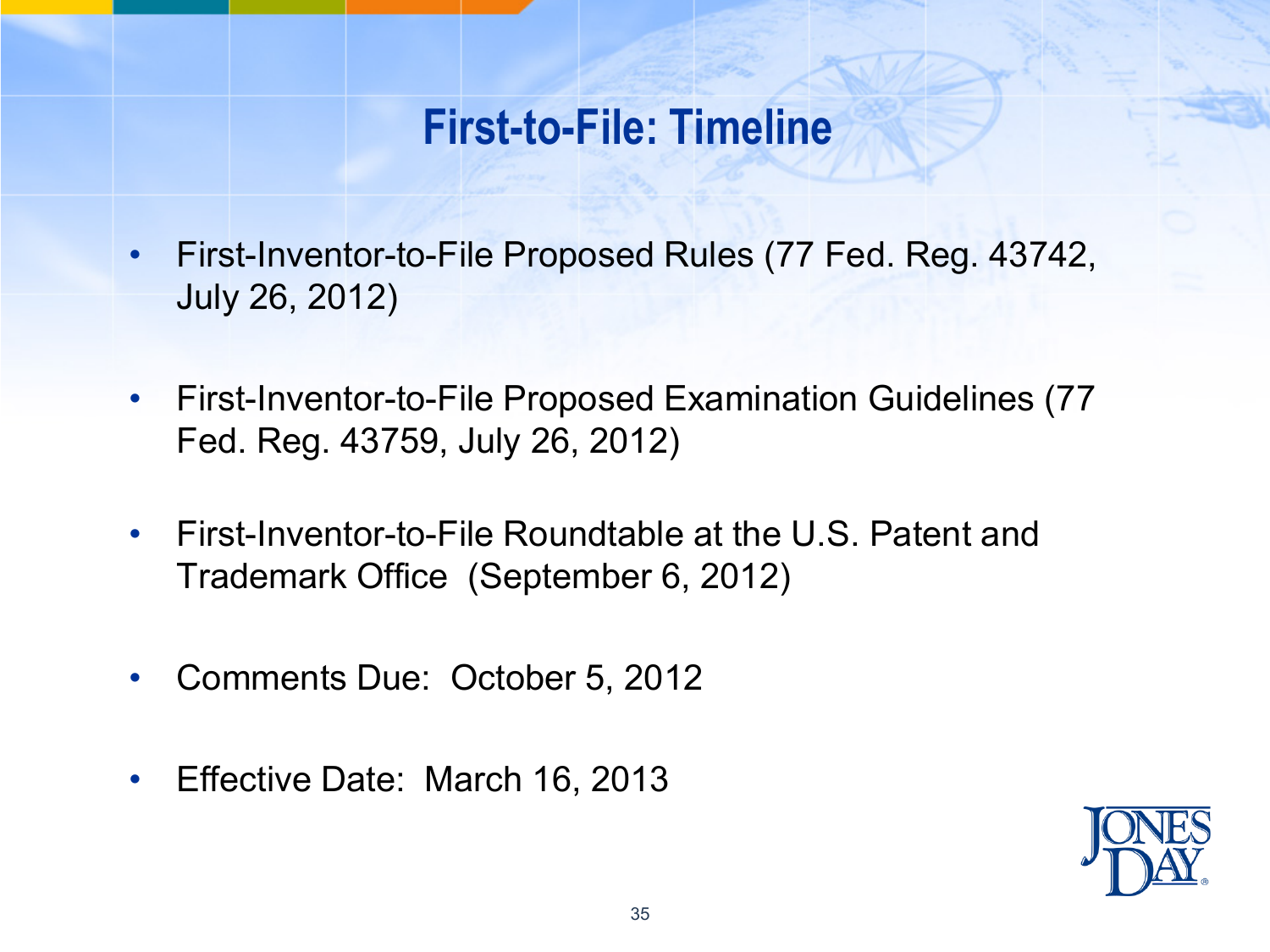#### **35 U.S.C. 102(a)(1): Prior Art**

- Precludes a patent if a claimed invention was, before the effective filing date of the claimed invention:
	- Patented;
	- Described in a Printed Publication;
	- In Public Use (anywhere);
	- On Sale (anywhere); or
	- Otherwise Available to the Public
- Generally corresponds to the categories of prior art in pre-AIA 35 U.S.C. 102(a) and 35 U.S.C. 102(b)
- Do "secret sales" or non-public uses count as prior art under the AIA?

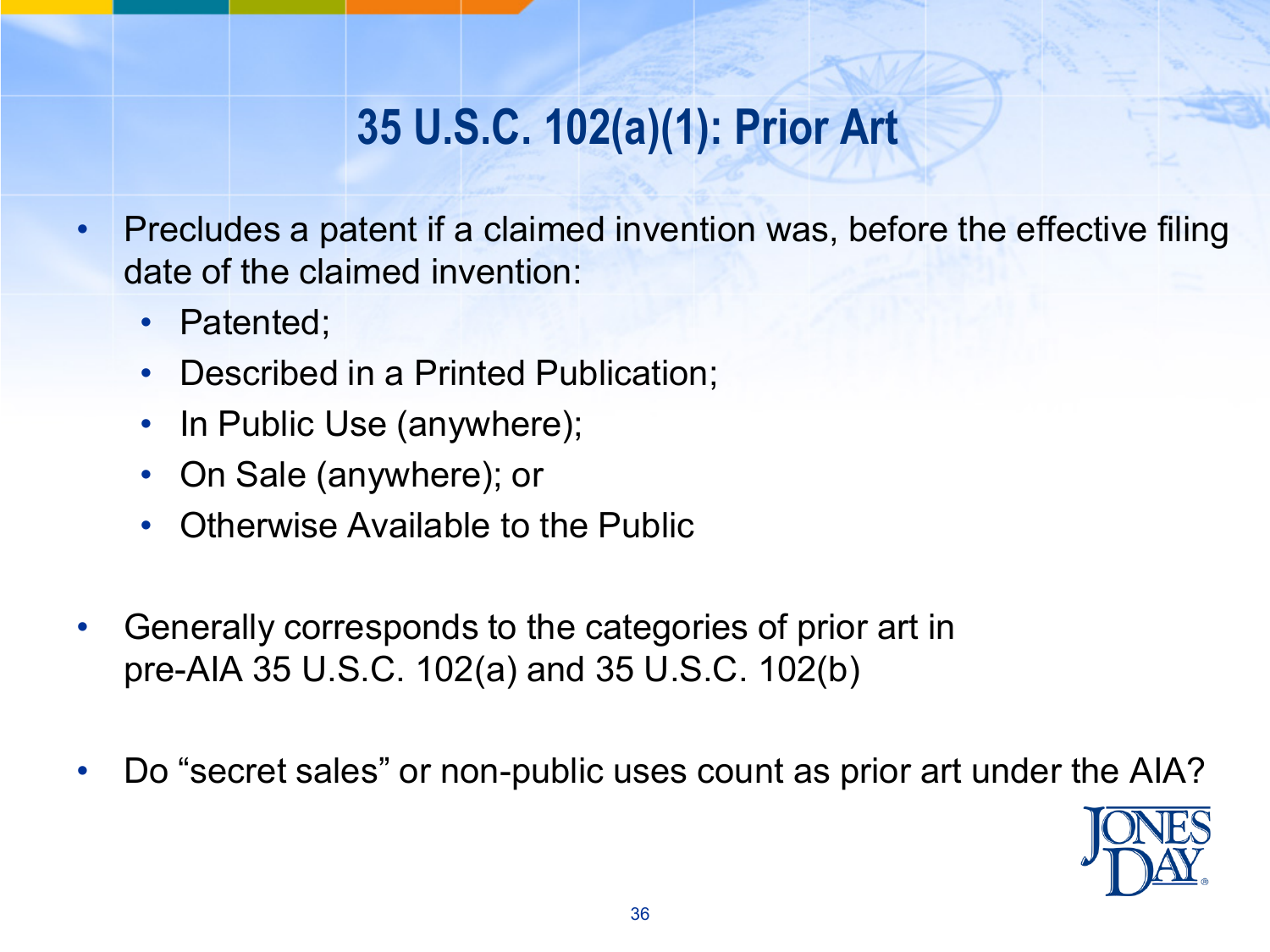### **35 U.S.C. 102(b): Exceptions**

- Provides that certain "disclosures" shall not be prior art
- Disclosure is understood to be a generic term intended to encompass the documents and activities enumerated in AIA 35 U.S.C. 102(a)

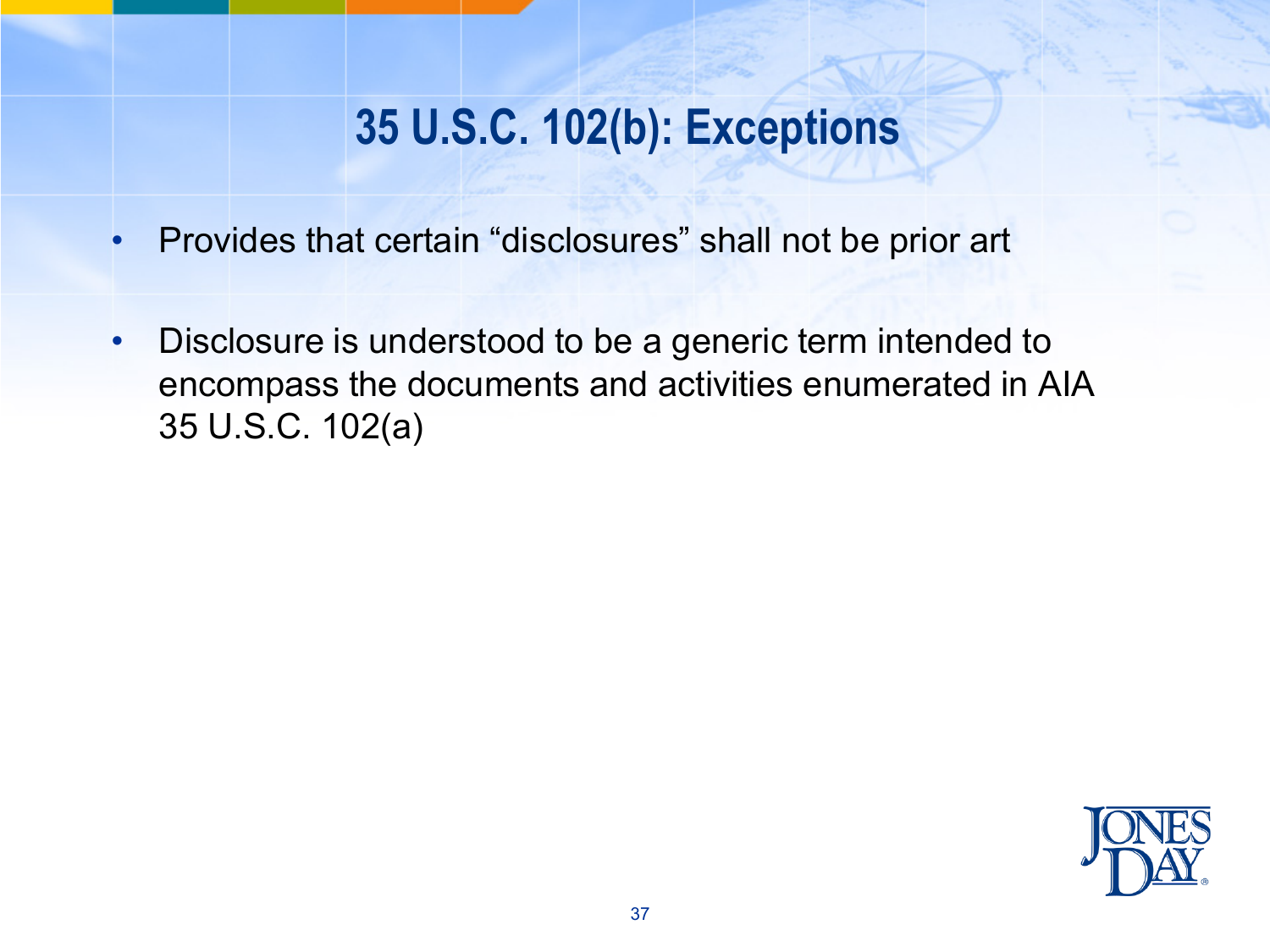### **Grace Period Inventor and Non-inventor Disclosure Exception**

- Grace period exceptions under 35 U.S.C. 102(b)(1) for prior art under 35 U.S.C. 102(a)(1)
- 35 U.S.C.  $102(b)(1)(A)$ :
	- A disclosure made one year or less before the effective filing date of the claimed invention shall not be prior art under 35 U.S.C. 102(a)(1) if:
		- The disclosure was made by:
			- the inventor or joint inventor; or
			- another who obtained the subject matter directly or indirectly from the inventor or joint inventor.

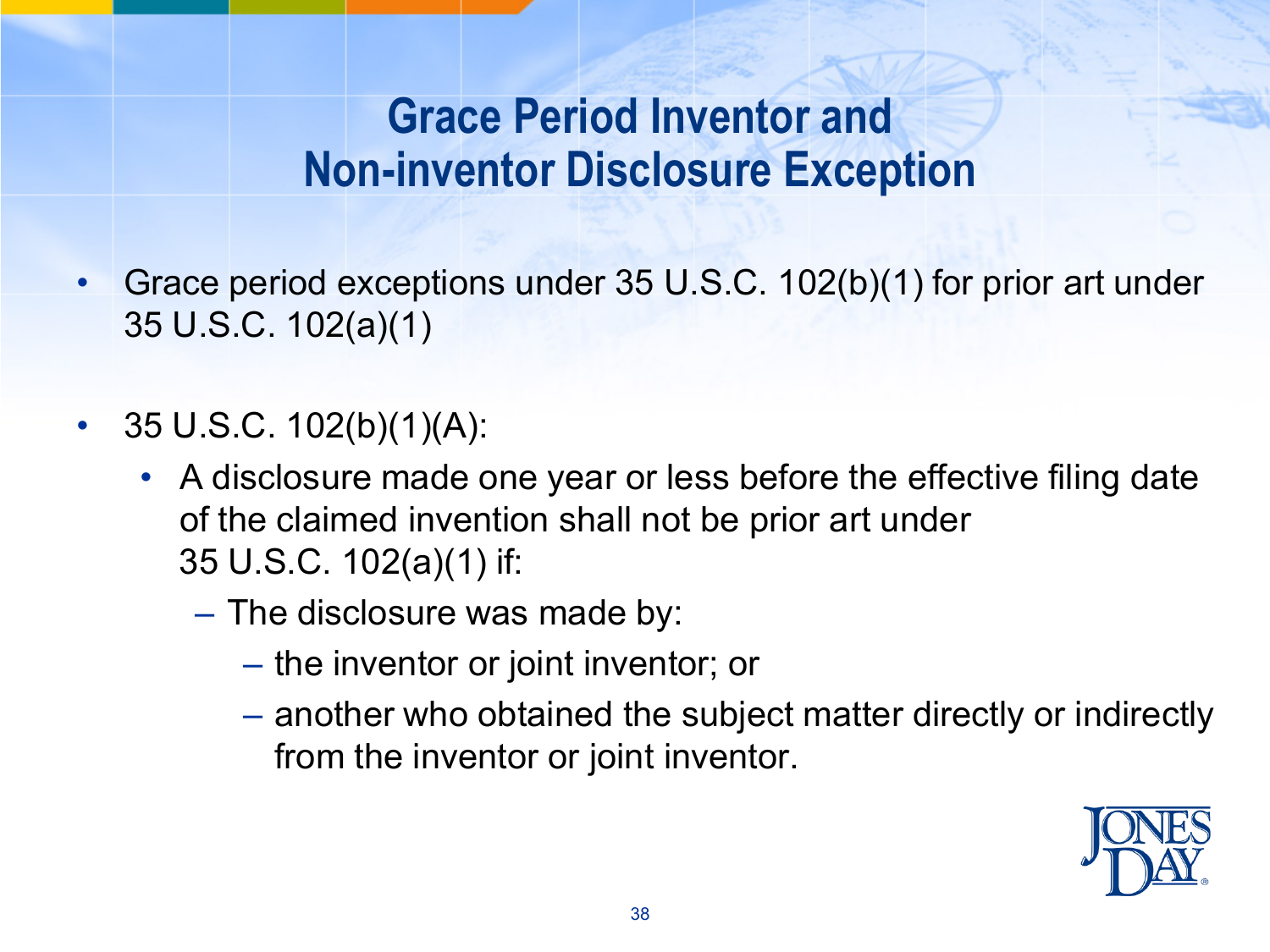### **Grace Period Intervening Disclosure Exception**

- Grace period exceptions under 35 U.S.C. 102(b)(1) for prior art under 35 U.S.C. 102(a)(1)
- 35 U.S.C. 102(b)(1)(B):
	- A disclosure made one year or less before the effective filing date of the claimed invention shall not be prior art under 35 U.S.C. 102(a)(1) if:
		- The subject matter disclosed was, before such disclosure, publicly disclosed by:
			- the inventor or joint inventor; or
			- another who obtained the subject matter directly or indirectly from the inventor or joint inventor.

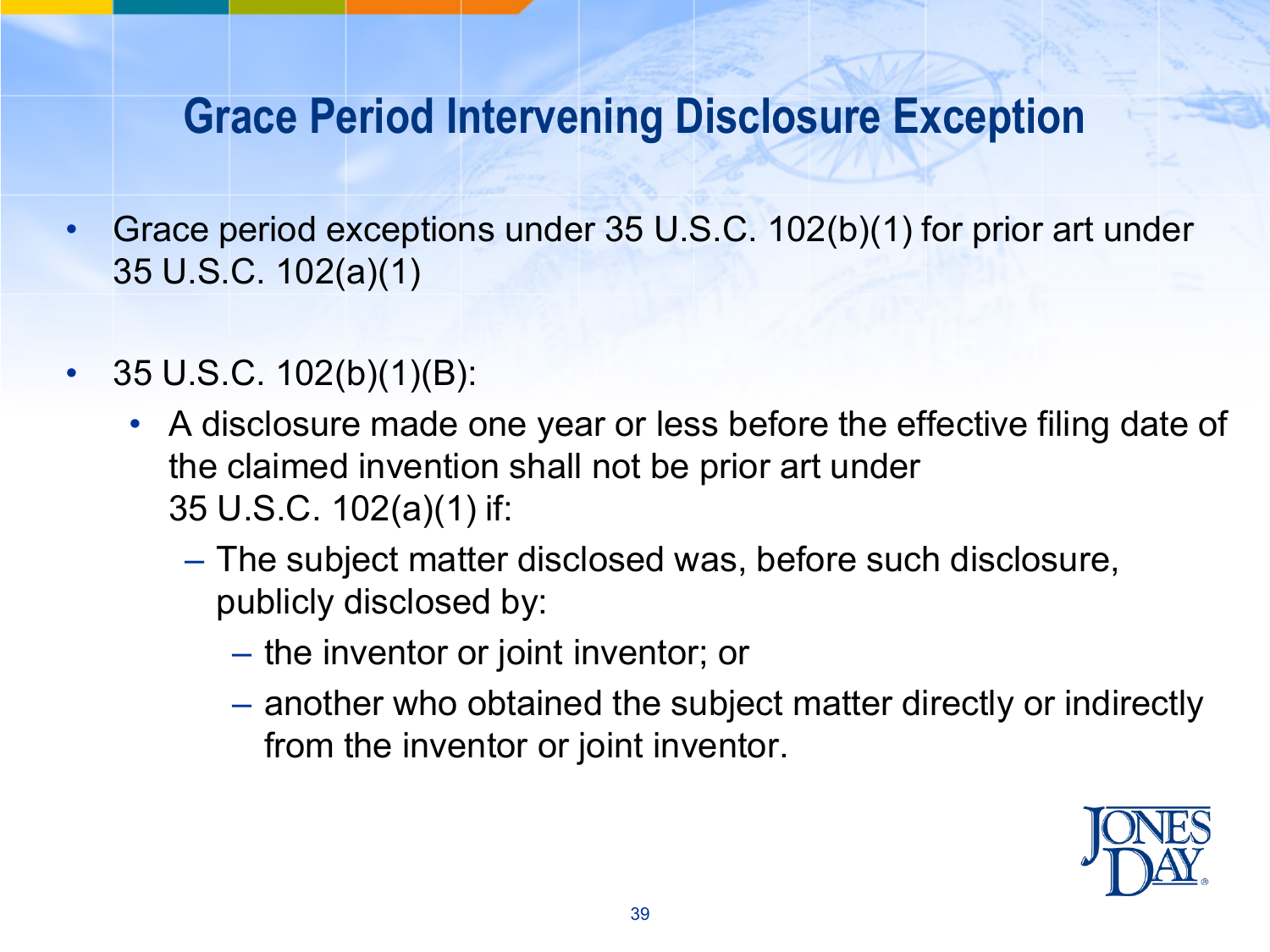# **WARNING: Reliance on disclosure is risky**

- The following diagram illustrates the filing by another within the grace period exception under 102(b)(2)(B) following publication by the first inventor
- The PTO is taking a very narrow view of this exception only applies where the second disclosure is identical or includes only trivial differences

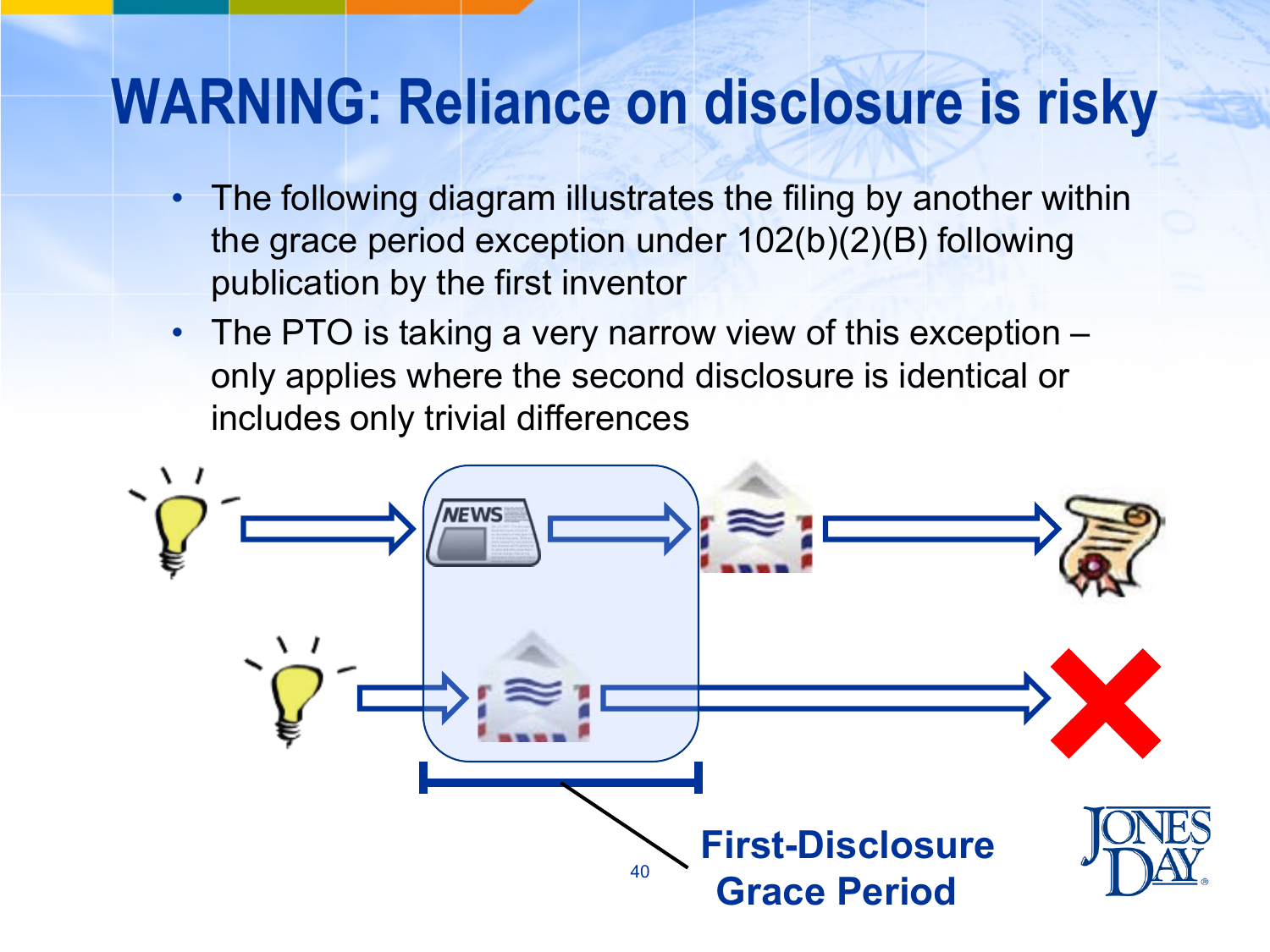### **35 U.S.C. 102(a)(2): Prior Art**

- Precludes a patent to a different inventive entity if a claimed invention was described in a:
	- U.S. Patent;
	- U.S. Patent Application Publication; or
	- WIPO PCT Application Publication that was effectively filed before the effective filing date of the claimed invention.
- Generally corresponds to the categories of prior art in pre-AIA 35 U.S.C. 102(e)

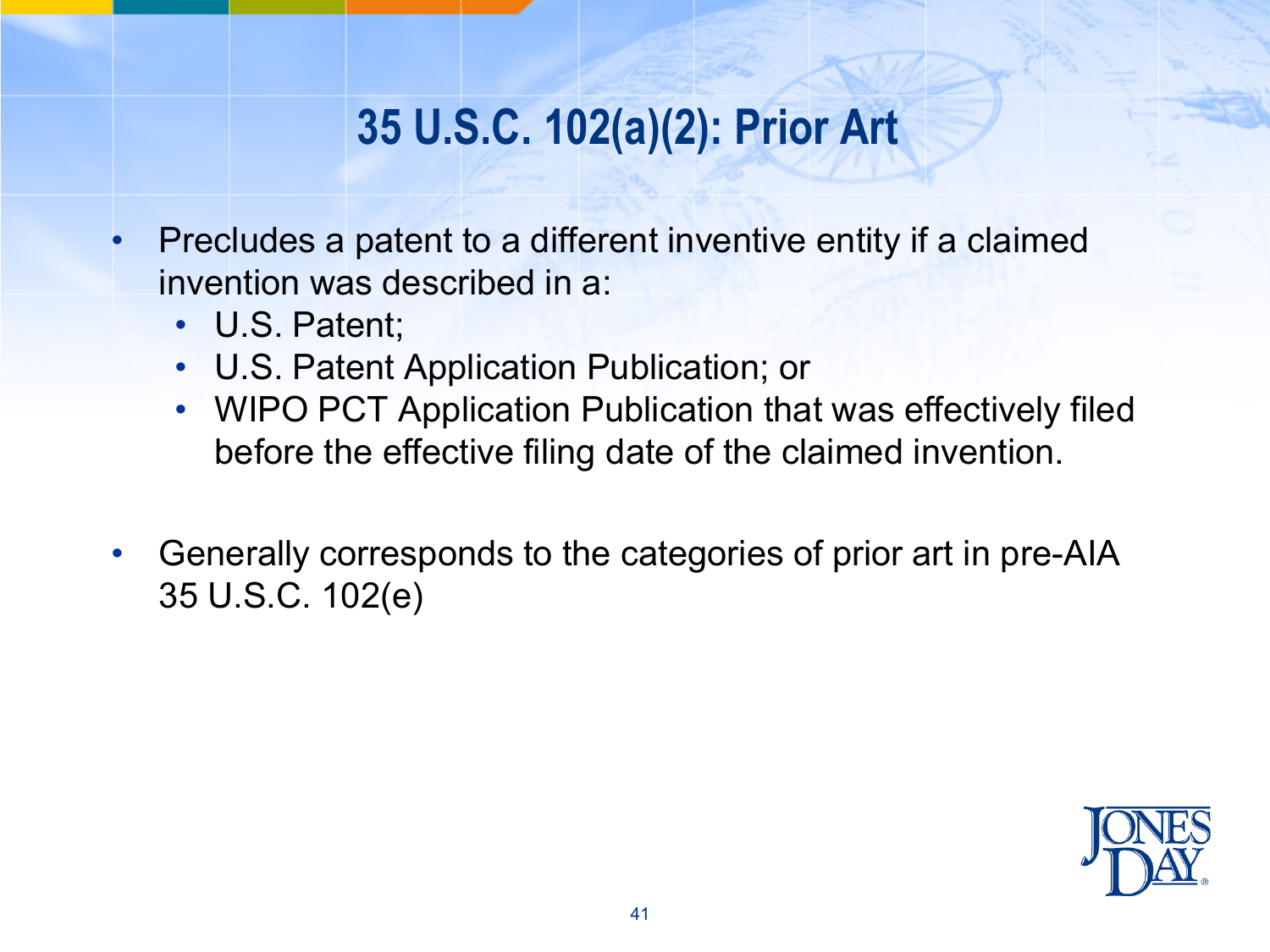#### **Non-inventor Disclosure Exception**

- Exceptions under 35 U.S.C. 102(b)(2) for prior art under 35 U.S.C. 102(a)(2)
- 35 U.S.C.  $102(b)(2)(A)$ :
	- A disclosure in an application or patent shall not be prior art under 35 U.S.C. 102(a)(2) if:
		- the disclosure was made by another who obtained the subject matter directly or indirectly from the inventor or joint inventor

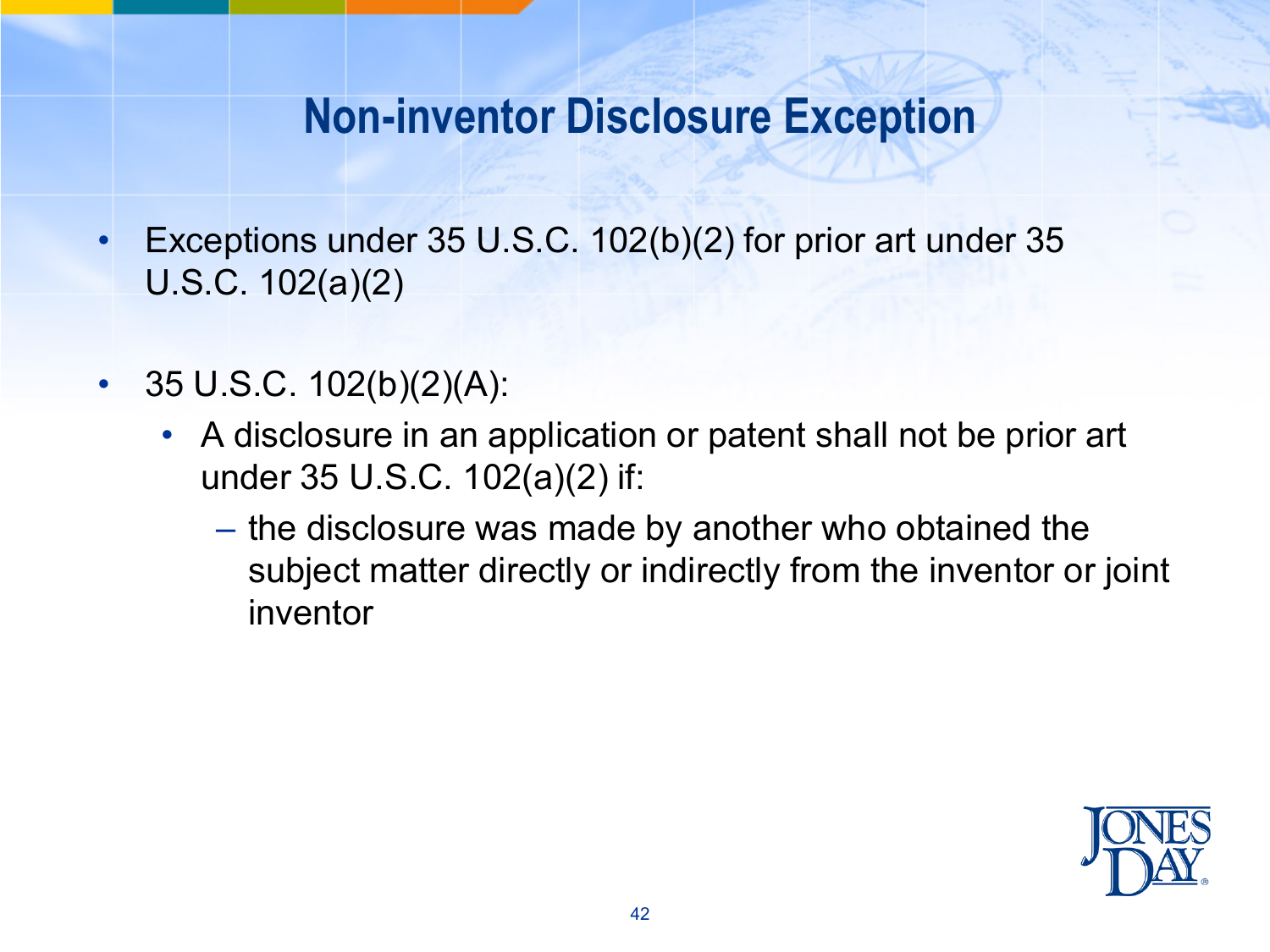### **Intervening Disclosures Exception**

- Exceptions under 35 U.S.C. 102(b)(2) for prior art under 35 U.S.C. 102(a)(2)
- Exception 2 (35 U.S.C. 102(b)(2)(B)):
	- A disclosure in an application or patent shall not be prior art under 35 U.S.C. 102(a)(2) if:
		- the subject matter disclosed was, before such subject matter was effectively filed, publicly disclosed by:
			- the inventor or joint inventor; or
			- another who obtained the subject matter directly or indirectly from the inventor or joint inventor

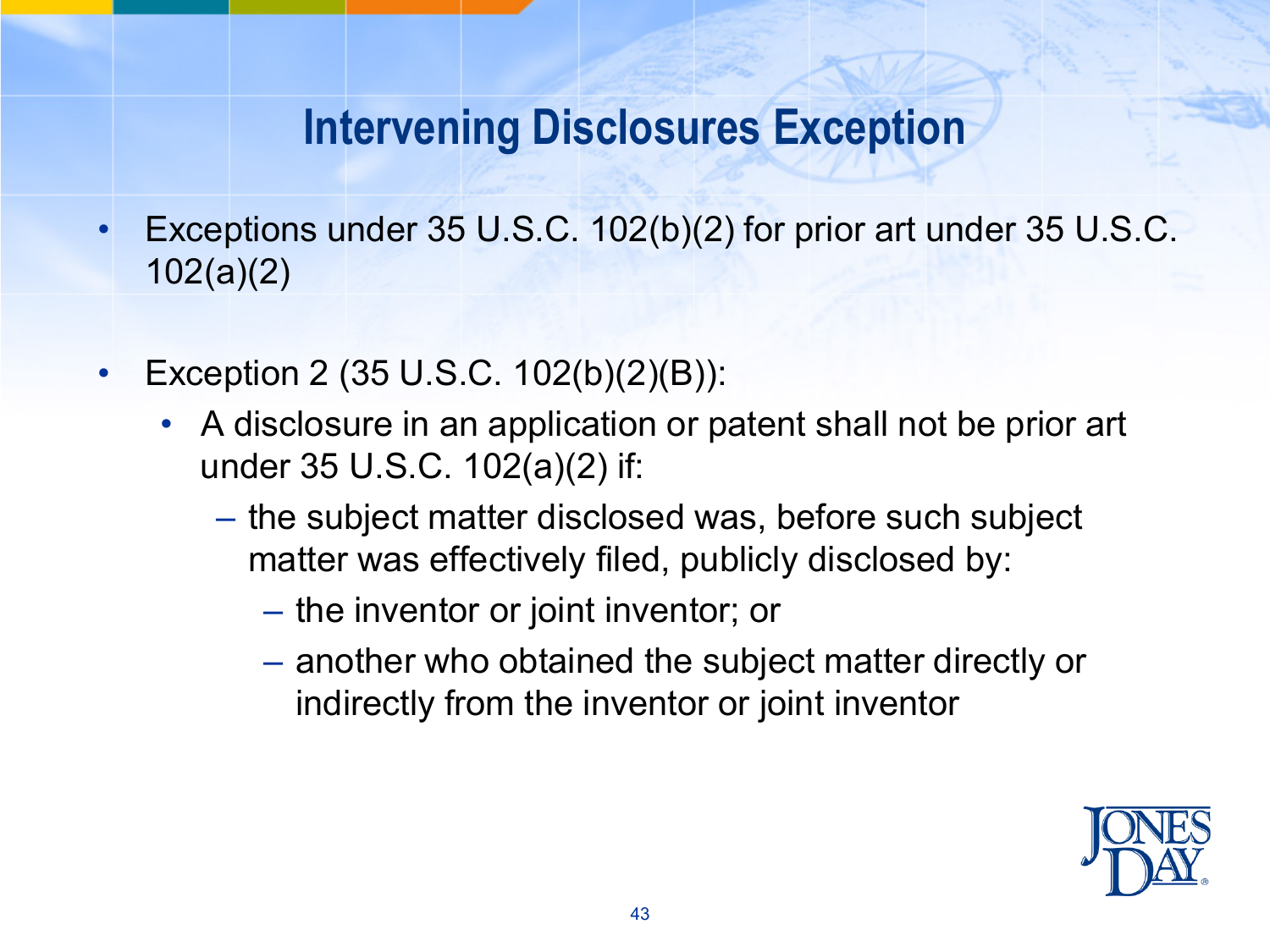#### **Commonly Owned Disclosure Exception**

- Exceptions under 35 U.S.C.  $102(b)(2)$  for prior art under 35 U.S.C. 102(a)(2)
- 35 U.S.C.  $102(b)(2)(C)$ :
	- A disclosure made in an application or patent shall not be prior art under 35 U.S.C. 102(a)(2) if:
		- the subject matter and the claimed invention were commonly owned or subject to an obligation of assignment to the same person not later than the effective filing date of the claimed invention

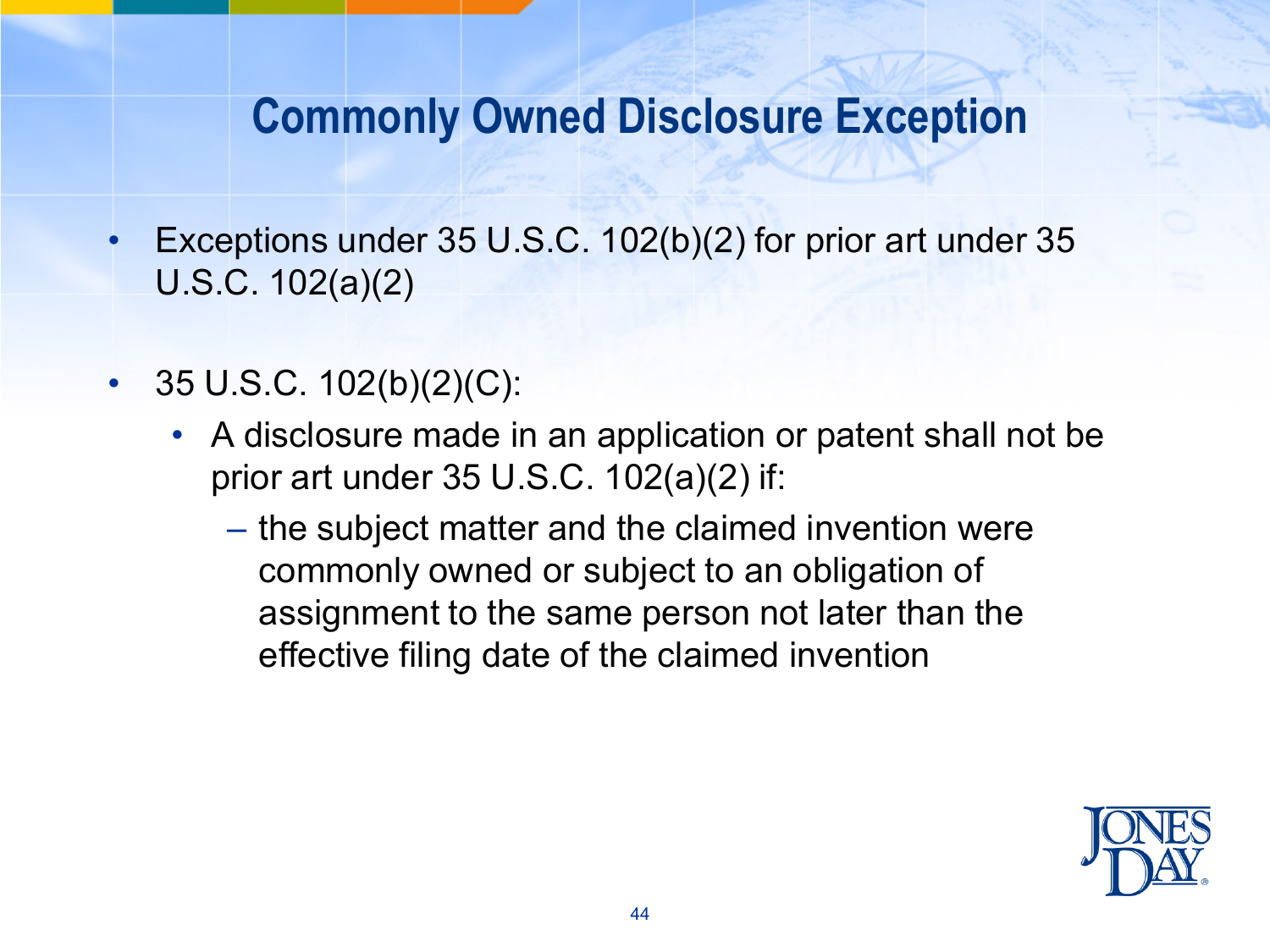### **First-to-File: Effective Date**

- AIA's FITF provisions apply to any application or patent that contains, or contained at any time, a claimed invention having an effective filing date that is on or after March 16, 2013; or
- AIA's FITF provisions apply to any application or patent that contains, or contained at any time, a specific reference under 35 U.S.C. 120, 121, or 365(c) to an application which contains, or contained at any time, a claimed invention having an effective filing date on or after March 16, 2013.

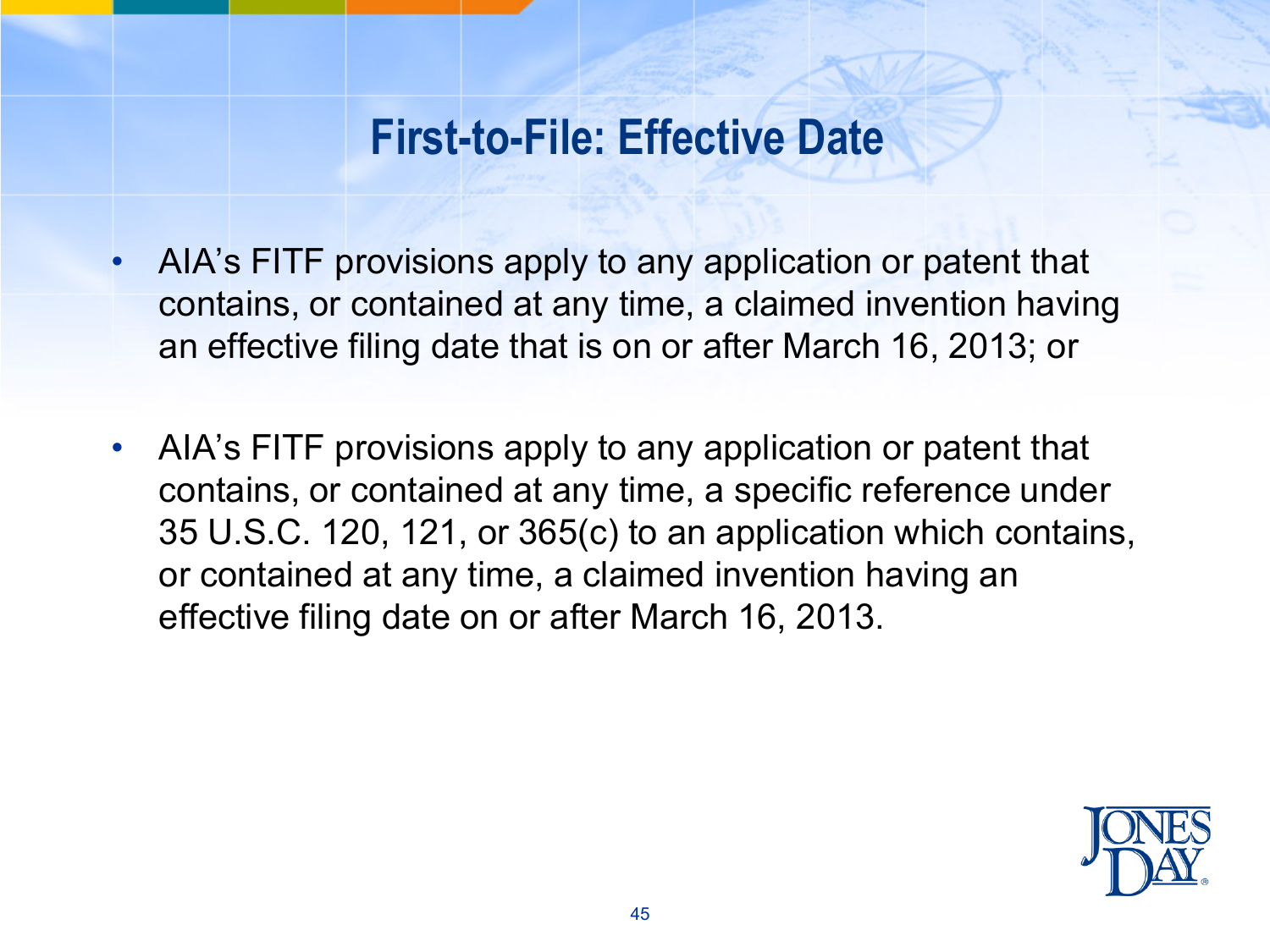### **Proposed Rule: Affidavits or Declarations**

- Proposed 37 C.F.R. 1.130: Applicants may submit affidavits or declarations showing that:
	- disclosure upon which a rejection is based was by the inventor or joint inventor, or by another who obtained the subject matter disclosed directly or indirectly from the inventor or joint inventor; or
	- there was a prior public disclosure of the subject matter by the inventor or joint inventor, or by another who obtained the subject matter disclosed directly or indirectly from the inventor or joint inventor

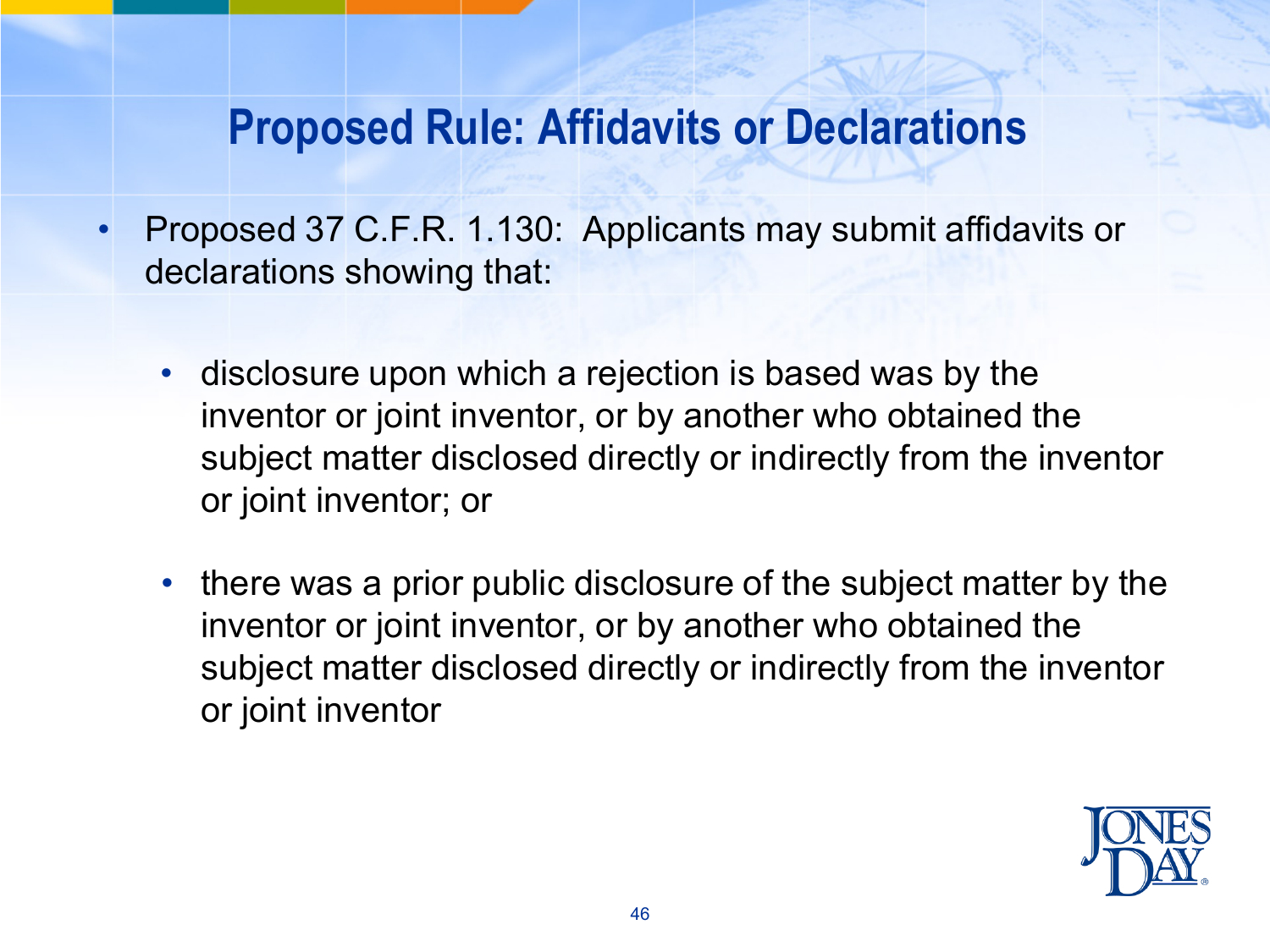### **Proposed Rule: Required Statements**

- Proposed rules  $1.55(a)(4)$ ,  $1.78(a)(3)$ , and  $1.78(c)(2)$ : For nonprovisional applications that are:
	- Filed on or after March 16, 2013; and
	- Claim priority/benefit of a foreign, provisional, or nonprovisional application filed prior to March 16, 2013:
		- Applicant must indicate if the application:
			- contains, or contained at any time, a claim having an effective filing date on or after March 16, 2013; or
			- discloses subject matter not also disclosed in the prior foreign, provisional, or nonprovisional application

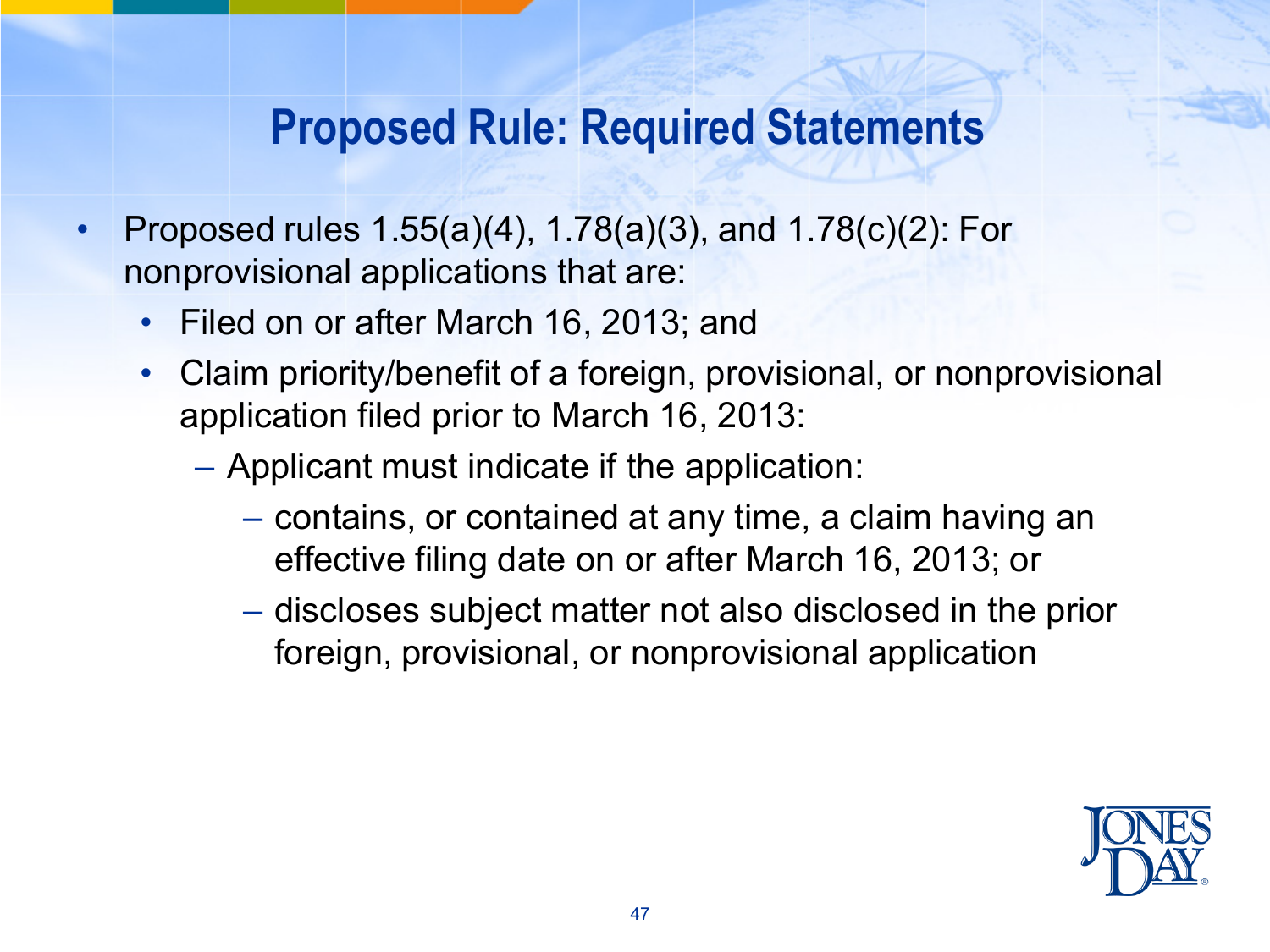### **First-to-File: Practice Tips**

- File a patent application first, do not publish first
- If given the choice in March 2013 to file a patent application before or after March 16, 2013, what factors should an Applicant consider?

First, the world of prior art that can be used to reject a pre-FTF application is smaller than a later filing. In addition, public use and on sale activity outside the United States are not counted as prior art.

Second, you can "swear behind" certain prior art in a pre-FTF application, but you lose that ability for filings after March 16, 2013.

Third, a pre-FTF application will not be subject to a post grant review proceeding.

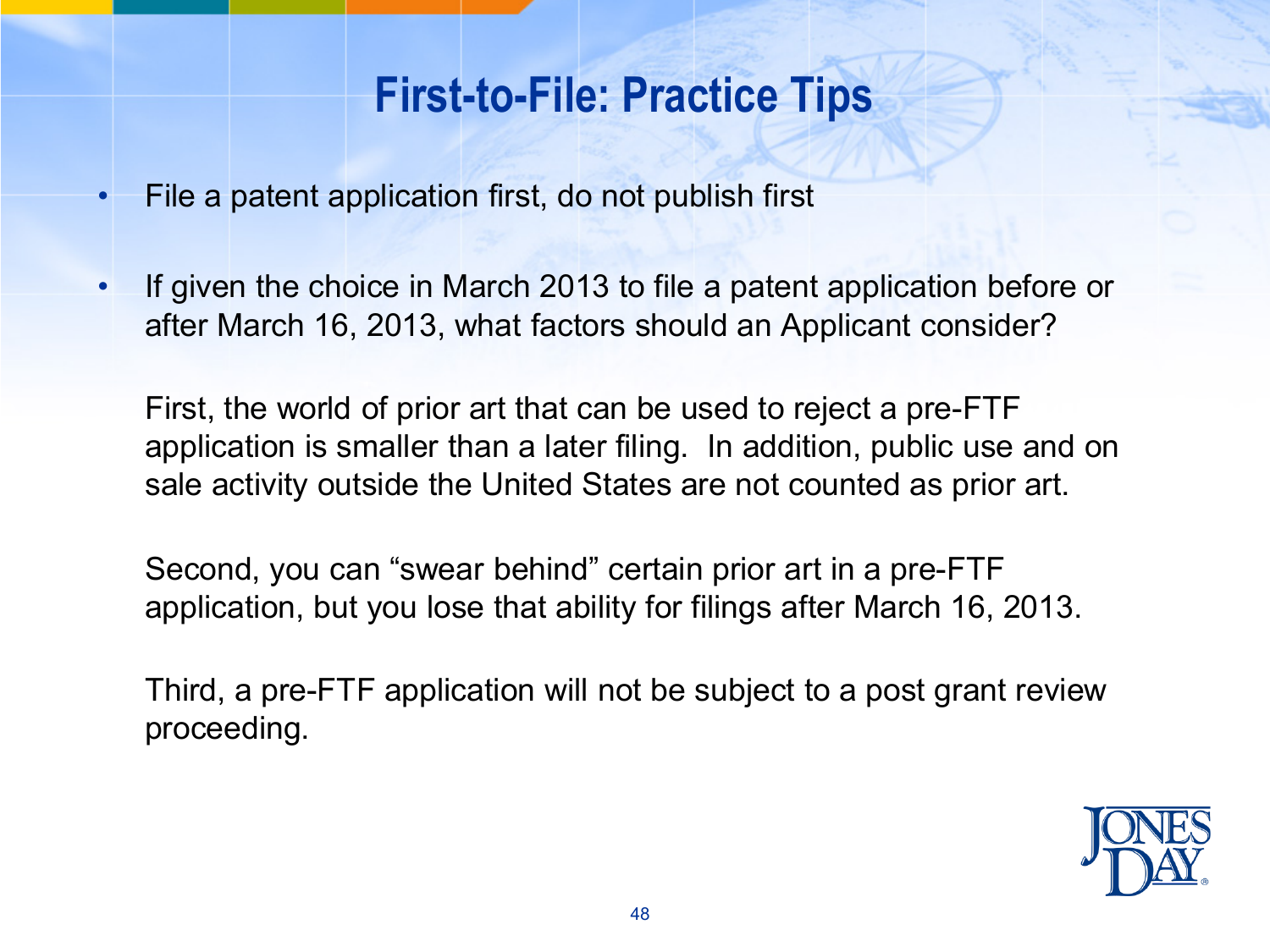### **First-to-File: Practice Tips**

- Why choose to wait until after March 16, 2013 to file?
- (1) Likely demise of *Metallizing Engineering* forfeiture
- (2) Expanded CREATE Act and common ownership under 102(c)
- (3) Avoid dealing with the alphabet soup of 102 issues

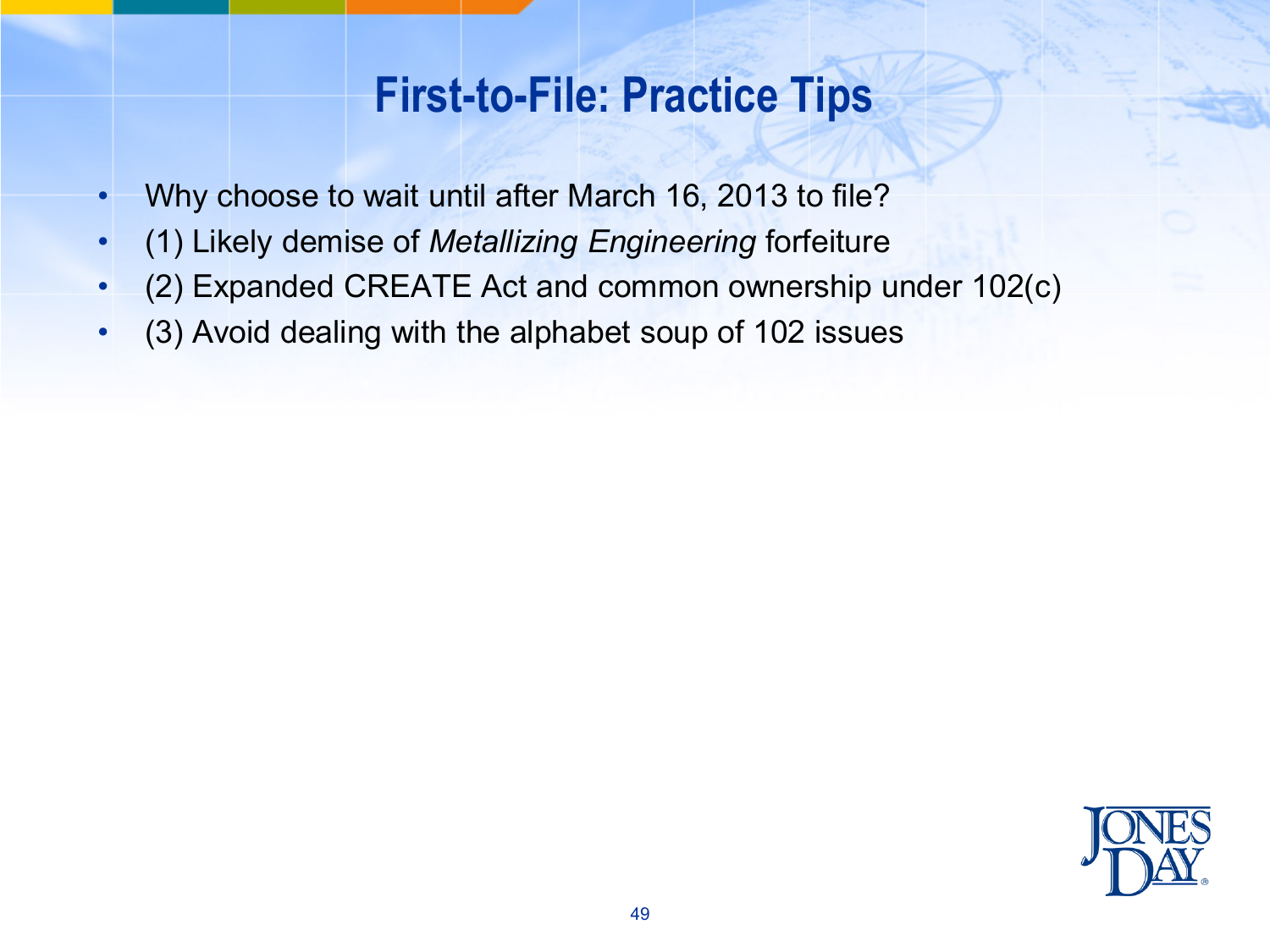### **First-to-File: Practice Tips**

- Maintaining lab notebooks or other invention records is still important due to derivation proceedings
- Consider filing multiple provisional applications to establish priority dates
- Consider filing FTI and FTF applications on the same invention to get benefits of both systems – but of course with different claims
- Avoid mixed priority applications after the transition
	- Subject to FTF prior art and PGRs
	- Cannot antedate a prior patent or publication

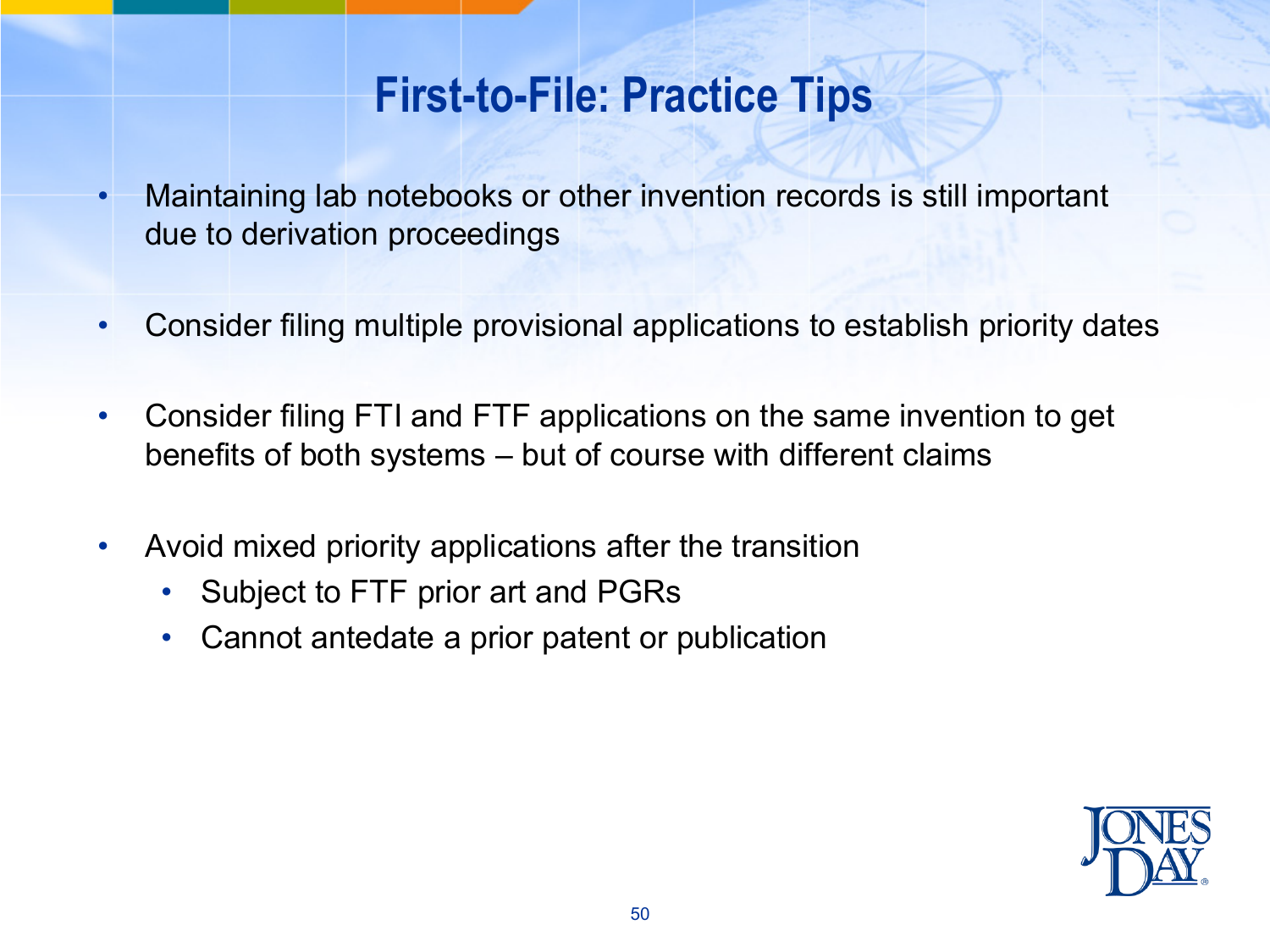# **Contact**

Dave Cochran Jones Day – Cleveland +1.216.586.7029 dcochran@jonesday.com

Disclaimer

The views expressed by a speaker at the seminar or contained in this presentation material are those of such individual's own, and do not reflect the views of the Firm. This presentation material is prepared for the sole purpose of explanation of the subject matters of this seminar, and is not intended to provide, and should not be deemed to constitute, legal advice on any specific facts or circumstances. This presentation material is protected by the copyright law, and may not duplicated, quoted, modified, translated or distributed without the prior consent of the Firm.



©2012 JONES DAY, All Rights Reserved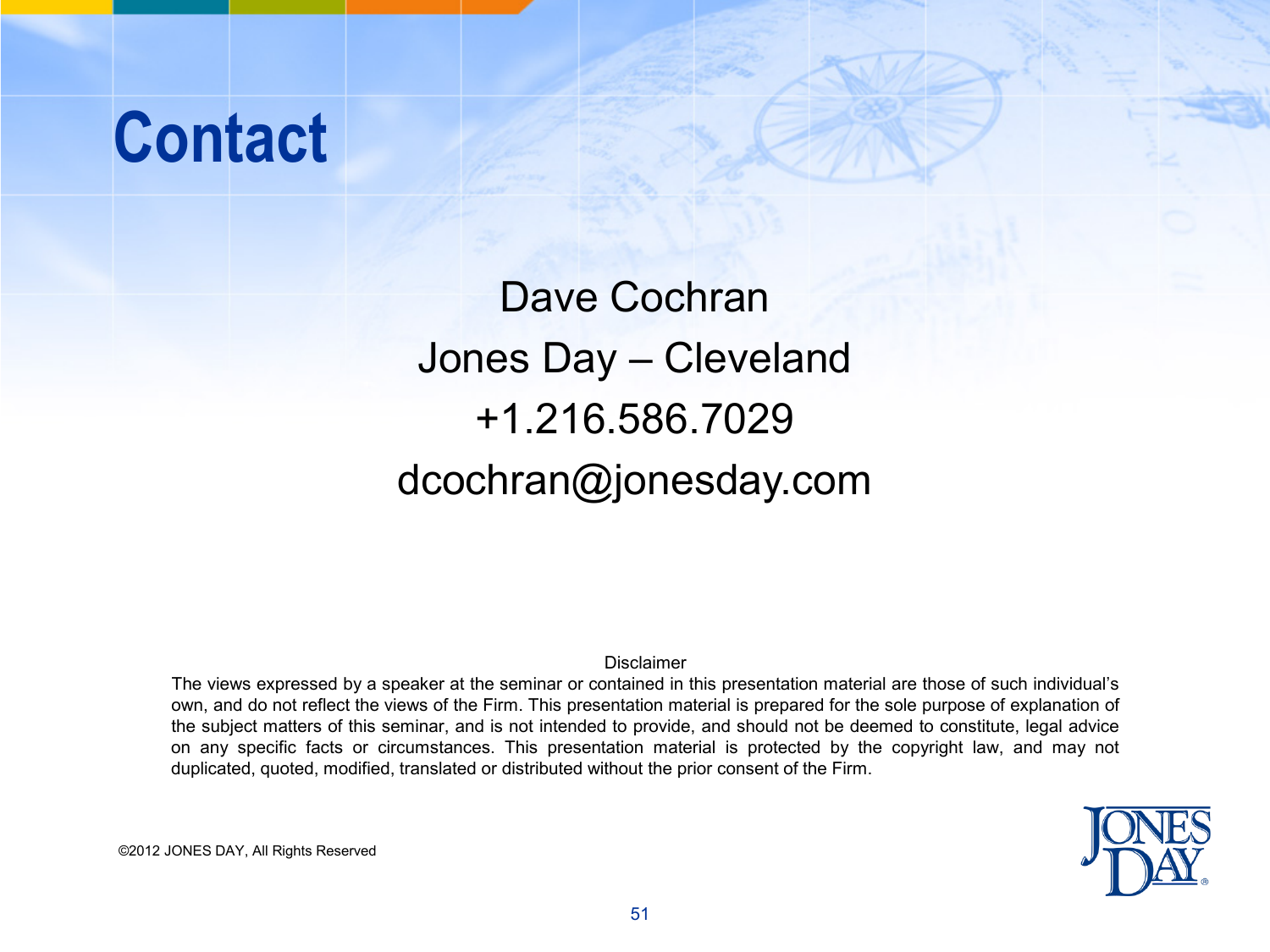# **Appendix 1 – PTAB Rules**

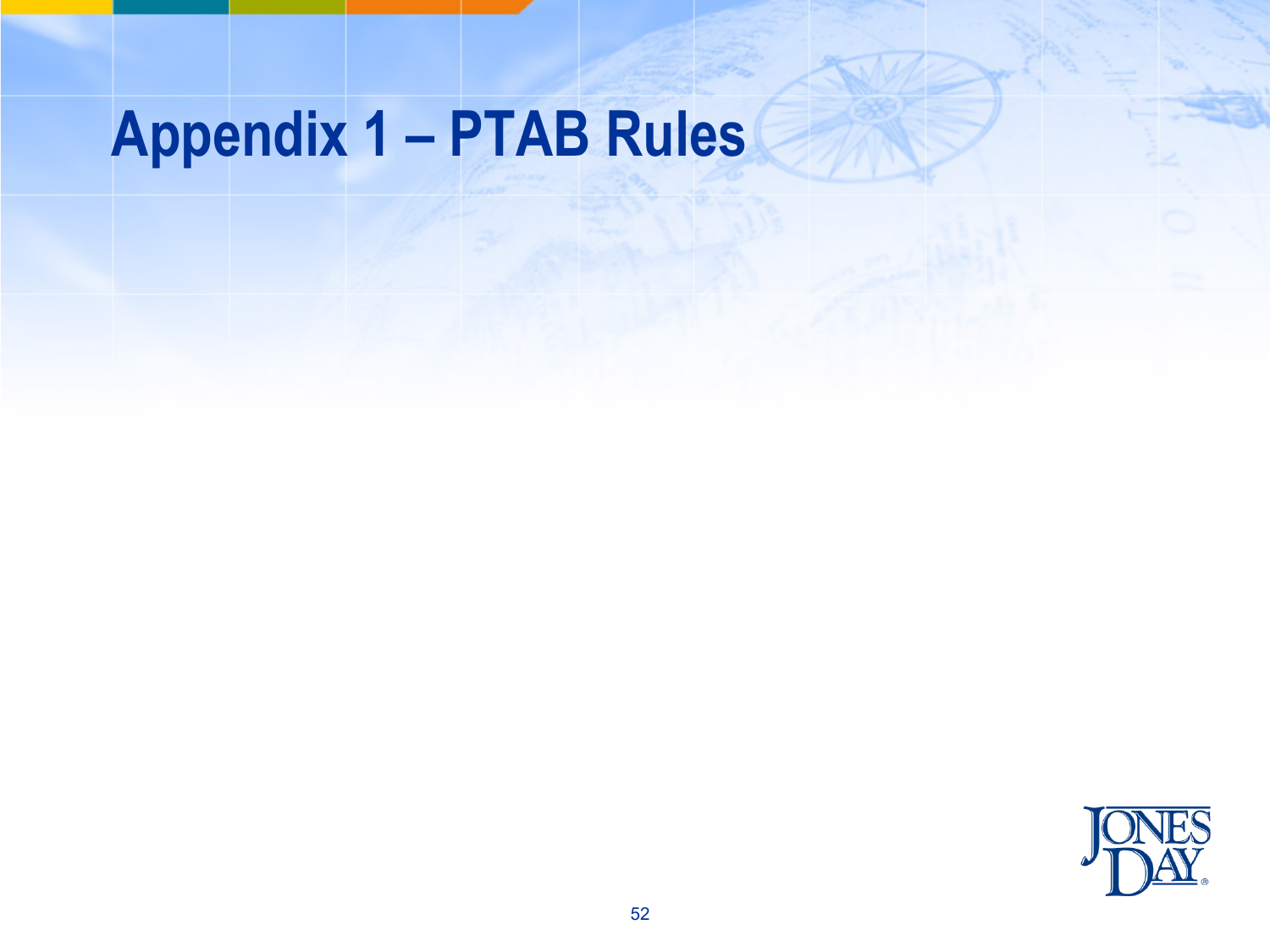#### **Constitution and Duties of the Board**

• **Board members include Director, Deputy Director, Commissioner for Patents, Commissioner for Trademarks, and administrative patent judges.**

- • **Duties of Board are to:**
	- **(1) review adverse decisions of examiners upon an application for a patent;**
	- **(2) review appeals of reexaminations;**
	- **(3) conduct derivation proceedings; and**
	- **(4) conduct** *inter partes* **reviews and post-grant reviews (including business method patent review).**
- • **Each appeal, derivation proceeding, post-grant review and**  *inter partes* **review must be heard by at least 3 members of the Board.**

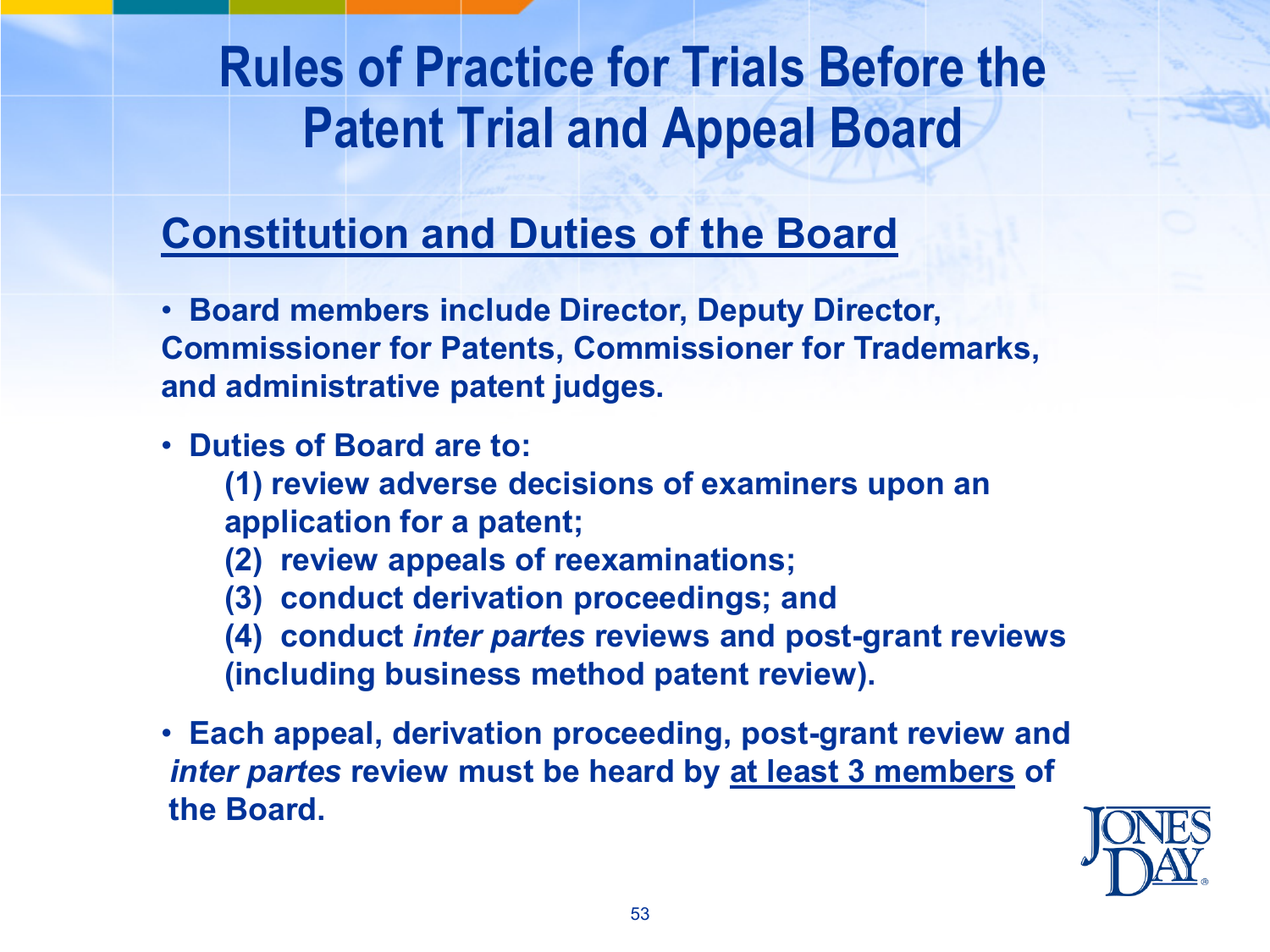#### **Fees (§ 42.15)**

• **Petition for** *Inter Partes* **Review:**

- **(1) 1 to 20 claims -- \$27,200**
- **(2) Each claim in excess of 20 -- \$600**

#### • **Petition of Post Grant Review:**

- **(1) 1 to 20 claims -- \$35,800**
- **(2) Each claim in excess of 20 -- \$800**

#### • **Petition for Derivation Proceeding:**

**\$400**

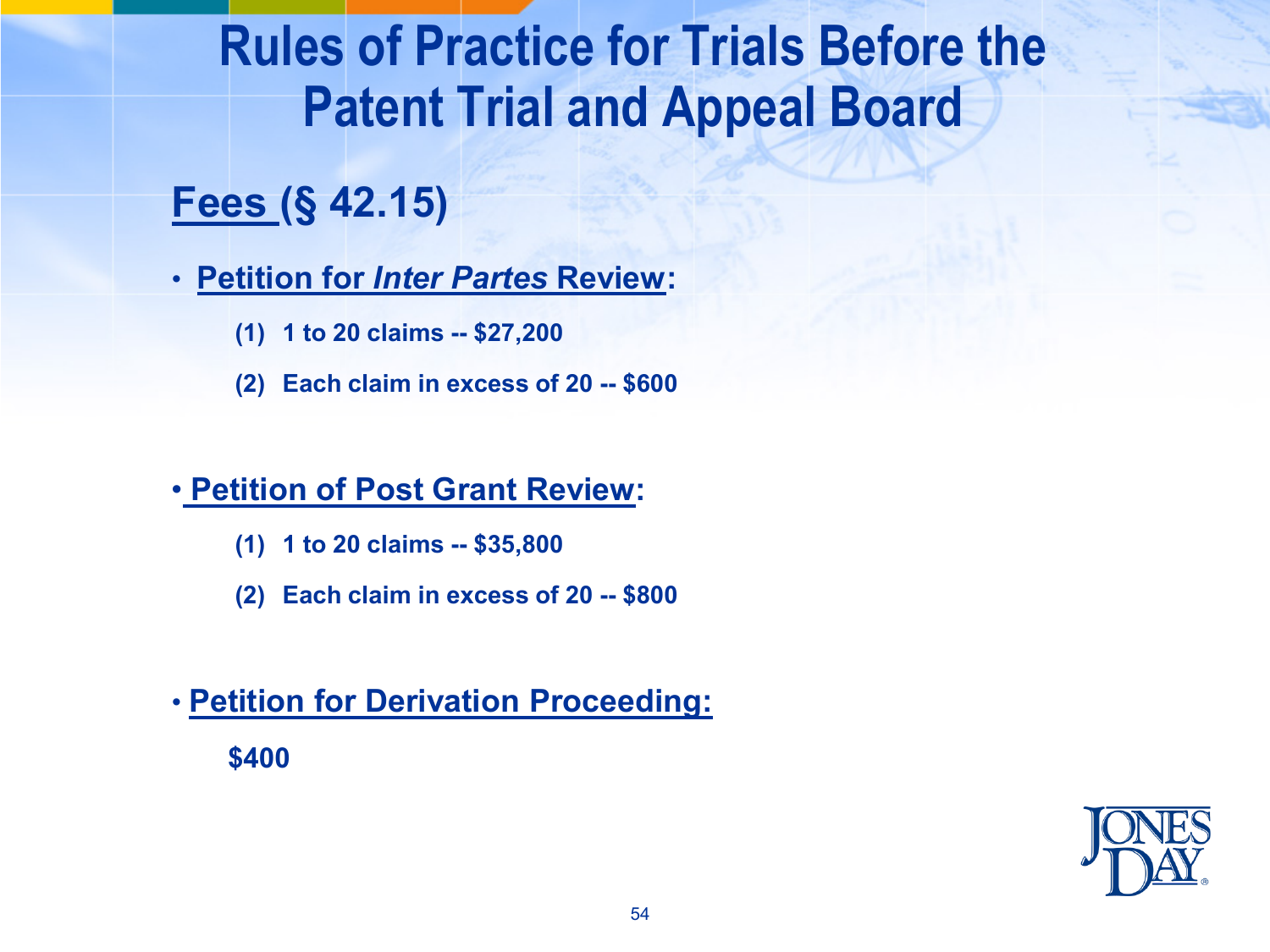#### **Representative Timeline**



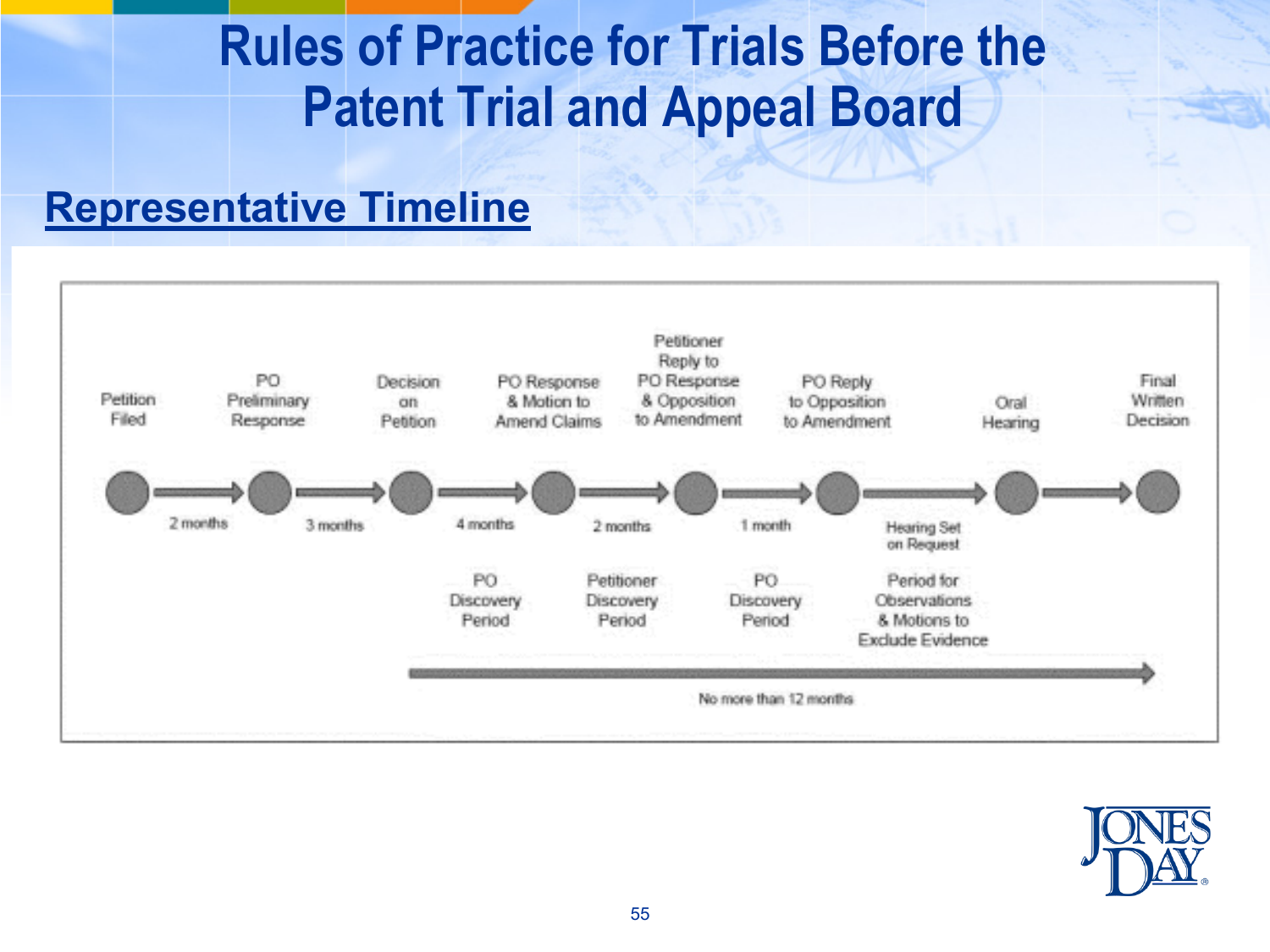#### **General Provisions**

• **As a rule of construction, all Board rules must be construed to achieve the just, speedy and inexpensive resolution of Board proceedings. (§ 42.1(b))**

• **Default evidentiary standard for each issue in a Board proceeding is a preponderance of the evidence. (§ 42.1(d))**

• **Final decision of Board must be issued not less than 1 year after the institution of the review, extendable for good cause shown. (35 U.S.C. 326(a)(11))**

•*Ex parte* **communications may result in sanctions against the initiating party. Prohibition includes communicating with any member of a panel without including the opposing party in the communications. (§ 42.5(d))**

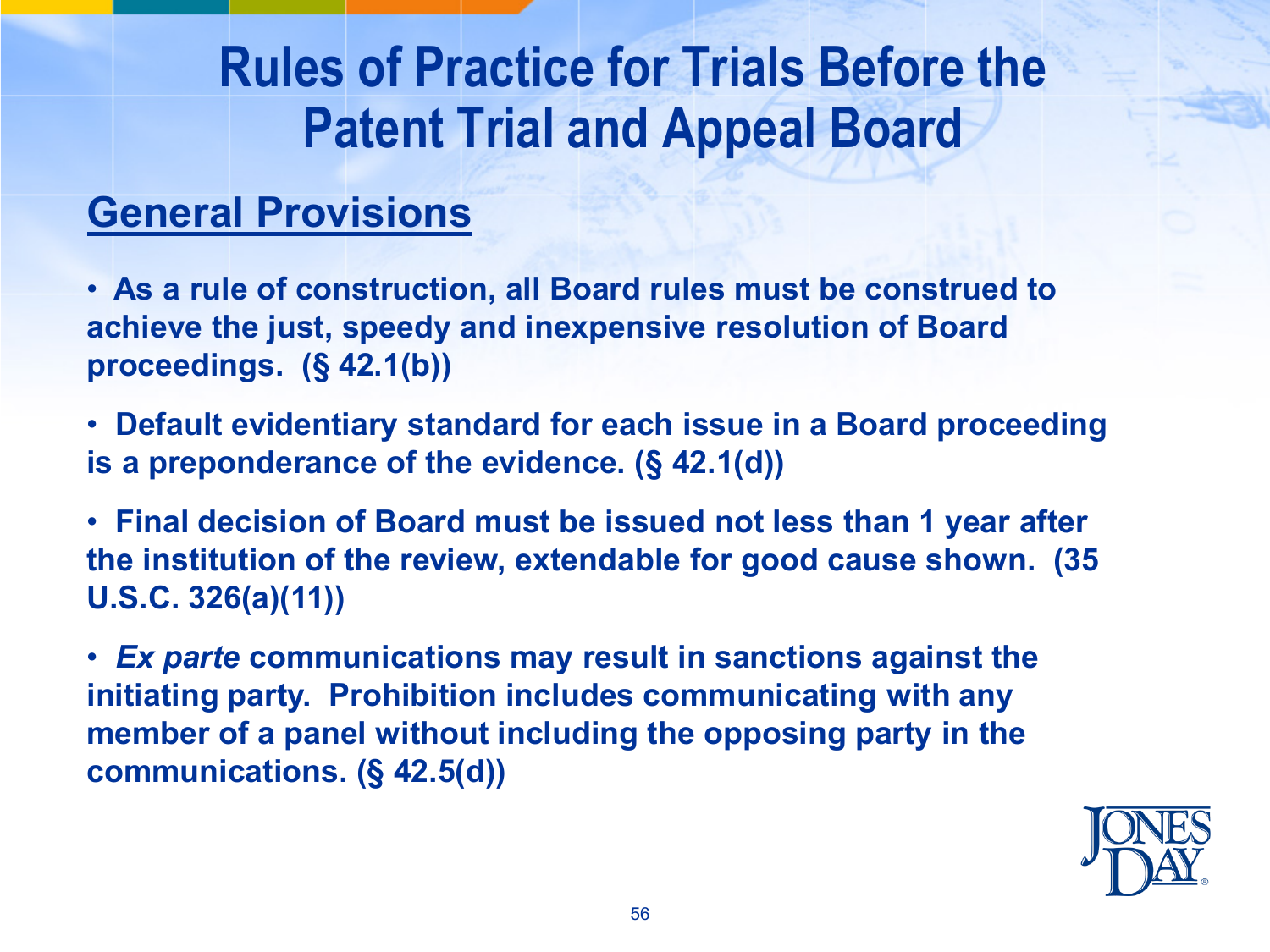#### **General Briefing Provisions**

• **Papers filed with Board required to meet standards similar to those required in patent prosecution under 37 C.F.R. § 1.52(a), and in filings at the Federal Circuit under Fed. R. App. P. 32.**

• **Documents must be filed electronically. Filing by other means requires a motion explaining the need to file in a non-electronic format. (§ 42.6(b))**

- • **Page Limits on petitions, motions, oppositions and replies (§ 42.24(a)) :**
	- • **Petitions requesting** *inter partes* **review and derivation proceedings 60 page limit**
	- • **Petitions requesting post-grant review and covered business method patents 80 page limit**
	- • **Motions - 15 page limit**
	- • **Oppositions – page limits for oppositions are the same as those for corresponding petitions or motions.**
	- • **Replies to patent owner responses to petitions – 15 page limit**
	- • **Replies to motions -- 5 page limit**

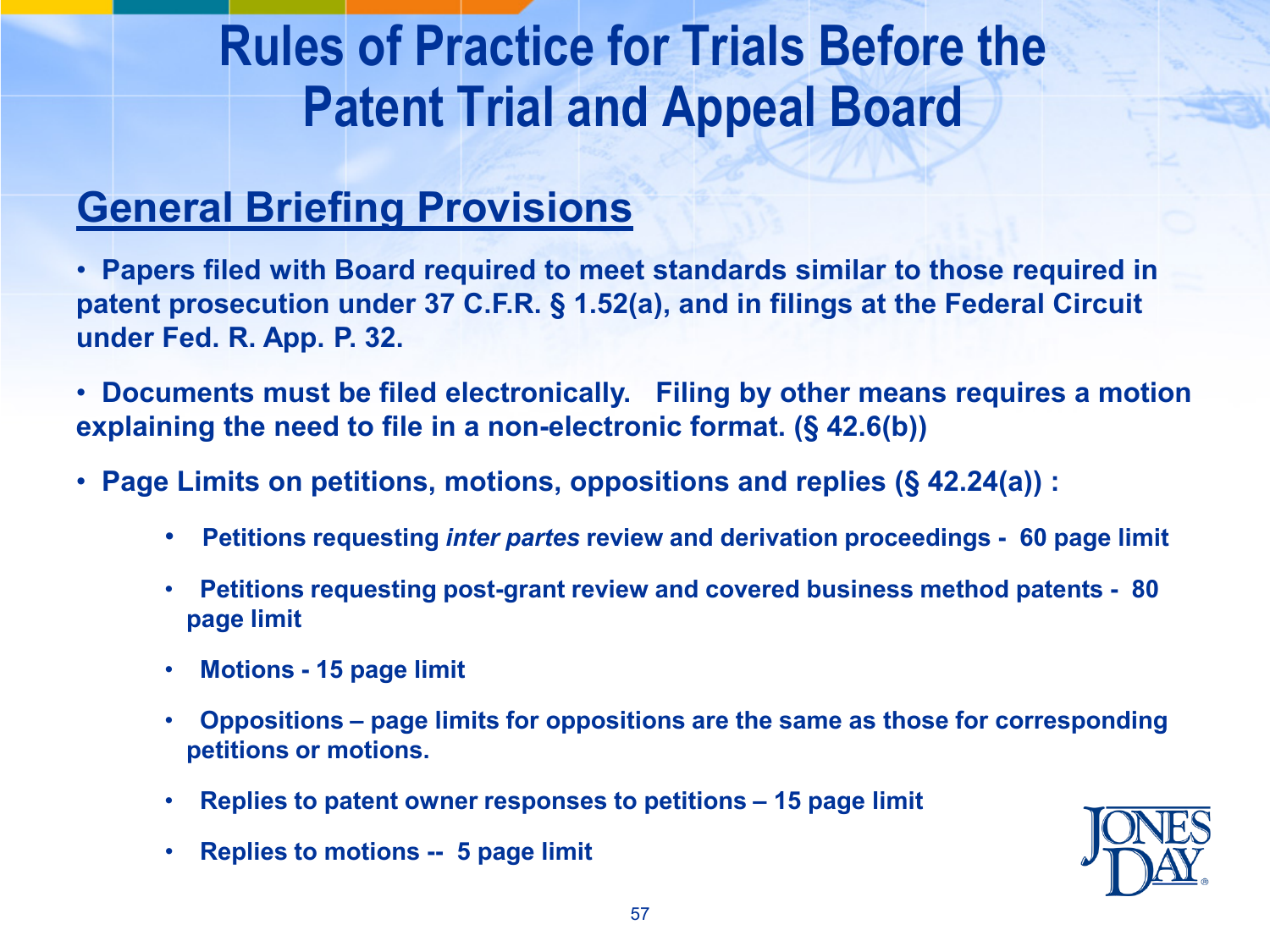#### **Mandatory Notice Provisions**

• **Certain mandatory notices would be required, including identification of the real parties in interest, related matters, lead and back-up counsel, and service information. (§ 42.8)**

• **Examples of related matters include every application and patent claiming, or which may claim, the benefit of the priority of the filing date of the parties involved patent or application, as well as any** *ex parte* **and** *inter partes* **reexaminations for an involved patent.**

• **Board may require designation of lead counsel. Should also designate back-up counsel who can conduct business on behalf of the lead counsel. (§ 42.10(a))**

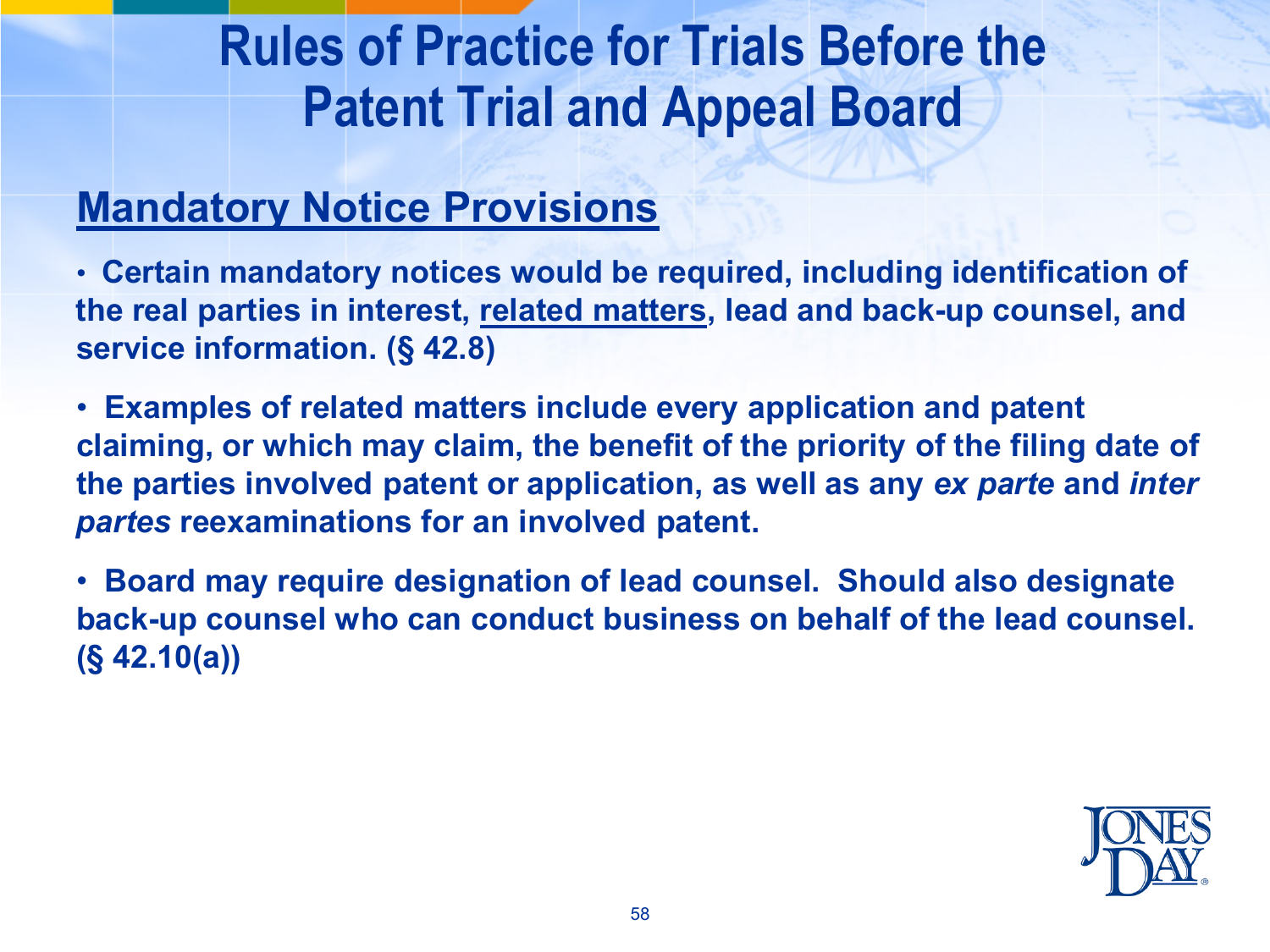#### **Petition and Motion Practice**

• **Relief, other than a petition to institute a trial, must be in the form of a motion. (§ 42.20)**

• **Motions will not be entered absent Board authorization. (§ 42.20(b)) Generally, the Board expects that authorization would follow the current Board practice where a conference call would be required before an opposed motion is filed.**

• **Each petition or motion must be filed as a separate paper and must include: (1) a statement of the precise relief requested; and (2) a full statement of the reasons of the relief requested, including a detailed explanation of the significance of the evidence including material facts, and the governing law, rules, and precedent. (§ 42.22(a))**

• **Each petition or motion must include a statement of material facts with each material fact set forth as a separately numbered paragraph with specific citations to the record.**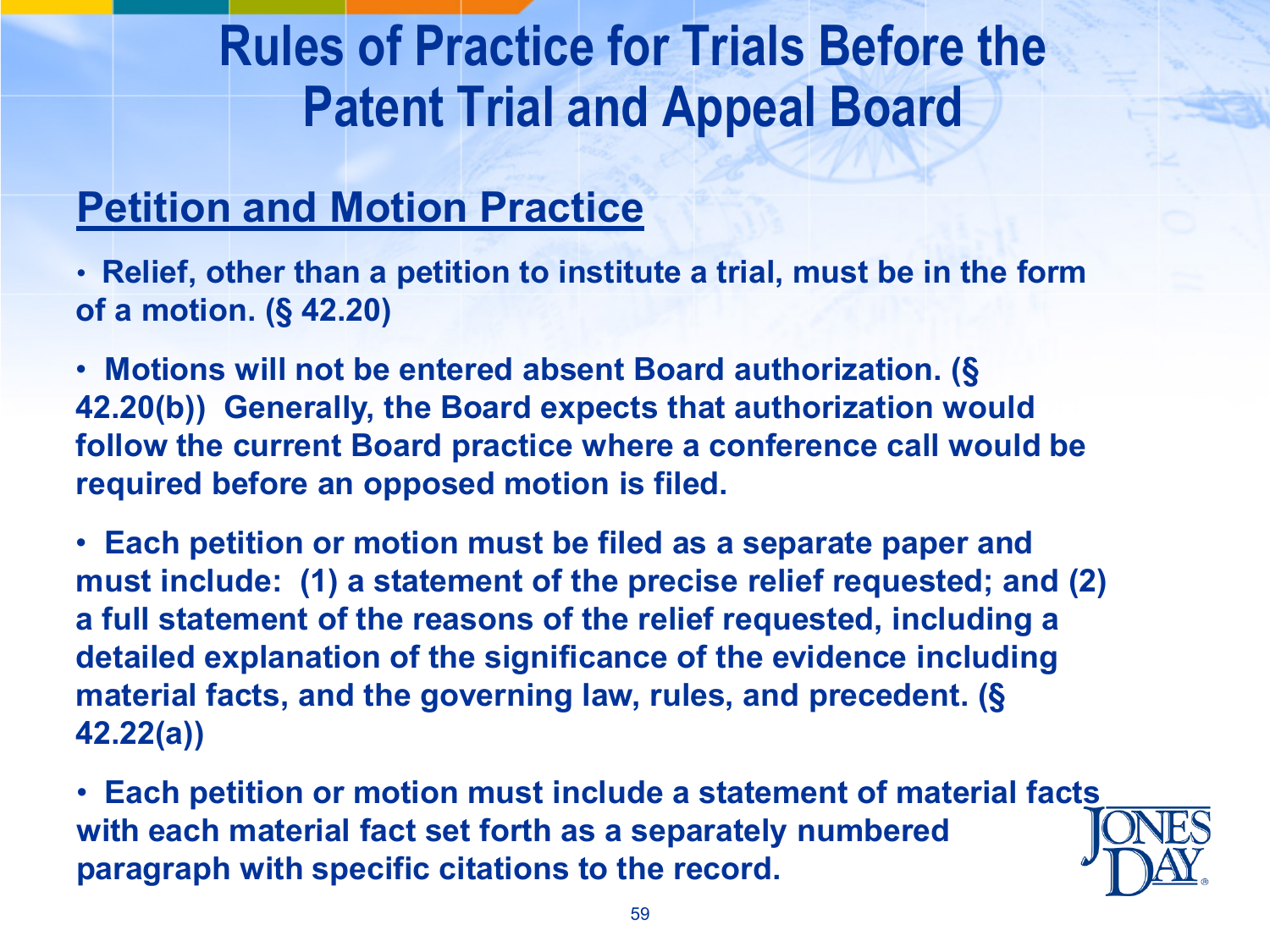#### **Testimony and Production**

•

• **Limited Discovery: The burden of justifying discovery in Board proceedings lies with the party seeking discovery.** 

• **Routine Discovery: The proposed rules provide for the routine discovery of exhibits cited in a paper or testimony and provide for cross examination of affidavit testimony without the need to request Board authorization.**

• **Inconsistent Positions: Parties are required to provide information that is inconsistent with a position advanced by the patent owner or petitioner during the course of the proceeding.** 

•**This rule does not override legally-recognized privileges such as attorney-client or attorney work product.**

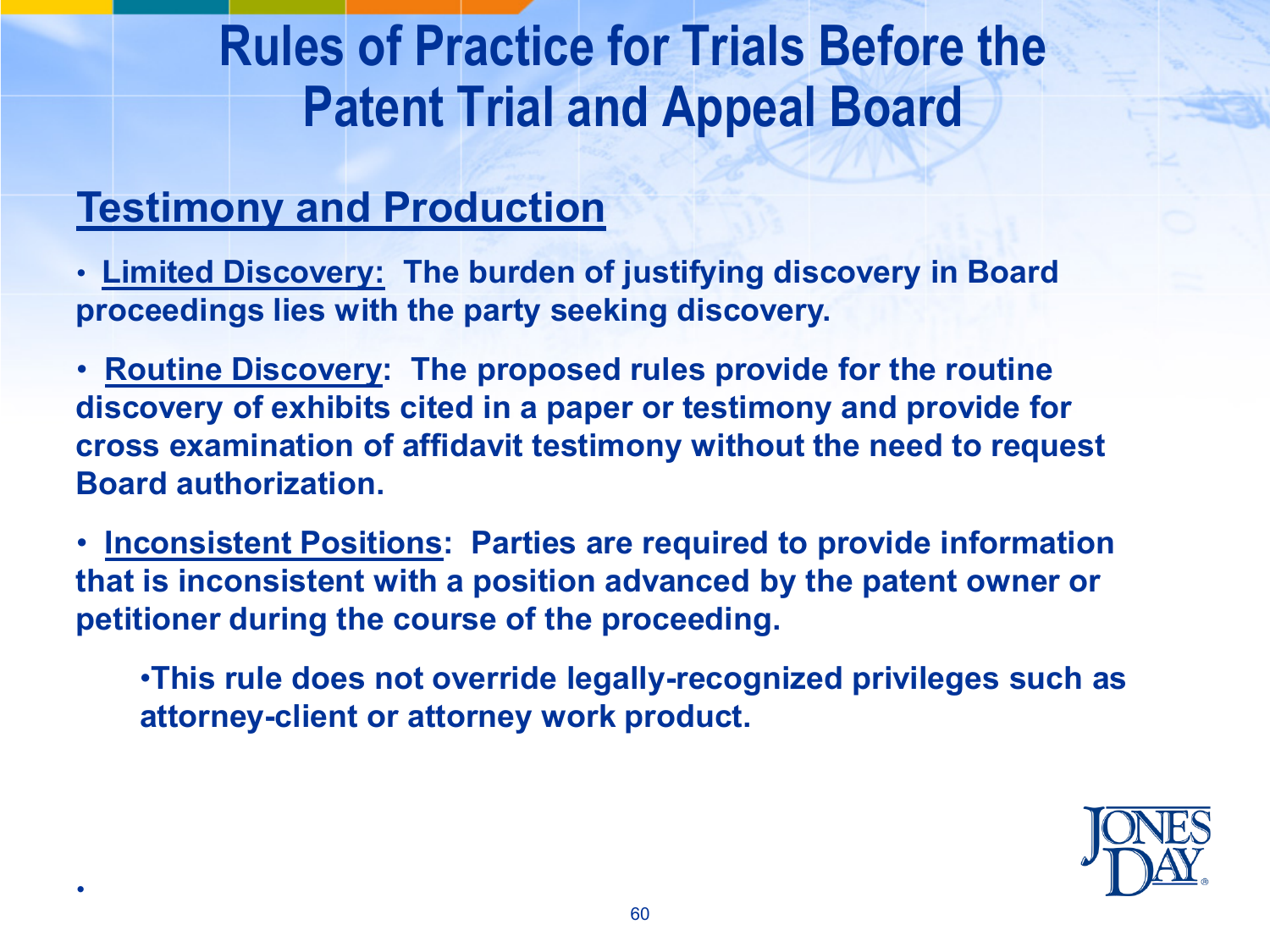#### **Testimony and Production (cont.)**

• **Additional Discovery - The parties may agree to additional discovery among themselves. Any additional discovery not agreed upon by the parties must be approved by the Board.**

• **Inter Partes Reviews and Derivation Proceedings – Additional discovery granted upon a showing that the additional discovery sought is in the interests of justice. This standard places an affirmative burden on the party seeking discovery to show how the proposed discovery would be productive. The moving party would be required to show that it was fully diligent in seeking discovery and that there is no undue prejudice to the non-moving party.**

the interests of justice standard.<sup>61</sup> • **Post-Grant Proceedings -- Additional discovery in post grant proceedings and covered business method patent reviews is granted upon a showing of good cause. To show good cause a party would be required to make a particular and specific demonstration of fact. This is a slightly lower standard than**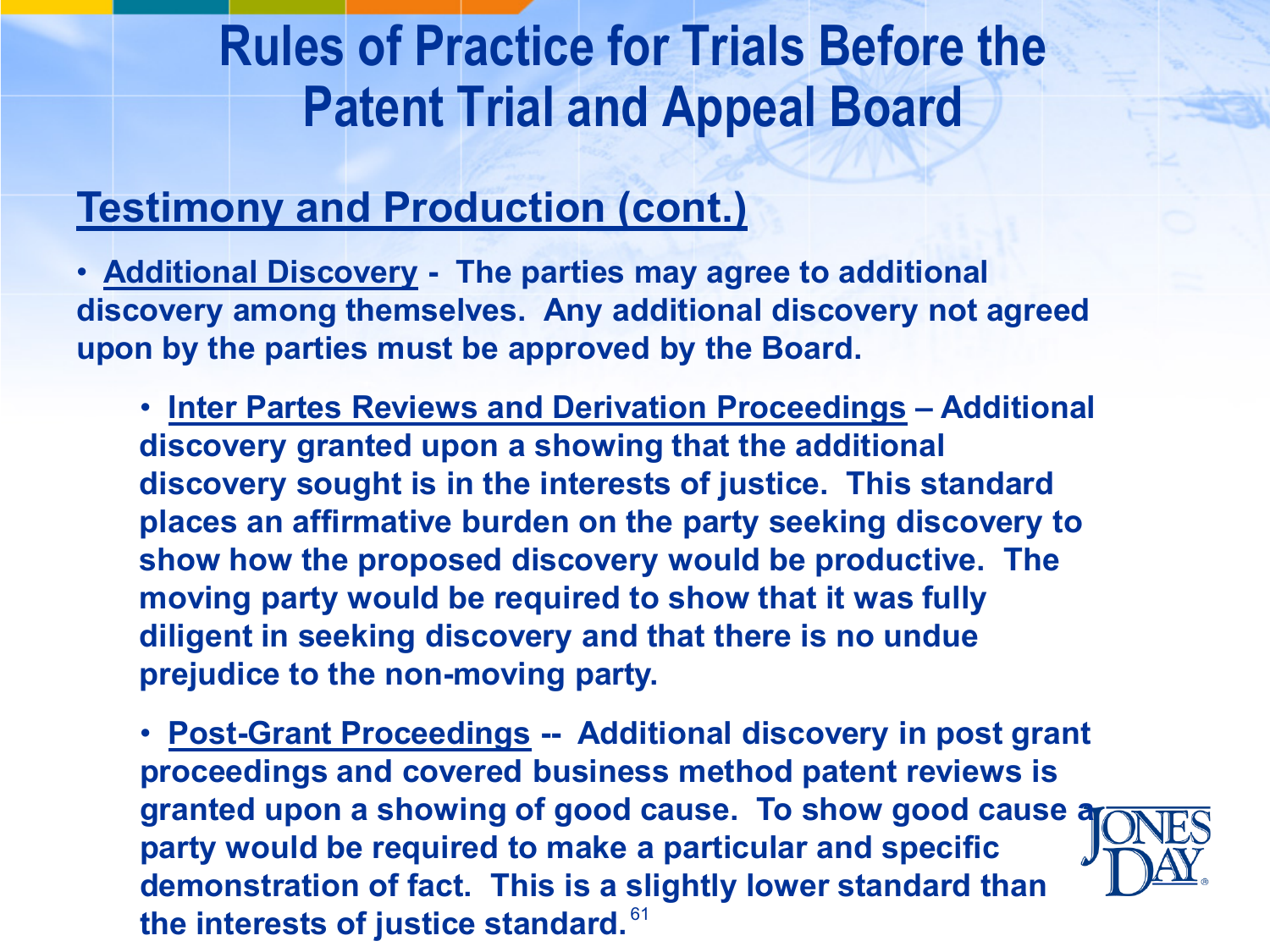### **Testimony and Production (cont.)**

- • **Compelling Testimony A party seeking a subpoena to compel testimony must first obtain Board authorization. (Proposed § 42.52)**
- • **Direct testimony to be generally provided in the form of an affidavit. (Proposed § 42.53)**
- • **Cross-examination testimony and redirect testimony to be generally provided in the form of a deposition transcript.**
- • **Live testimony may be authorized or required by the Board if the nature of the testimony makes direct observation of witness demeanor necessary or desirable. (Proposed § 42.53)**

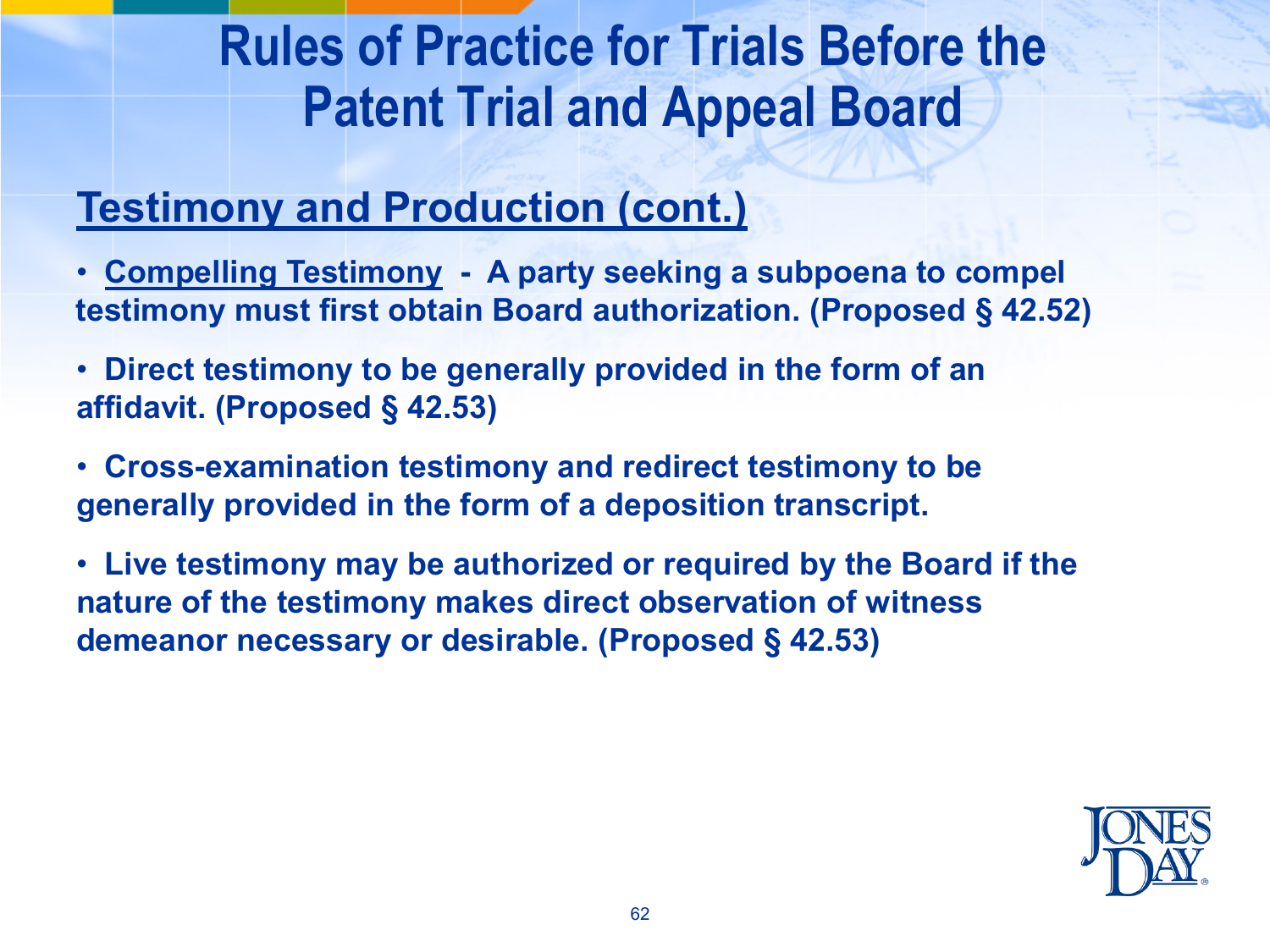#### **Protective Orders**

- • **Board may, for good cause, issue a protective order:**
	- **(1) Forbidding disclosure or discovery;**
	- **(2) Specifying terms, including time and place, for disclosure or discovery;**
	- **(3) Prescribing a discovery method other than the one selected by the party seeking discovery;**
	- **(4) Forbidding inquiry into certain matters, or limiting the scope of disclosure or discovery to certain matters;**
	- **(5) Designating the persons who may be present while the discovery is conducted;**
	- **(6) Requiring that a deposition be sealed and opened only by order of the Board;**
	- **(7) Requiring that a trade secret or other confidential research, development, or commercial information not be revealed or be revealed only in a specific way; and/or**
	- **(8) Requiring that the parties simultaneously file specified documents or information in sealed envelopes, to be opened as the Board directs.**

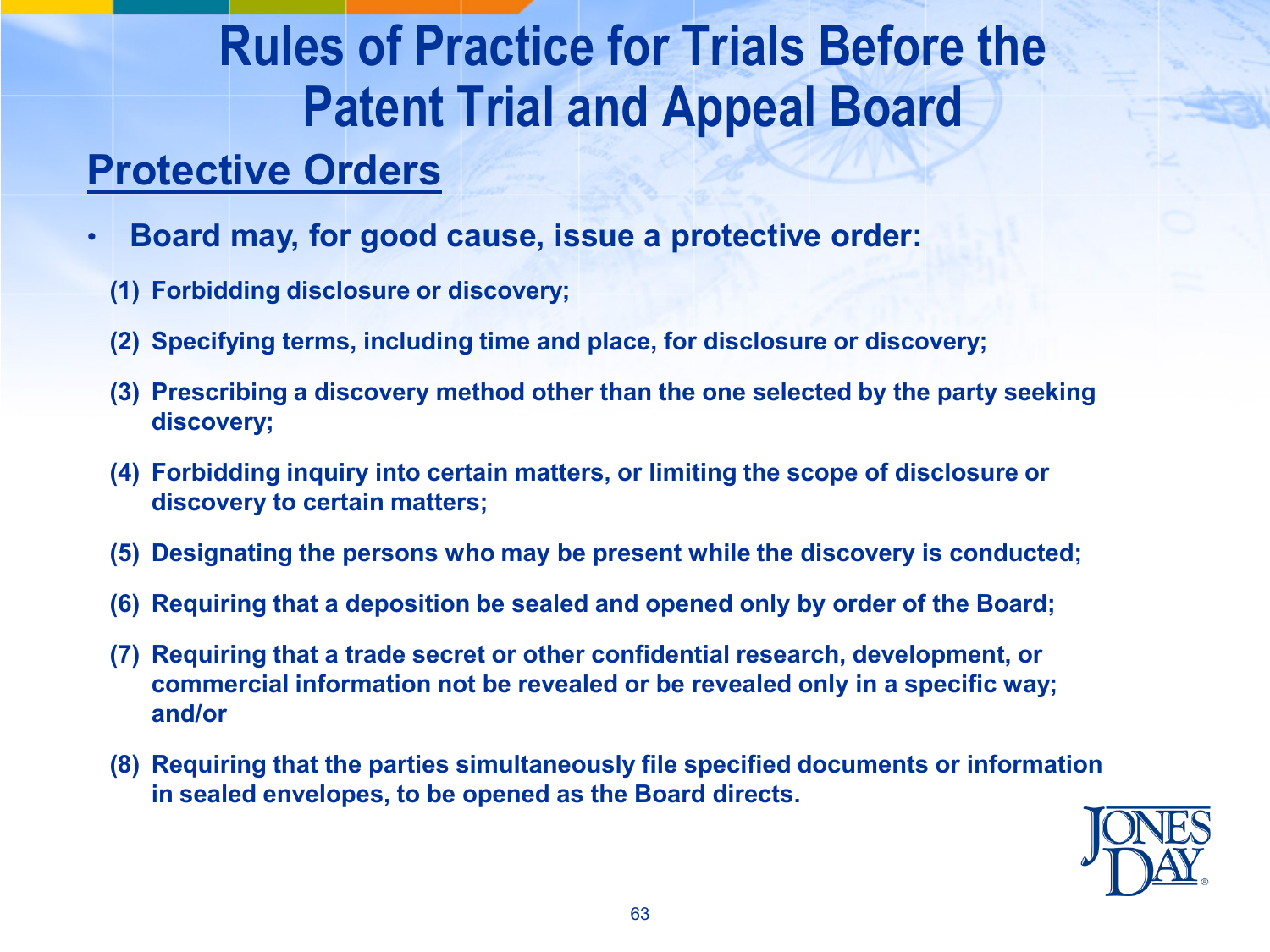#### **Oral Argument**

• **A party may request oral argument on an issue raised in a paper. (§ 42.70)**

- • **Federal Rules of Evidence generally apply. (§ 42.62)**
- • **All evidence must be filed in the form of an exhibit, including affidavits, deposition transcripts and documents.**

#### **Termination/Settlement**

• **A trial may be terminated upon joint request of the petitioner and the patent owner, unless the Office has decided the merits of the proceeding before the request for termination is filed. (§ 42.72)**

• **The Board is not a party to a settlement agreement and may take any necessary action, including determination of patentability notwithstanding a settlement. The Board may proceed to a final written decision even if no petitioner remains in the proceeding. (§ 42.74)**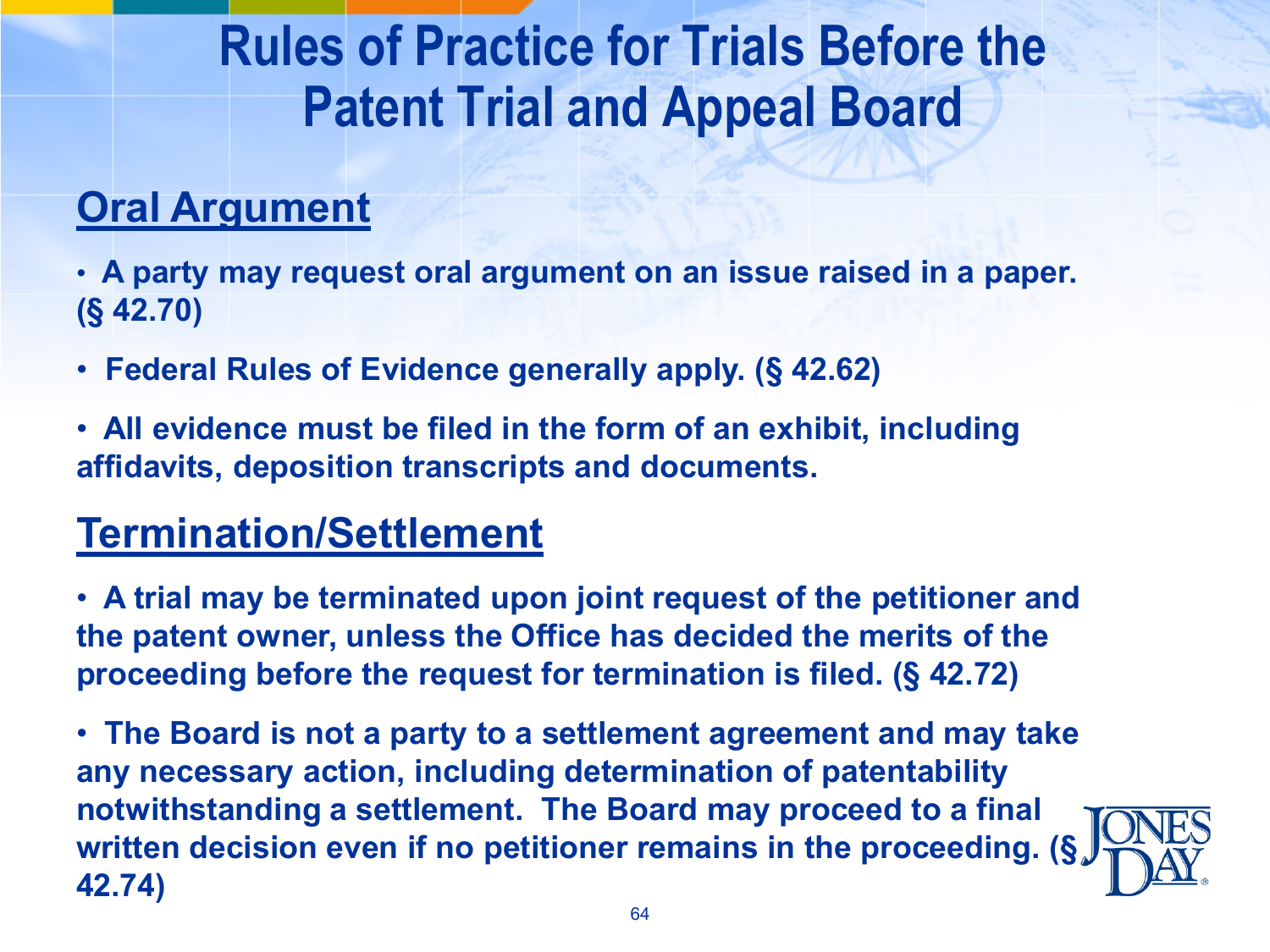#### **Estoppel (§ 42.73(d))**

• **Patent Owner – A patent owner whose claim is canceled is precluded from taking action inconsistent with the adverse judgment, including in any patent:**

- **(1) A claim that is not patentably distinct from a finally refused or canceled claim; or**
- **(2) An amendment of a specification or of a drawing that was denied during the trial proceeding, but this provision does not apply to an application or patent that has a different written description.**

• **Petitioner -- The petitioner (other than in a derivation proceeding) is estopped in the Office from taking an action that is inconsistent with a judgment as to any ground that the petitioner could have raised during the trial. Does not apply to a petitioner who has settled.**

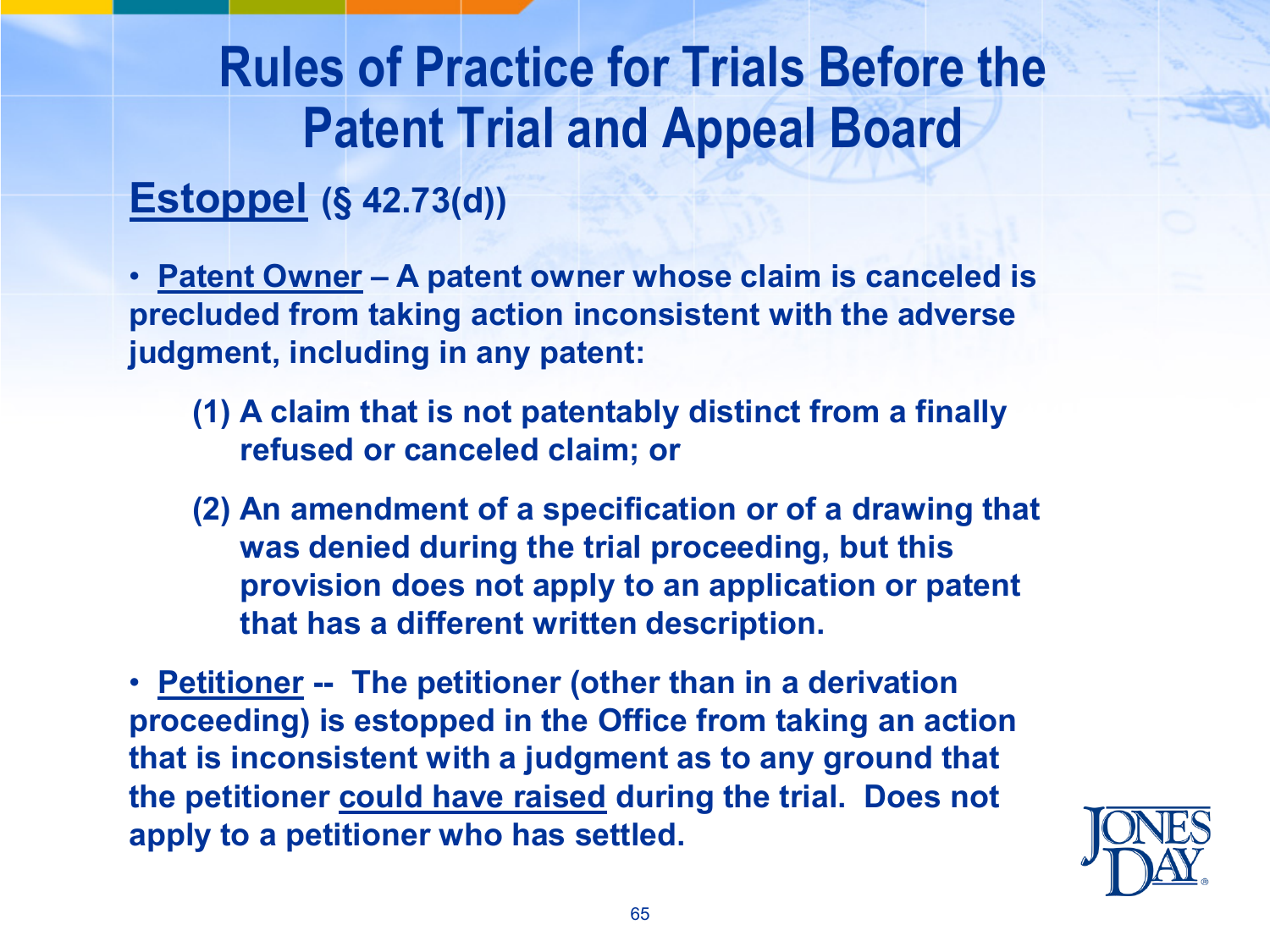#### **Appeal of Board Decisions**

- • **Board decisions may be appealed only to the U.S. Court of Appeals for the Federal Circuit**
- • **Provides for judicial review of the final decisions of the Board in** *inter partes* **reviews, post-grant reviews, covered business method patent reviews, and derivation proceedings.**
- • **Also extends to any final decision in an interference commenced before the effective date.**

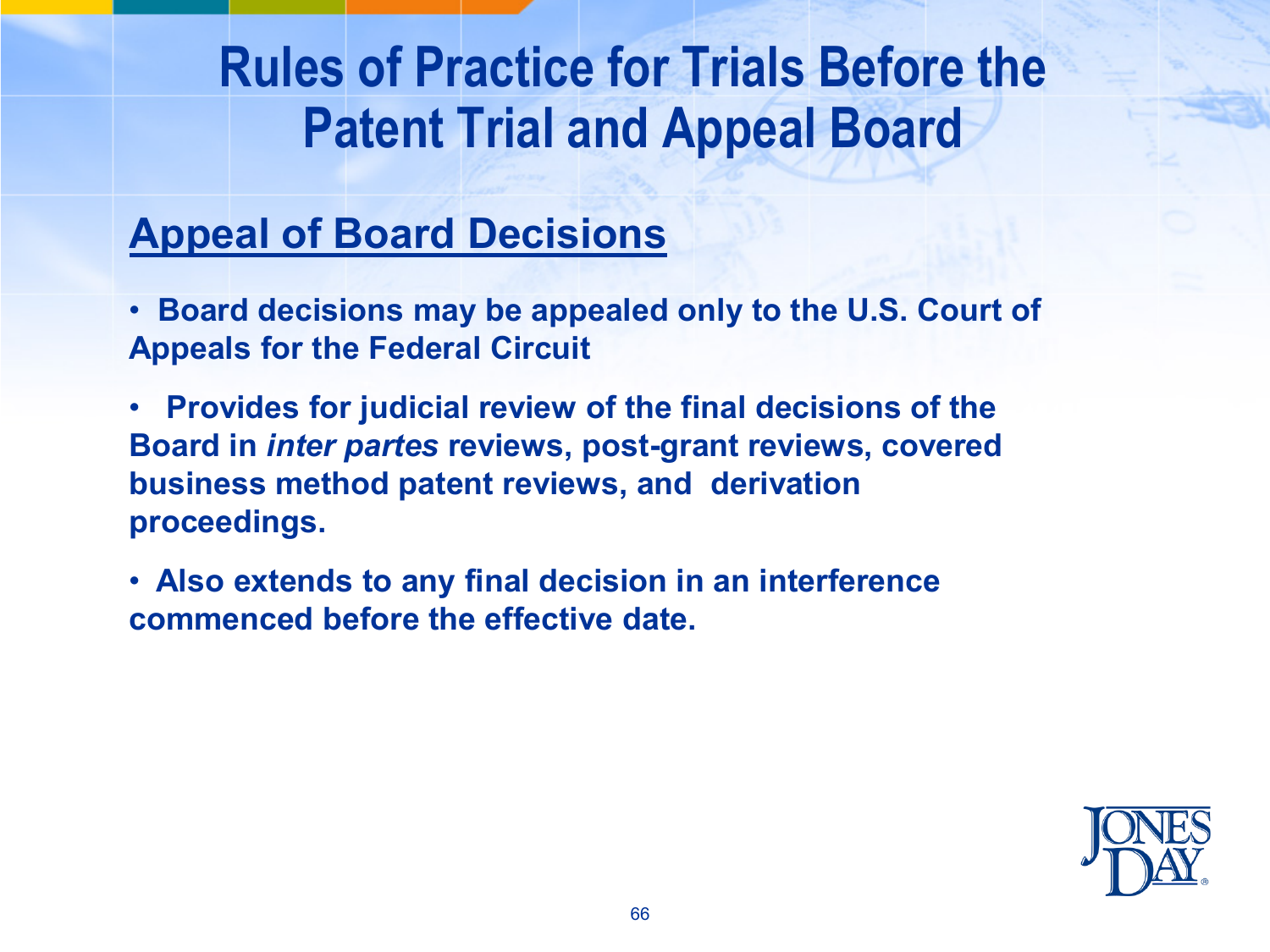# **Appendix 2 – Inventor Oath or Declaration**

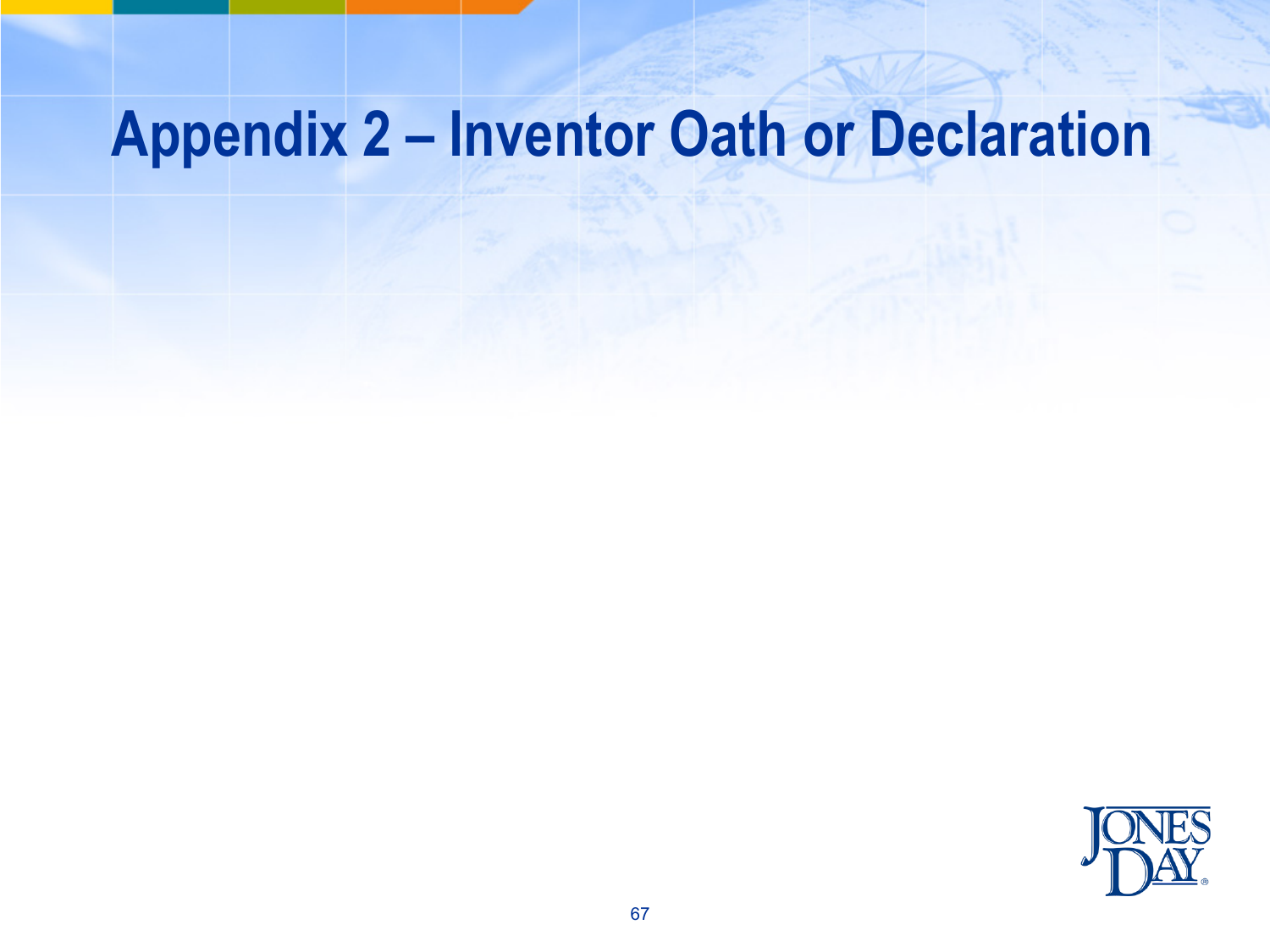# **Inventor's Oath or Declaration: Effective Date 09/16/2012**

- The new procedures apply to any application filed under 35 U.S.C. 111(a) or 363 on or after 09/16/2012
- This includes original applications, CONs, DIVs, CIPs and PCTs that are filed on or after 09/16/2012 with priority filing dates before 09/16/2012

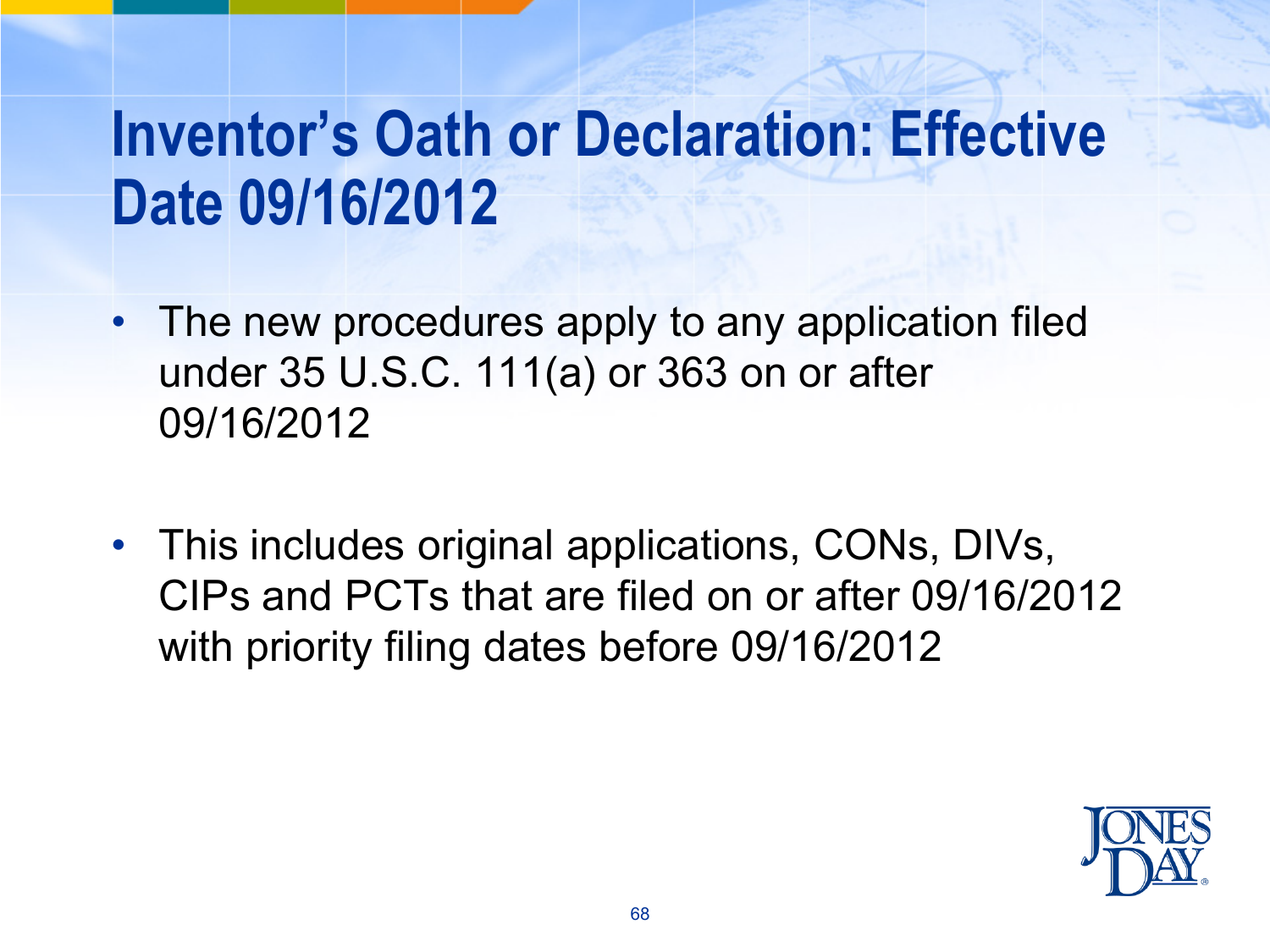# **Inventor's Oath or Declaration: Who, What & When to File**

- Who: the Applicant
- What:
	- Declarations *or* Substitute Statements
	- Assignment including Declaration
	- Application Data Sheet
- When: may be postponed until responding to Notice of Allowability

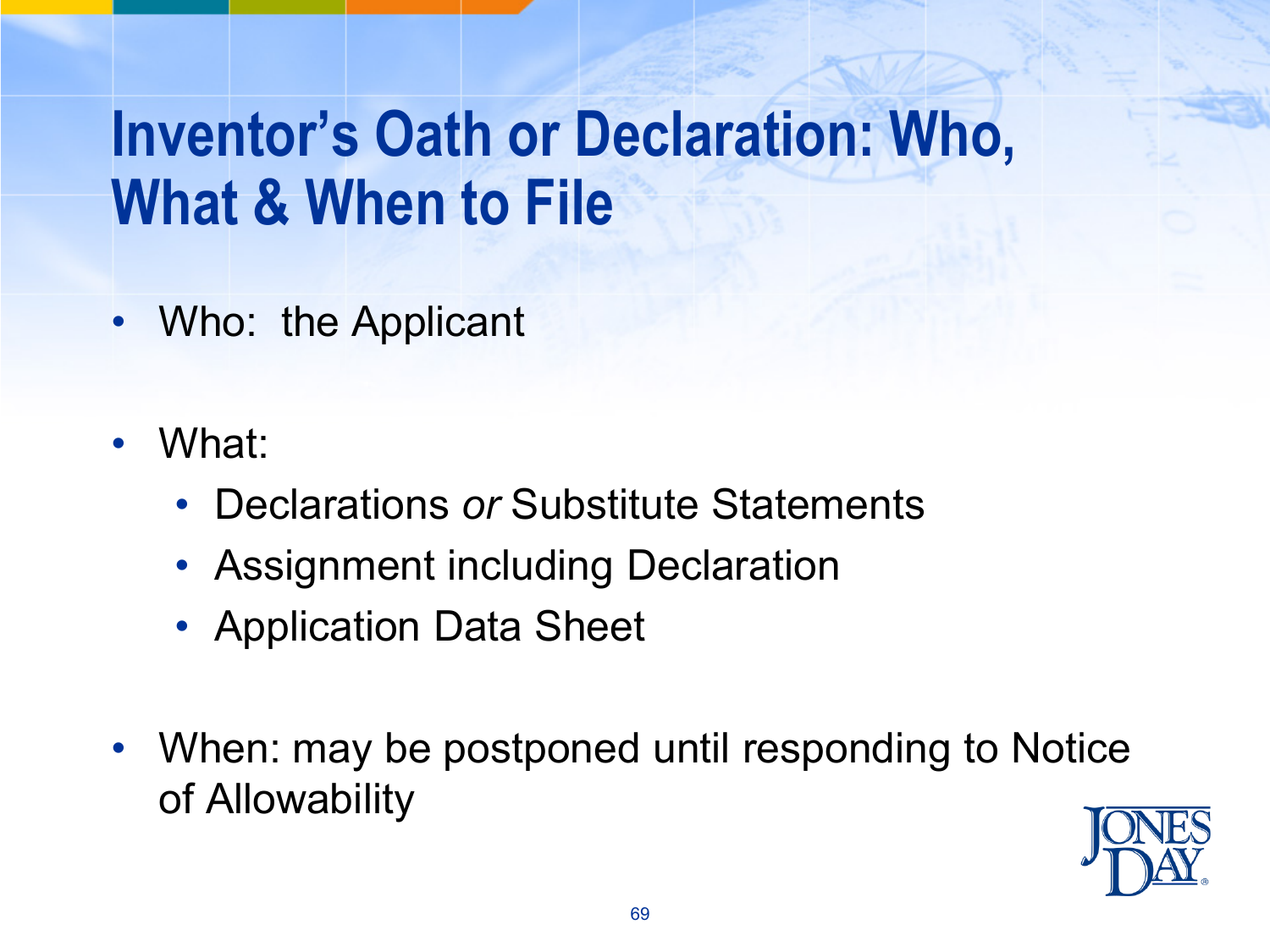# **Inventor's Oath or Declaration: The Applicant**

- Rule 42: Applicant for Patent
	- The word "applicant" ... refers to the inventor or all of the joint inventors, or to the person applying for a patent as provided in Rules 43, 45 or 46
	- 43 legal rep./45 another joint inventor/46 assignee or holder of proprietary interest

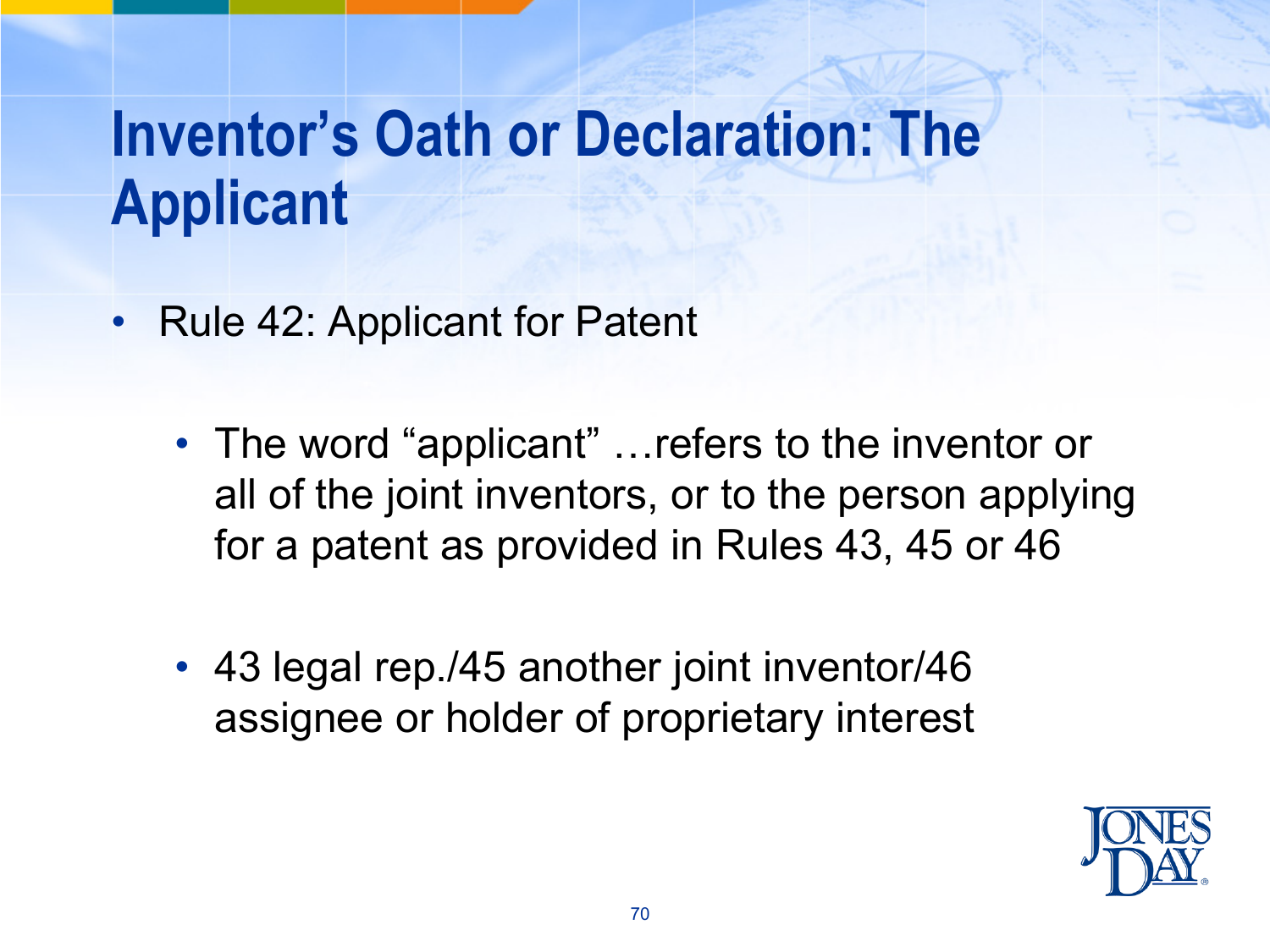# **Inventor's Oath or Declaration: Rule 63**

- New form PTO/AIA/01
- Each form names only one inventor
- Respective separate forms for joint inventors
- Must be accompanied by application data sheet ADS

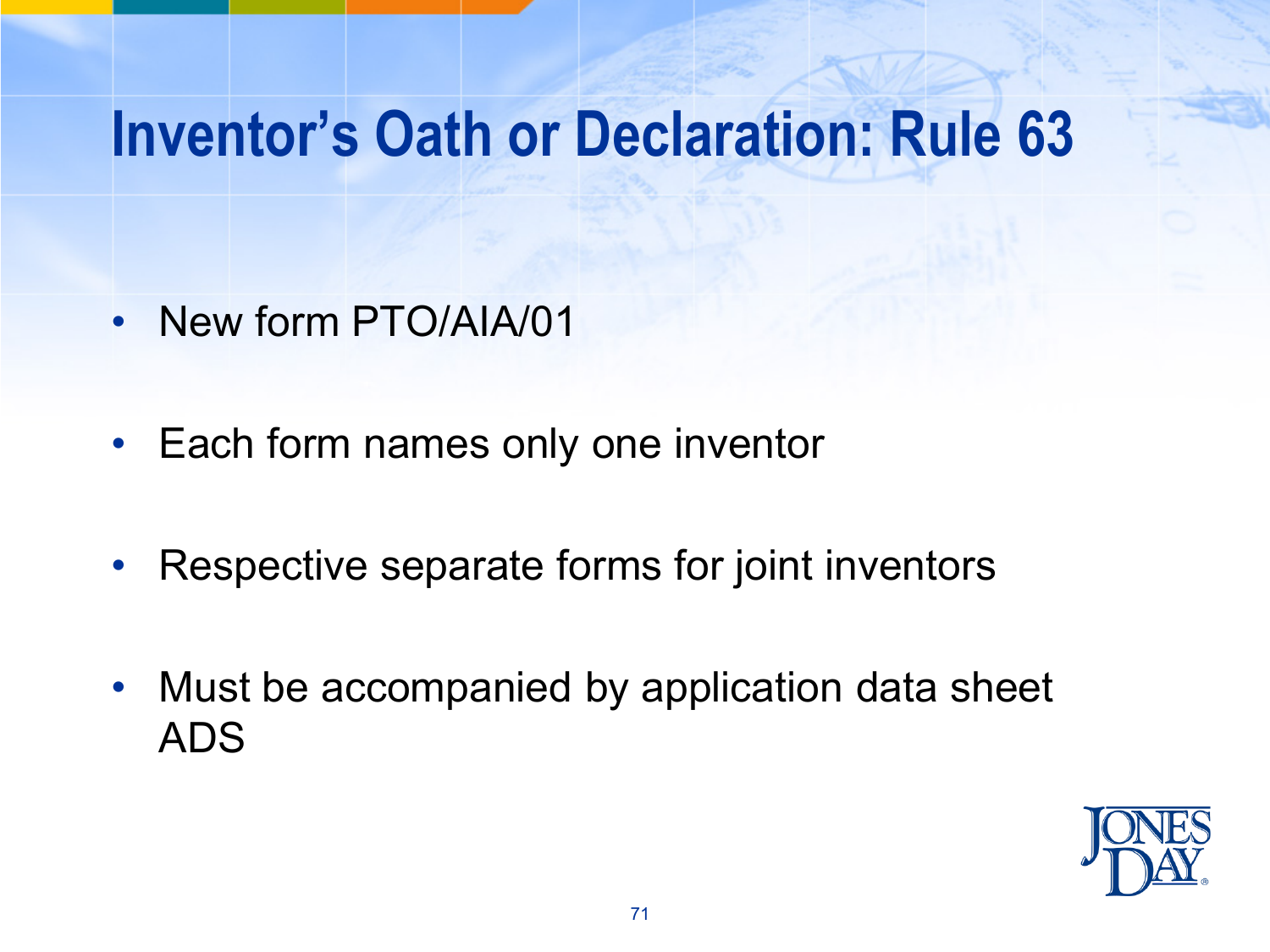# **Inventor's Oath or Declaration: Substitute Statements, Rule 64**

- New form PTO/AIA/02
- In lieu of declaration for inventor who is deceased, incapacitated, refuses, or cannot be found
- Rule 43: legal rep.
- Rule 45: another joint inventor
- Rule 46: assignee or holder of proprietary interest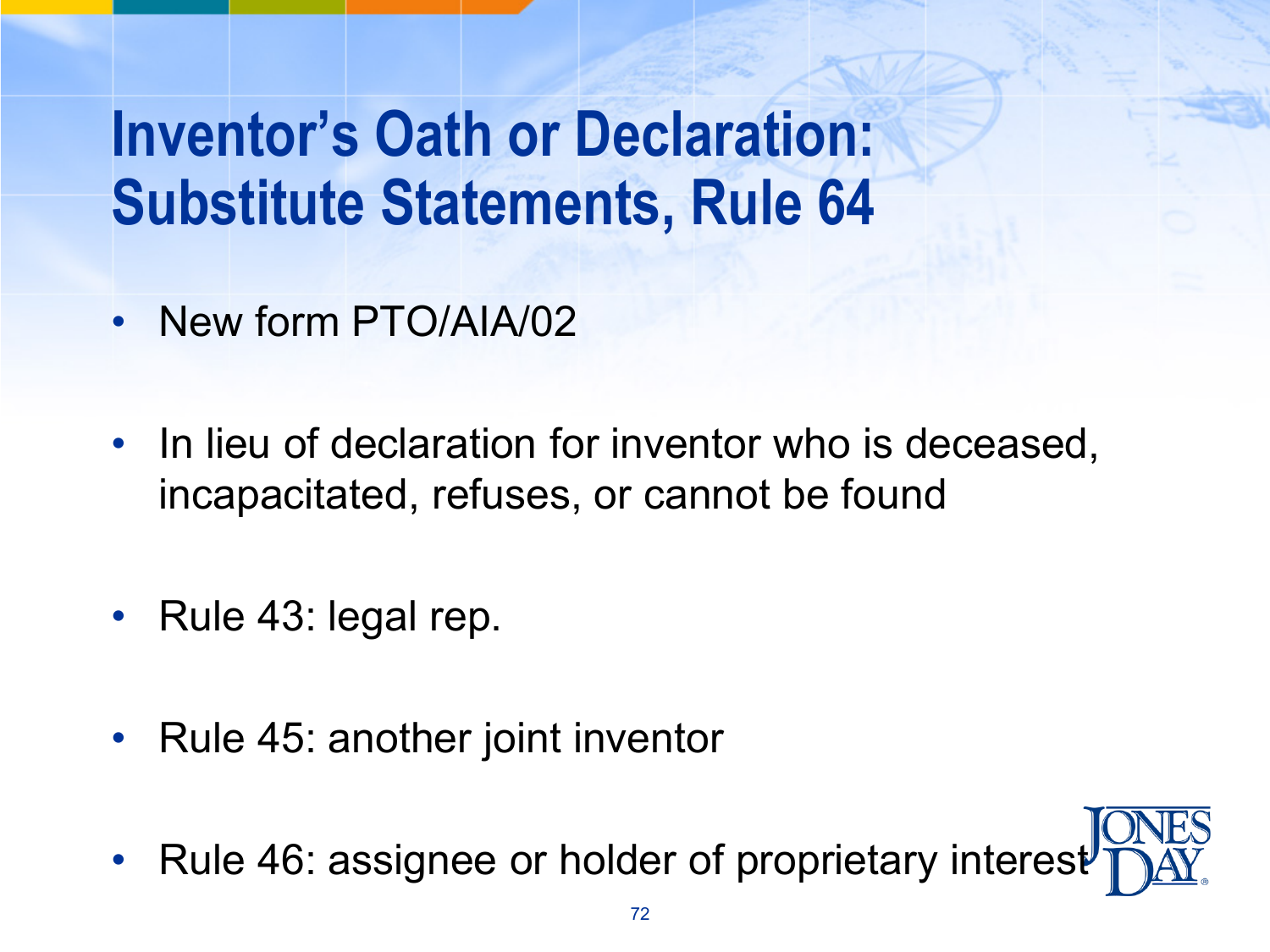### **Inventor's Oath or Declaration: No ADS ?**

- ADS is required for all priority claims
- If not, new declaration form PTO/AIA/08, with supplemental sheets at PTO/AIA/10, is available to list all of the joint inventors in the declaration instead of in an ADS

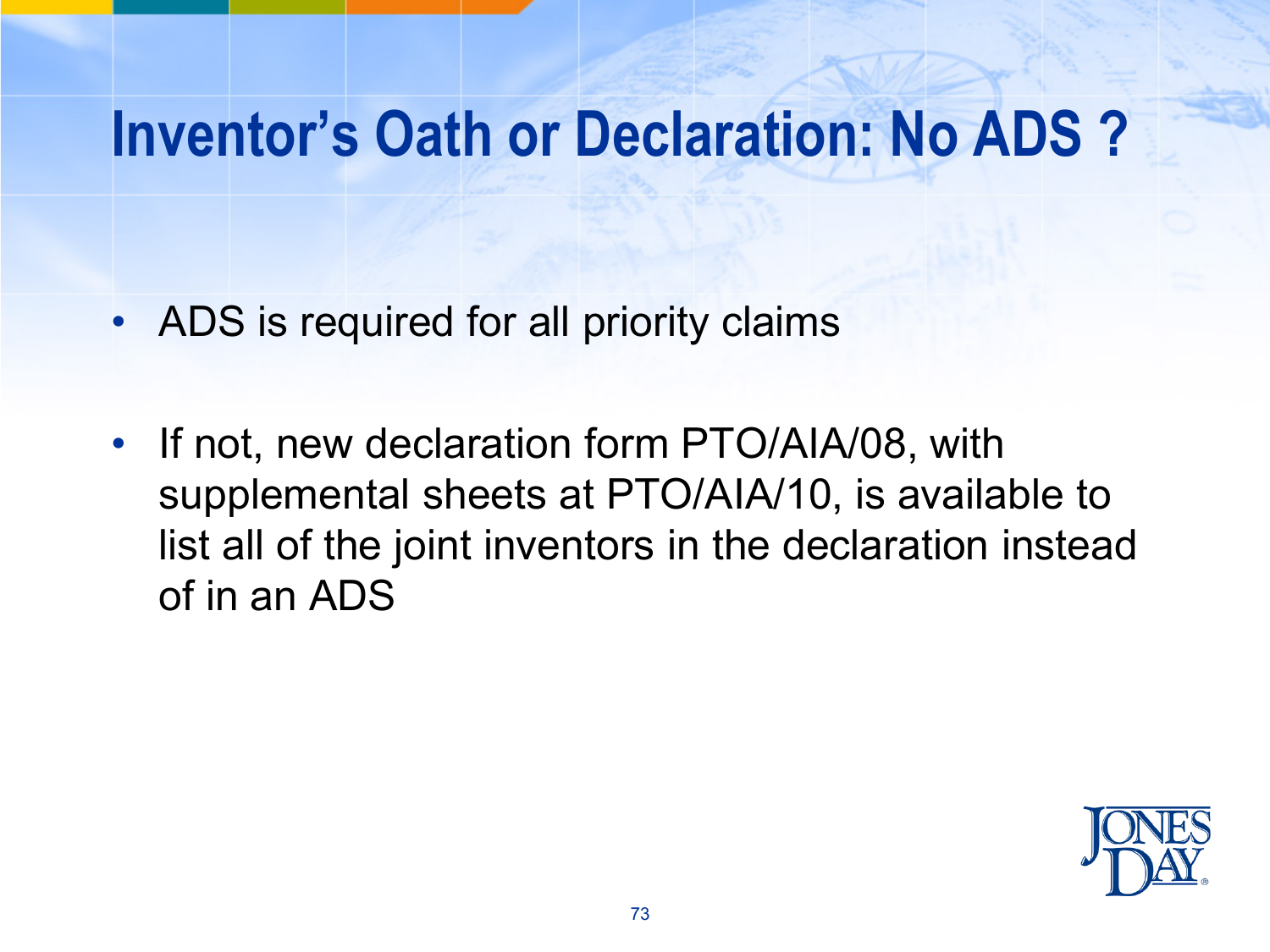# **Inventor's Oath or Declaration: Other Situations**

• New declaration forms are also provided for Design, Plant, and Reissue applications, and are likewise simplified relative to the FTI forms

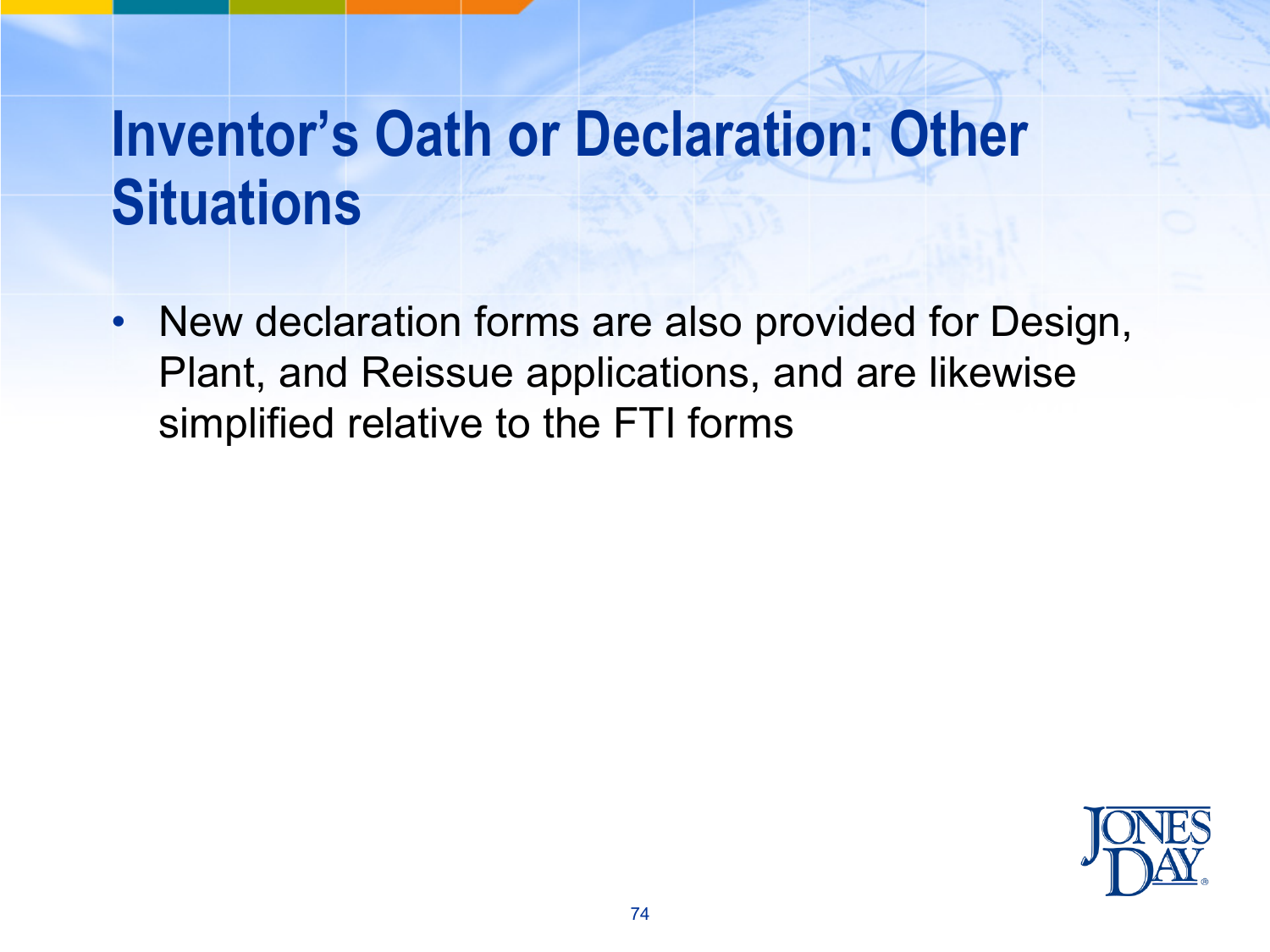### **Inventor's Oath or Declaration: When to File**

• Rule 53(f)(3)(i) & (ii): If the application has an ADS listing the inventors with residence and mailing addresses, then the filing of the declarations or substitute statements may be postponed until the expiration of the time period set in a Notice of **Allowability** 

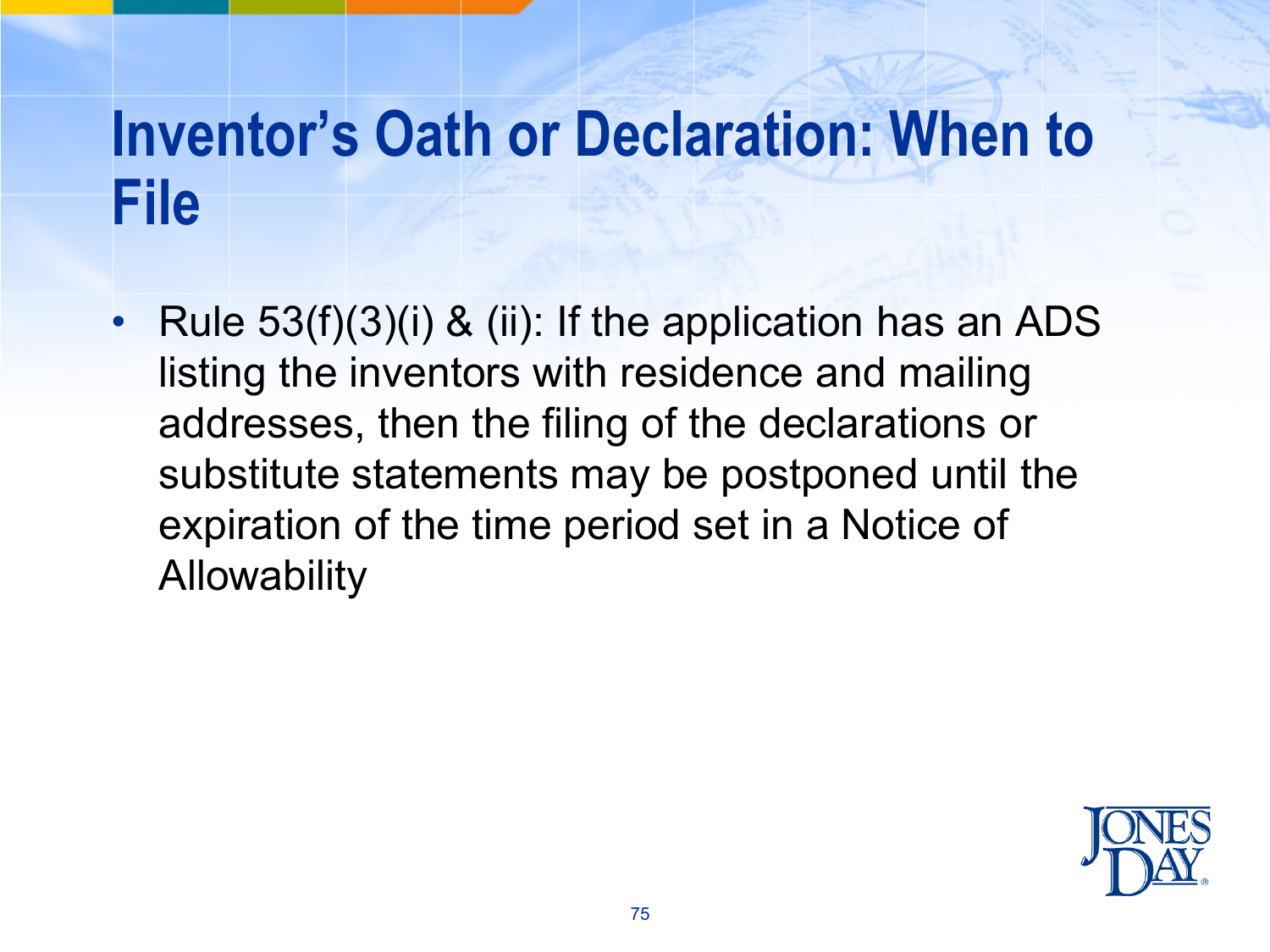# **Inventor's Oath or Declaration: Correcting Inventorship**

- 35 U.S.C. 115(h)(1): "Any person making a statement under this section may withdraw, replace, or otherwise correct the statement at any time."
- Rule 48: submit a new ADS, with a declaration or substitute statement regarding added inventor

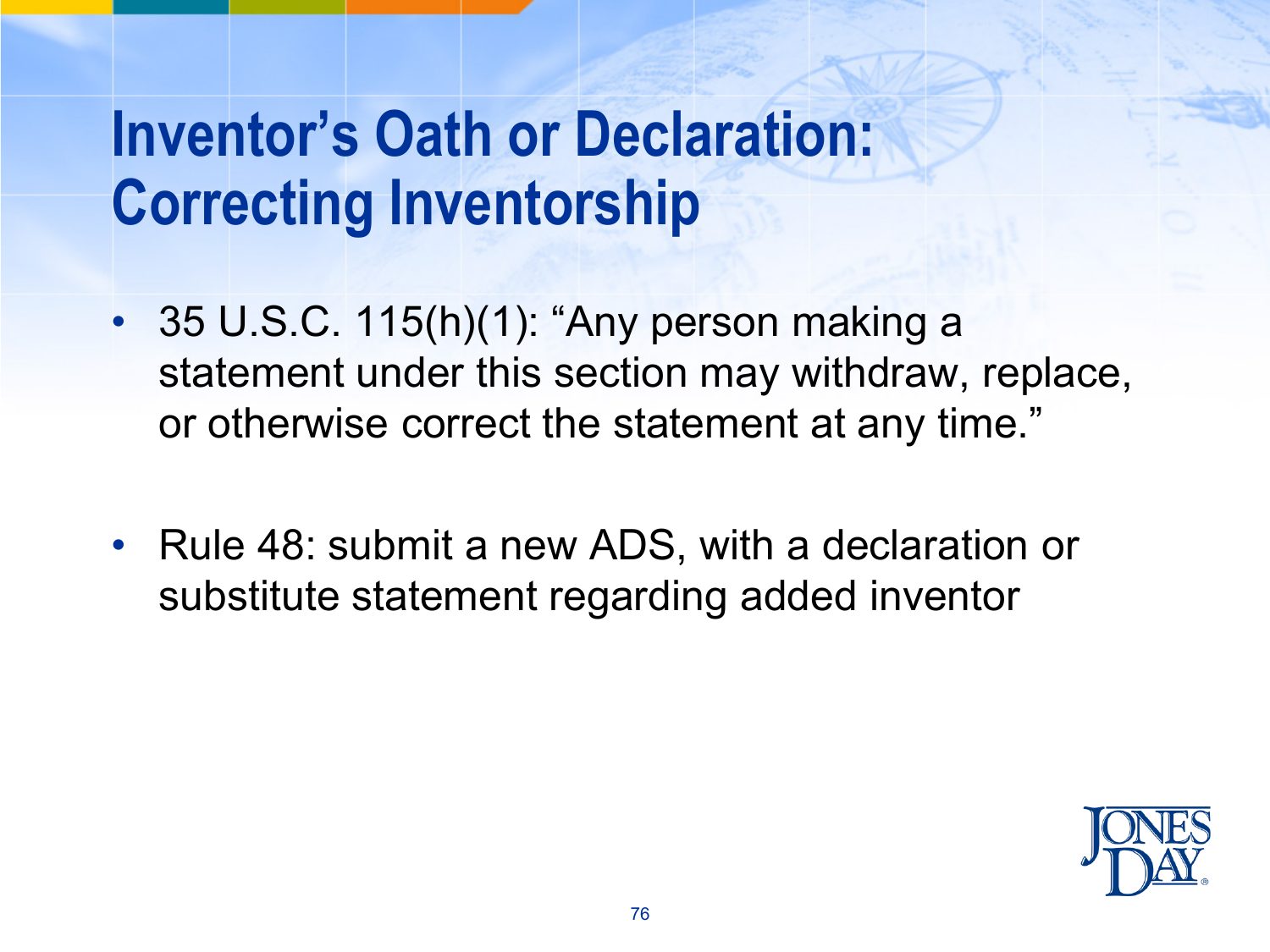# **Inventor's Oath or Declaration: Combined Assignment & Declaration**

- The declaration and the substitute statement provide the legal name of the applicant, identify the application, and include statements of inventorship and authorization to file
- Rule 63(e)(1)(i): This information can be provided in an Assignment instead of a declaration or substitute statement
- Jones Day form is available